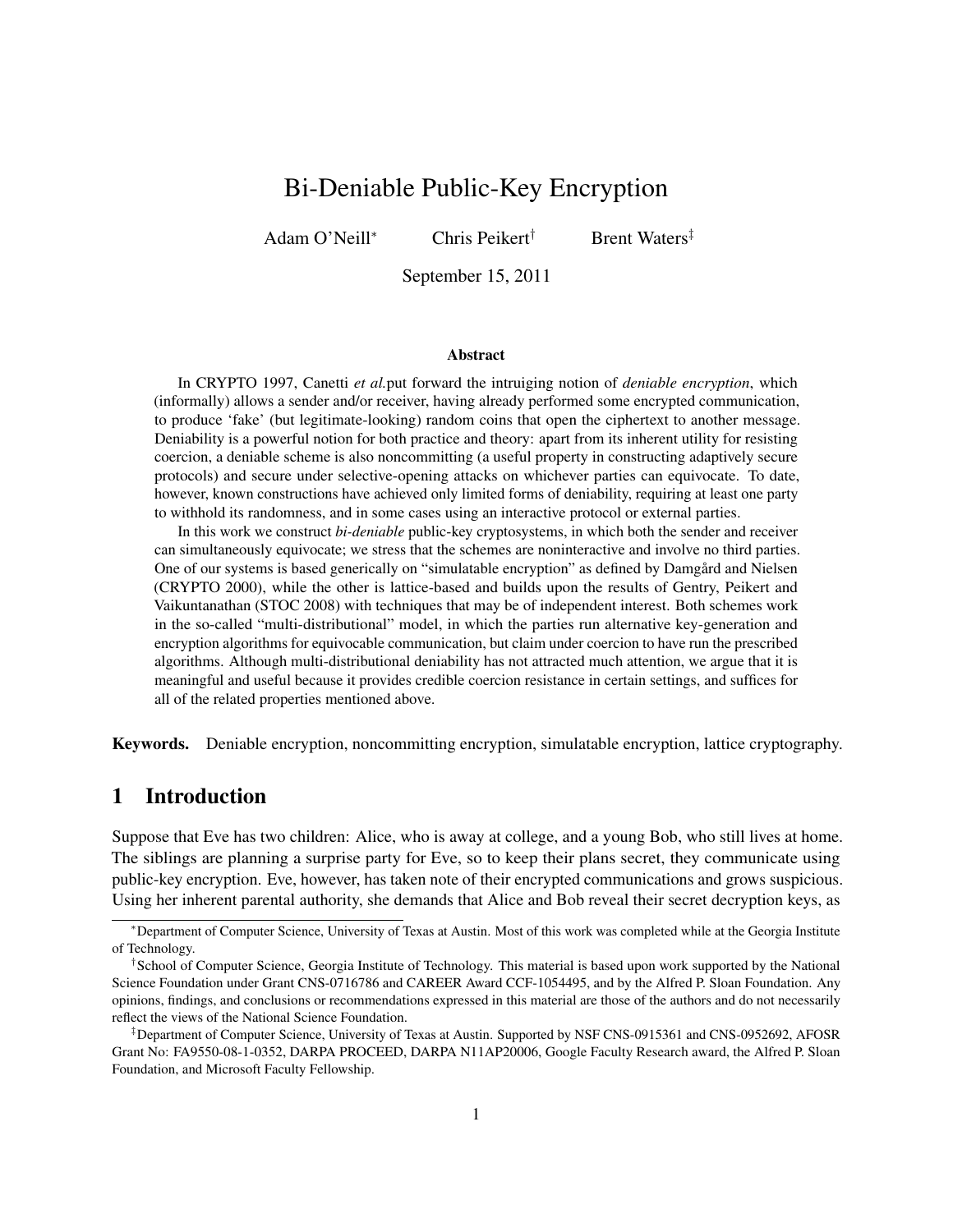well as any of the encryption randomness they might have retained. Is there any way for Alice and Bob to comply, without spoiling the surprise? The answer seems to be obviously no: using the secret keys, Eve can simply decrypt their messages and learn about the party.

However, the above argument misses a subtle point: if Alice and Bob are able to produce *alternative* keys and randomness that are consistent with their ciphertexts so far, then they might be able to fool Eve into thinking that they are communicating about something else (or at least not alert her to the party). A scheme that makes this possible is said to be *deniable*, a notion formally introduced by Canetti, Dwork, Naor, and Ostrovsky [\[CDNO97\]](#page-33-0). (Deniability is related to, but different from Benaloh and Tuinstra's notion of *uncoercible communication* [\[BT94\]](#page-33-1), in which a sender is able to undetectably indicate to a receiver than he is being coerced to send a particular message.)

In practice, deniable encryption has been sought by users whose legitimate activities may not always be protected from subpoenas or legal coercion, e.g., journalists and whistleblowers, or lawyers and activists in repressive regimes. Indeed, several commercial and open-source storage encryption products claim limited forms of deniability (see, for example, [\[Rub,](#page-34-0) [Tru\]](#page-34-1), and further references in [\[Wik10\]](#page-34-2)), though without formal definitions or supporting security proofs. More worryingly, these products only allow for denying the *existence* of messages on a storage medium, not for *equivocating* those messages. This is insufficient in a communications setting, where the mere exchange of messages between parties indicates that they are communicating in some form.

Deniability is also a compelling property for theoretical reasons: in particular, deniable encryption schemes are *noncommitting* (a fundamental concept in the design of adaptively secure protocols) [\[CFGN96,](#page-33-2) [DN00,](#page-34-3) [CDSMW09\]](#page-33-3), secure against *selective-opening* attacks [\[DNRS99,](#page-34-4) [BHY09\]](#page-33-4), and imply incoercible multiparty computation [\[CG96\]](#page-33-5). We point out that deniable encryption is stronger than noncommitting encryption, because equivocable ciphertexts actually decrypt to the intended messages, and users of the system (not just a simulator) can themselves produce such ciphertexts.

Canetti *et al.* distinguish between two different models of deniability. The first is *full* deniability, in which the parties always run the prescribed key-generation and encryption algorithms, and can equivocate their messages later on if they so choose. The second model is called *multi-distributional* deniability, in which there exist alternative "deniable" algorithms whose outputs can be equivocated, so that it appears as if the *prescribed* algorithms had been used all along. Whether these models are useful in various settings has been the subject of some debate over the years; we discuss these issues in Section [1.2](#page-3-0) below. We also discuss some recent developments and related work in Section [1.3.](#page-4-0)

Under standard assumptions, Canetti *et al.* construct a multi-distributional *sender*-deniable scheme (i.e., one that remains secure if only the sender is coerced), and give a *fully* sender-deniable scheme where the coercer's distinguishing advantage between a 'real' and 'fake' opening is an inverse polynomial that depends on the public key size. They also construct a receiver-deniable scheme that requires an additional round of interaction, and a sender- and receiver-deniable protocol that relies on third parties, at least one of whom must remain uncoerced. In particular, up to this point there have not been any noninteractive schemes offering receiver-deniability, nor any schemes (interactive or not) in which all the parties can be coerced simultaneously, in either of the two models (full or multi-distributional deniability).

## 1.1 Our Contributions

*Bideniable public-key encryption.* Our main results are the first known *bideniable* (that is, simultaneously sender- and receiver-deniable) public-key encryption schemes, in the multi-distributional model. We stress that the schemes are noninteractive, require no third parties, and are immediately noncommitting and secure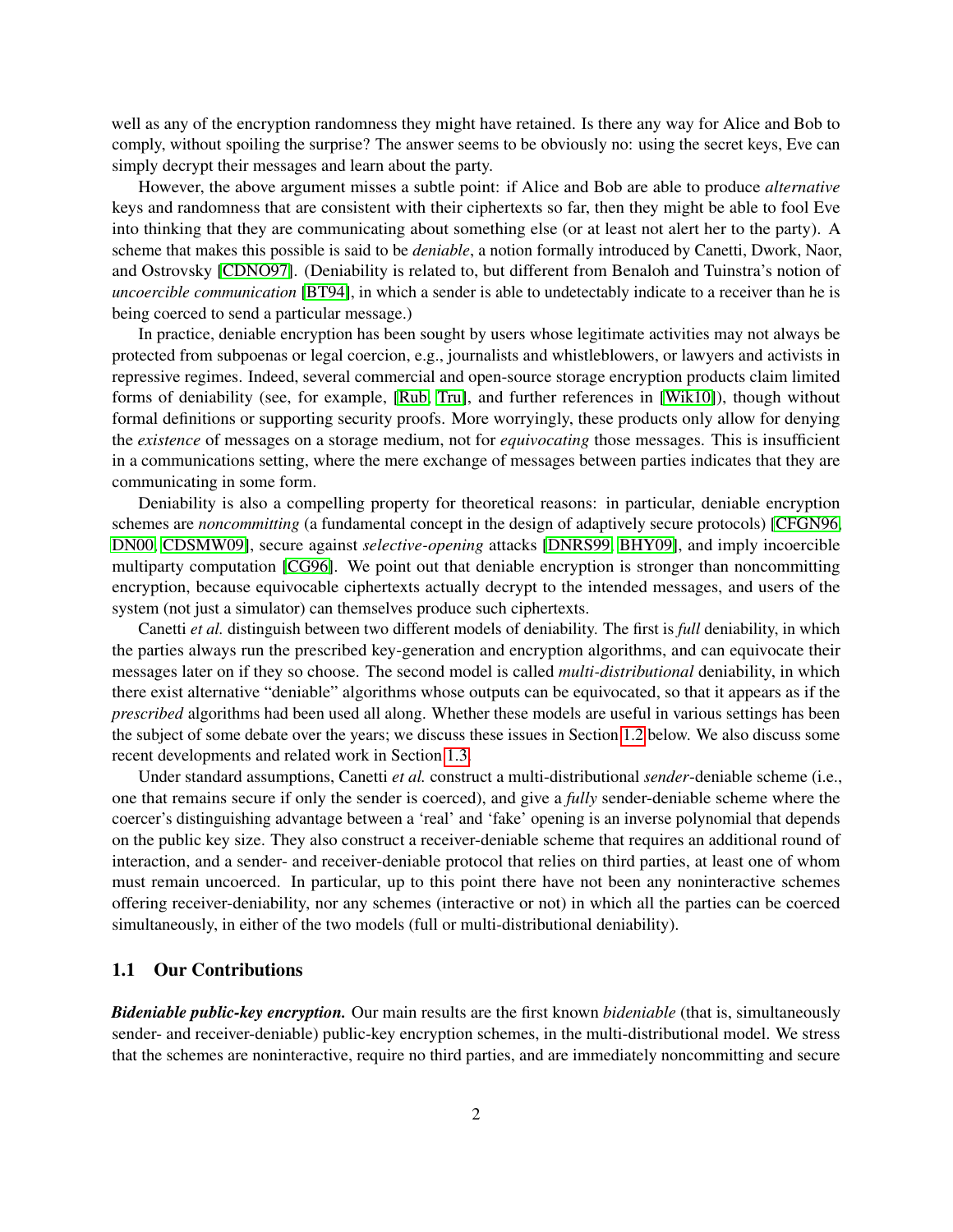under selective-opening attacks.

We give two qualitatively different constructions. The first is built generically, using a combinatorial construction with somewhat large overhead, from any "simulatable" encryption scheme in the sense of Damgård and Nielsen [[DN00\]](#page-34-3). This shows (perhaps surprisingly) that simulatability is sufficient not only for noncommitting encryption, but for a form of deniability as well. The scheme is presented in Section [4.](#page-8-0)

Our second scheme is based on worst-case lattice problems via "learning with errors" [\[Reg05\]](#page-34-5), and builds upon the trapdoor function and identity-based encryption techniques of Gentry, Peikert, and Vaikuntanathan [\[GPV08\]](#page-34-6). In particular, it exploits a unique property of the GPV IBE, namely its negligible chance of oblivious decryption error when the secret key vector and the error vector in the ciphertext are too highly "aligned." Our scheme relies on the ability of the receiver to resample a fresh secret key that is highly correlated with the ciphertext error term. Proving that this secret key "looks real" relies on a symmetry between correlated (discrete) Gaussians, which we believe may be of independent interest and application in lattice cryptography. Interestingly, the deniable scheme is essentially identical to the GPV cryptosystem, and it appears to be the first known cryptosystem that "naturally" supports receiver-deniability without any substantial changes. It is also essentially as efficient for the receiver as the GPV system, but it is less efficient for the sender because she must encrypt each bit separately (rather than amortizing). The details of the system are described in Section [6.](#page-18-0)

In addition to our public-key schemes, we also define notions of deniability for the identity-based setting, and show how our techniques immediately adapt to it as well. As we discuss below, multi-distributional deniability (especially for the receiver) may be more palatable in this setting because the receiver does not run a different key-generation algorithm (indeed, there is no such algorithm). We also remark that to be meaningful, the identity-based setting inherently requires any solution to be noninteractive.

*Plan-ahead bideniability with short keys.* A simple information-theoretic argument reveals that in any noninteractive receiver-deniable encryption scheme, the secret key must be at least as long as the message: a fixed ciphertext can only decrypt to  $N$  different plaintexts if there are at least  $N$  distinct secret keys for the public key (see also [\[Nie02\]](#page-34-7) and the recent work [\[BNNO11\]](#page-33-6)). We circumvent this constraint by designing a scheme offering *"plan-ahead"* bideniability (a notion also introduced in [\[CDNO97\]](#page-33-0)) that can encrypt arbitrarily long messages using *fixed-sized* keys. In plan-ahead deniability, the sender must choose at encryption time a bounded number of potential 'fake' messages, to which the parties may later equivocate. This may be seen as the deniable analogue of "somewhat noncommitting encryption," introduced by Garay, Wichs and Zhou [\[GWZ09\]](#page-34-8). In many cases, this model would seem to be sufficient for coercion resistance, since the sender can just include one "innocuous" message along with the real one.

Our plan-ahead scheme is a hybrid system that reduces the deniable encryption of an arbitrary-length message to that of a short symmetric key. For example, when combined with the moderately good efficiency of our GPV-style bideniable scheme, the overall system is potentially usable in practice. (Though as noted above, our scheme is not able to amortize many bits into one ciphertext as the GPV scheme does, so our bandwidth requirements are larger.)

*Relations among notions.* We clarify and study relations among the various types of deniability introduced in [\[CDNO97\]](#page-33-0). Our main contribution is that any type of *multi-distributional* deniability suffices to obtain the corresponding type of *full* deniability, with an inverse-polynomial distinguishing advantage related to the size of the public key. This further reinforces the usefulness of multi-distributional deniability itself. We also observe that for multi-distributional schemes, bideniability implies sender-deniability, but perhaps surprisingly, it may not imply receiver-deniability alone. That is, bideniability relies on the sender to correctly run the deniable encryption algorithm.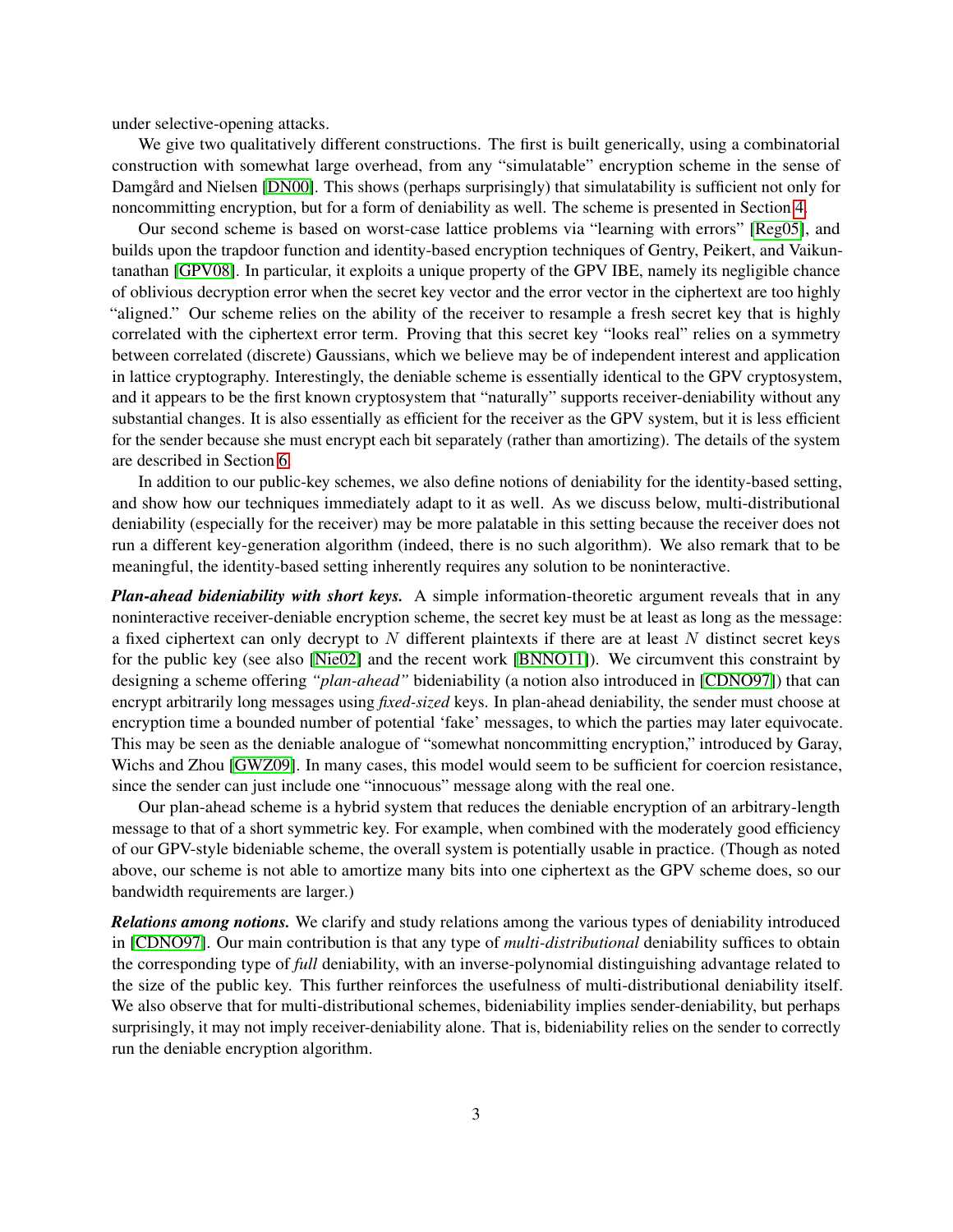### <span id="page-3-0"></span>1.2 Discussion

Is (multi-distributional) deniability useful? The ideal deniable encryption scheme would be noninteractive and fully deniable for both parties. Unfortunately, it has been recently shown [\[BNNO11\]](#page-33-6) that these properties cannot all be achieved at once, even for receiver deniability alone (see related work below). So to obtain a noninteractive scheme we must work in the multi-distributional model.

A common objection to multi-distributional deniability is that, since there are alternative deniable algorithms (for encryption and key generation) that are strictly more powerful than the normal ones, why would anyone ever run the normal algorithms? And given this situation, why would a coercer ever accept a transcript corresponding to the normal algorithms? Whether this is a significant problem will depend on the setting in which coercion happens, and what recourse the coercer has in response to the users' claims.

For example, if there is a prescribed legal process (such as a subpoena or search warrant) by which parties are forced to reveal their transcripts, then multi-distributional deniability may be sufficient to protect the users. Even if the coercer asks for a transcript corresponding to the deniable algorithms, the users can simply assert that they did not run those algorithms, and so cannot produce coins for them. The users' claims might also gain in credibility via "safety in numbers," if a deployed implementation defaults to the normal algorithms — which do make up an operational cryptosystem, after all — or by formally standardizing on the normal algorithms within an organization. Since the coercer would only have *reason to believe* — but not any actual *evidence* — that the deniable algorithms were used in a particular instance, imposing a sanction seems fundamentally unjust, and might even be ruled out by the prescribed process. If, on the other hand, the coercer is able to punish the users until they "tell him what he wants to hear," then multi-distributional deniability might not be enough to protect the users — but neither might full deniability! After all, in either model the coercer has no reason to believe what the users have revealed. Anticipating potential punishment, the users of a multi-distributional scheme might retain the coins of the deniable algorithms as a "backup plan," just in case they might later want to reveal a convincing proof for the true message (e.g., if the punishment becomes too severe). But even a fully deniable scheme allows for a similar backup plan and proof of the true message, by using "verifiably random" coins such as the digits of  $\pi$  or the output of a pseudorandom generator.

In the identity-based setting, multi-distributional deniability may be useful as well, especially for the receiver. Here the receiver does not run a key-generation algorithm at all, but instead gets his secret key from an authority who possesses a 'master' secret key for all users. Our model allows the receiver to ask the authority for a fake (but real-looking) secret key that causes a particular ciphertext to decrypt to any desired message. This could be useful if the authority is out of the coercer's jurisdiction (e.g., if the receiver is travelling in another country), or if it can argue that exposing its master secret key would harm the privacy of too many other users.

In summary, the purpose of deniability is not at all to 'convince' the coercer that the surrendered transcripts are real; indeed, it is common knowledge that they can easily be faked. Instead, the goal is to *preempt coercion* in the first place by making it useless, since parties who "stick to their stories" can never be pinned down to the real message. At the same time, neither form of deniability seems appropriate if a user might eventually want to convincingly reveal the true plaintext, e.g., to sell her vote in an election. The main significant difference we see between the two models relates not to security, but usability: multi-distributional deniability requires the users to know in advance which messages they might want to equivocate, whereas full deniability allows the user to decide afterward.

Why not erase? At first glance, erasures appear to provide a very simple way of achieving deniability: the parties can just tell the coercer that they deliberately erased their coins (perhaps according to a published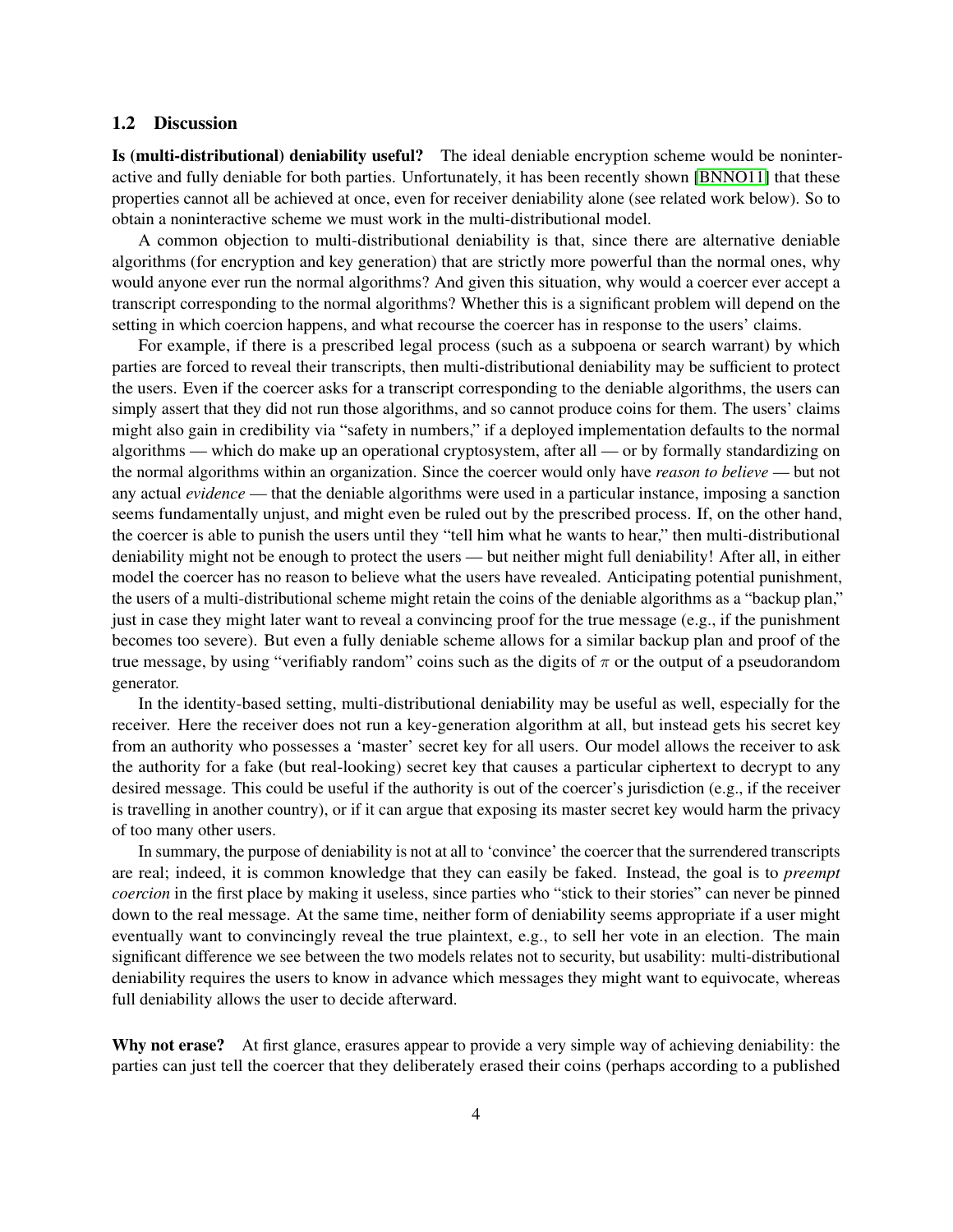schedule), and therefore cannot surrender them. For sender deniability, this claim might be credible, since there is no point in the sender keeping her ephemeral encryption coins. (And indeed, none of our results preclude using erasures on the sender side.) For receiver deniability, erasures seem much less credible, since the receiver must store some form of decryption key in order to decrypt messages, and at some point in time this key can be subject to coercion. Certain regulatory regimes (e.g., in the financial sector) might also mandate retention of all data for a certain time, for potential audit. The existence of deniable encryption means that such requirements would still not necessarily guarantee compliance with the intent of the regulations. In any case, we contend that there is a significant qualitative difference between deniable schemes that use erasures, and those that do not. In the former, the coerced parties must resort to the claim that they no longer have the desired evidence, even though they once did. In the latter, the parties can credibly claim to have provided the coercer with all the evidence they have ever had, and yet still equivocate.

## <span id="page-4-0"></span>1.3 Other Related Work

Subsequent to the initial dissemination of this work in mid-2010, there has been additional work on deniable encryption that complements our own. Dürmuth and Freeman [[DF11b\]](#page-34-9) announced an interactive, fully sender-deniable encryption protocol (i.e., one with a single encryption protocol and negligible detection advantage). However, following its publication Peikert and Waters found a complete break of the system's deniability property (and a corresponding flaw in the claimed security proof); see [\[DF11a\]](#page-33-7) for details. In particular, the problem of constructing a fully deniable encryption scheme remains an intriguing open question. Bendlin *et al.* [\[BNNO11\]](#page-33-6) recently showed that a noninteractive public-key scheme having key size  $\sigma$  can be fully receiver-deniable (or bideniable) only with non-negligible  $\Omega(1/\sigma)$  detection advantage. In particular, their result implies that our use of the multi-distributional model is necessary to achieve a noninteractive receiver-deniable scheme.

Deniability can be seen as a type of security that holds true even when secret information is revealed to the adversary. In the case of break-ins, one relevant notion is "forward security" (see, e.g., [\[BM99,](#page-33-8) [CHK03\]](#page-33-9)), which relies on secure erasures to update secret state over time. In the case of side-channel or memory attacks, relevant notions include the "bounded retrieval model" and "leakage-resilient" cryptography, which limit the amount of secret information the adversary may learn (see the recent survey [\[ADW09\]](#page-32-0) and references therein). In contrast, deniability ensures security in contexts where the adversary obtains the *entire, unchanging* secret key and/or encryption randomness, but cannot tell whether those values came from the actual execution of the system.

### 1.4 Organization

In Section [3](#page-5-0) we motivate and formally define various types of deniable encryption, with a focus on multidistributional bideniability. In Section [4](#page-8-0) we give a generic construction based on any simulatable encryption scheme. In Section [5](#page-15-0) we define a new abstraction called a "bitranslucent set," which leads directly to a bideniable encryption scheme. In Section [6](#page-18-0) we give an instantiation of bitranslucent sets from lattices. In Section [7](#page-27-0) we show how to obtain plan-ahead bideniability with short keys.

## <span id="page-4-1"></span>2 Preliminaries

We denote the set of all binary strings by  $\{0,1\}^*$  and the set of all binary strings of length i by  $\{0,1\}^i$ . The length of a string s is denoted by |s|. By  $s_1||s_2$  we denote an encoding of strings  $s_1$ ,  $s_2$  from which the two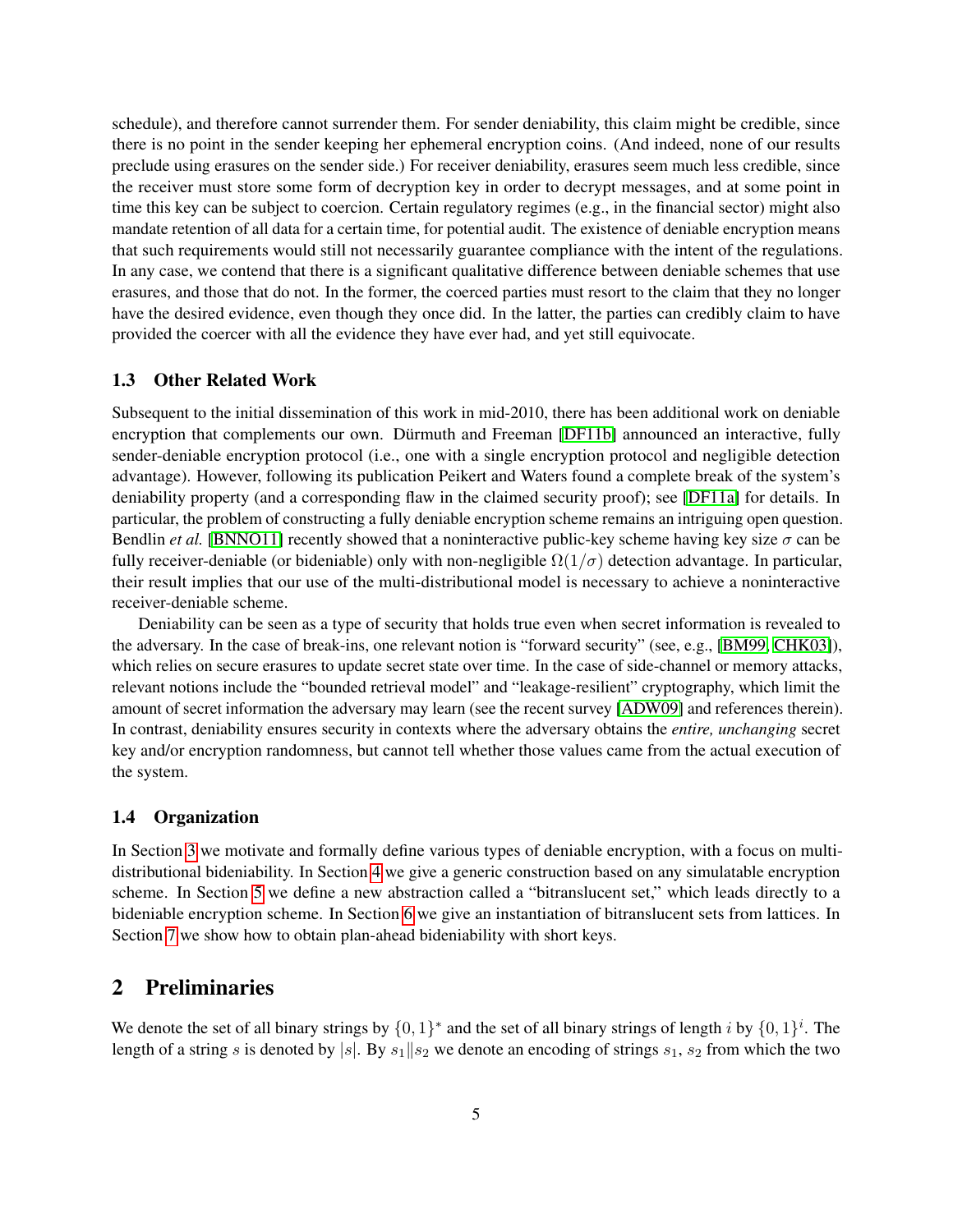strings are unambiguously recoverable. (If the lengths of  $s_1$ ,  $s_2$  are known, then concatenation suffices.) For  $i \in \mathbb{N}$  we let [i] be the set  $\{1, \ldots, i\}$ . A nonnegative function  $f : \mathbb{N} \to \mathbb{R}$  is called *negligible*, written  $f(n) = \text{negl}(n)$ , if it vanishes faster than any inverse polynomial, i.e.,  $f(n) = o(n^{-c})$  for every constant  $c \ge 0$ . A function  $g: \mathbb{N} \to [0, 1]$  is called *overwhelming* if it is 1 − negl(*n*).

The *statistical distance* between distributions X, Y with the same range is  $1/2\sum_x |\Pr[X=x]|$  $Pr[Y = x]$ . We say that X, Y are *statistically indistinguishable* if their statistical distance is negligible. We say that X, Y are *computationally indistinguishable* if for all efficient (PPT) distinguishers D,  $|\Pr(D(X) = 1| - \Pr(D(Y) = 1)|$  is negligible. Note that when X, Y are statistically indistinguishable, the latter holds for all *unbounded* distinguishers.

For a finite (or compact) set  $S, x \leftarrow S$  denotes that x is sampled according to the uniform distribution on S. For a (possibly randomized) algorithm A, the expression  $z \leftarrow A(\cdots)$  denotes that A is executed on the elided inputs and z is assigned its output. We write  $z \leftarrow A(\cdots;r)$  to make A's random coins r explicit. All algorithms we consider may be randomized unless indicated otherwise.

We say an algorithm A with input space  $X$  has *invertible sampling* [\[DN00\]](#page-34-3) if there is an efficient inverting algorithm, denoted  $I_A$ , such that for all  $x \in \mathcal{X}$  the outputs of the following two experiments are indistinguishable (either computationally, or statistically):

$$
y \leftarrow A(x; r)
$$
  
\n
$$
y \leftarrow A(x; r)
$$
  
\n
$$
r' \leftarrow I_A(x, y)
$$
  
\nReturn  $(x, y, r')$   
\nReturn  $(x, y, r')$ 

In other words, given just an input-output pair of  $A$ , it is possible to efficiently generate appropriately distributed randomness that "explains" it. It may also be the case that  $I_A$  requires some "trapdoor" information about x in order to do so. Namely, we say that A has *trapdoor* invertible sampling if we replace the second line in the right-hand experiment above with " $r' \leftarrow I_A(t_d, x, y)$ ," where  $td_x$  is a trapdoor corresponding to x (we think of x and  $td_x$  as being sampled jointly as the setup to both of the above experiments).

A *public-key cryptosystem* PKC with message space M consists of three algorithms: The *key generation algorithm* Gen( $1^n$ ;  $r_R$ ) outputs a public key pk, and the randomness  $r_R$  is used as the associated secret decryption key. (This convention is natural in the context of deniability, where we might even consider coercing the receiver to reveal the random coins  $r_R$  it used to generate its public key. This is without loss of generality, since the stored "secret key," whatever its form, can always be computed from  $r_R$ .) The *encryption algorithm*  $Enc(pk, m; r_S)$  outputs a ciphertext c. The deterministic *decryption algorithm*  $Dec(pk, r_R, c)$ outputs a message m or  $\perp$ . For correctness, we require the probability that  $m' \neq m$  be negligible for all messages  $m \in \mathcal{M}$ , over the experiment  $pk \leftarrow$  Gen $(1^n; r_R)$ ,  $c \leftarrow$  Enc $(pk, m)$ ,  $m' \leftarrow$  Dec $(pk, r_R, c)$ . To distinguish between the above notion and deniable encryption as defined in Section [3,](#page-5-0) we sometimes refer to the former as *normal* encryption. We say that PKC is *semantically secure* (or IND-CPA-secure) if for every  $m_0, m_1 \in \mathcal{M}$  the distribution of  $(pk, c_0)$  is computationally indistinguishable from  $(pk, c_1)$  where  $c_0 \leftarrow \mathsf{Enc}(pk, m_0), c_1 \leftarrow \mathsf{Enc}(pk, m_1)$ , and in both distributions  $pk \leftarrow \mathsf{Gen}(1^n; r_R)$ .

We defer the relevant background on lattice-based cryptography to Section [6.](#page-18-0)

## <span id="page-5-0"></span>3 Bideniable Encryption

Here we formally define bideniable encryption and its security properties, along with some weaker variants. (We use "bideniable" as shorthand for "sender-and-receiver deniable" in the language of Canetti *et al.* [\[CDNO97\]](#page-33-0).) Following the definitions, we discuss further how our notion relates to the variants of deniable encryption introduced in [\[CDNO97\]](#page-33-0).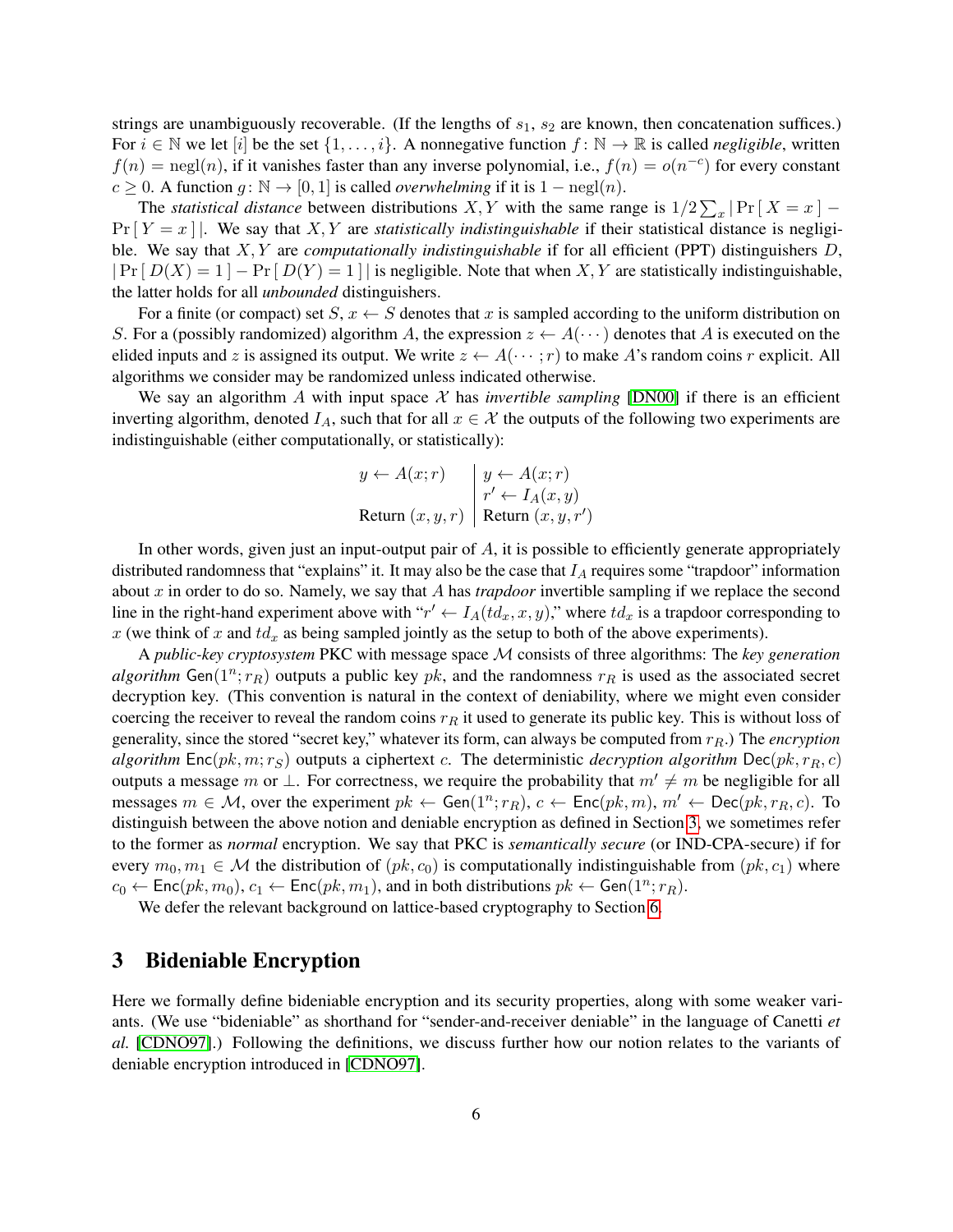As with normal encryption, bideniable encryption allows a sender in possession of the receiver's public key to communicate a message to the latter, confidentially. Additionally, if the parties are later coerced to reveal all their secret data — namely, the coins used by the sender to encrypt her message and/or those used by the receiver to generate her key — bideniable encryption allows them to do so as if *any desired message* (possibly chosen as late as at the time of coercion) had been encrypted.

In a *multi-distributional* deniable encryption scheme, there are 'normal' key generation, encryption, and decryption algorithms that can be run as usual — though the resulting communication may not be equivocable later on. In addition, there are 'deniable' key generation and encryption algorithms that can be used for equivocable communication. Associated with these deniable algorithms are 'faking' algorithms, which can generate secret coins that open a deniably generated public key and ciphertext to any desired message, as if the *normal* algorithms had been used to generate them. Note that the ability to generate fake *random coins* for the parties yields the strongest definition, since such coins can be used to compute whatever locally stored values (e.g., a secret key of some form) the coercer might expect. We now give a formal definition.

<span id="page-6-1"></span>Definition 3.1 (Deniable encryption). A *multi-distributional sender-*, *receiver-*, or *bi-deniable* encryption scheme DEN with message space  $M$  is made up of the following algorithms:

- The *normal* key-generation, encryption, and decryption algorithms Gen, Enc, Dec are defined as usual for public-key encryption (see Section [2\)](#page-4-1). These algorithms make up the *induced normal scheme*.
- The *deniable* key-generation algorithm DenGen $(1^n)$  $(1^n)$  $(1^n)$  outputs  $(pk, fk)$ , where  $fk$  is the *faking key*.<sup>1</sup> We also extend Dec to so that it can decrypt using  $fk$  in lieu of the usual receiver randomness  $r_R$ .
- The *deniable* encryption algorithm DenEnc has the same interface as the normal encryption algorithm.
- The *sender faking algorithm* SendFake $(pk, rs, m', m)$ , given a public key  $pk$ , original coins  $rs$  and message  $m'$  of DenEnc, and desired message m, outputs faked random coins  $r_S^*$  for Enc.
- The *receiver faking algorithm* RecFake $(pk, fk, c, m)$ , given the public and faking keys pk and  $fk$ (respectively), a ciphertext c, and a desired message m, outputs faked random coins  $r_R^*$  for Gen.

We require the following properties:

- 1. *Correctness.* Any triplet  $(G, E, Dec)$ , where  $G \in \{Gen, DenGen\}$  and  $E \in \{Enc, DenEnc\}$ , should form a correct public-key encryption scheme.
- 2. *Multi-distributional deniability.* Let  $m, m' \in M$  be arbitrary messages, not necessarily different. The appropriate experiment below, which represents equivocation (by the appropriate party/parties) of an encrypted  $m'$  as m, should be computationally indistinguishable from the following 'honest opening' experiment: let  $pk \leftarrow$  Gen $(1^n; r_R)$ ,  $c \leftarrow$  Enc $(pk, m; r_S)$ , and output  $pk$ , c, and whichever of  $r_R$ ,  $r_S$ are appropriate to the type of deniability under consideration.

| Sender-Deniable                                      | Receiver-Deniable                                 | Bi-Deniable                                            |
|------------------------------------------------------|---------------------------------------------------|--------------------------------------------------------|
| $pk \leftarrow$ Gen $(1^n; r_R)$                     | $(pk, fk) \leftarrow \text{DenGen}(1^n)$          | $(pk, fk) \leftarrow \mathsf{DenGen}(1^n)$             |
| $c \leftarrow$ DenEnc $(pk, m'; r_S)$                | $c \leftarrow \mathsf{Enc}(pk, m'; r_S)$          | $c \leftarrow$ DenEnc $(pk, m'; r_S)$                  |
|                                                      | $r_R^* \leftarrow \mathsf{RecFake}(pk, fk, c, m)$ | $\mid r_B^* \leftarrow \mathsf{RecFake}(pk, fk, c, b)$ |
| $r_S^* \leftarrow \mathsf{SendFake}(pk, r_S, m', m)$ |                                                   | $r_S^* \leftarrow$ SendFake $(pk, r_S, m', m)$         |
| Return $(pk, c, r_s^*)$                              | Return $(pk, c, r_R^*)$                           | Return $(pk, c, r_B^*, r_S^*)$                         |

<span id="page-6-0"></span><sup>&</sup>lt;sup>1</sup>Without loss of generality, we could replace  $fk$  with the randomness of DenGen, but since this randomness will never be exposed to the adversary, we elect to define a distinguished faking key.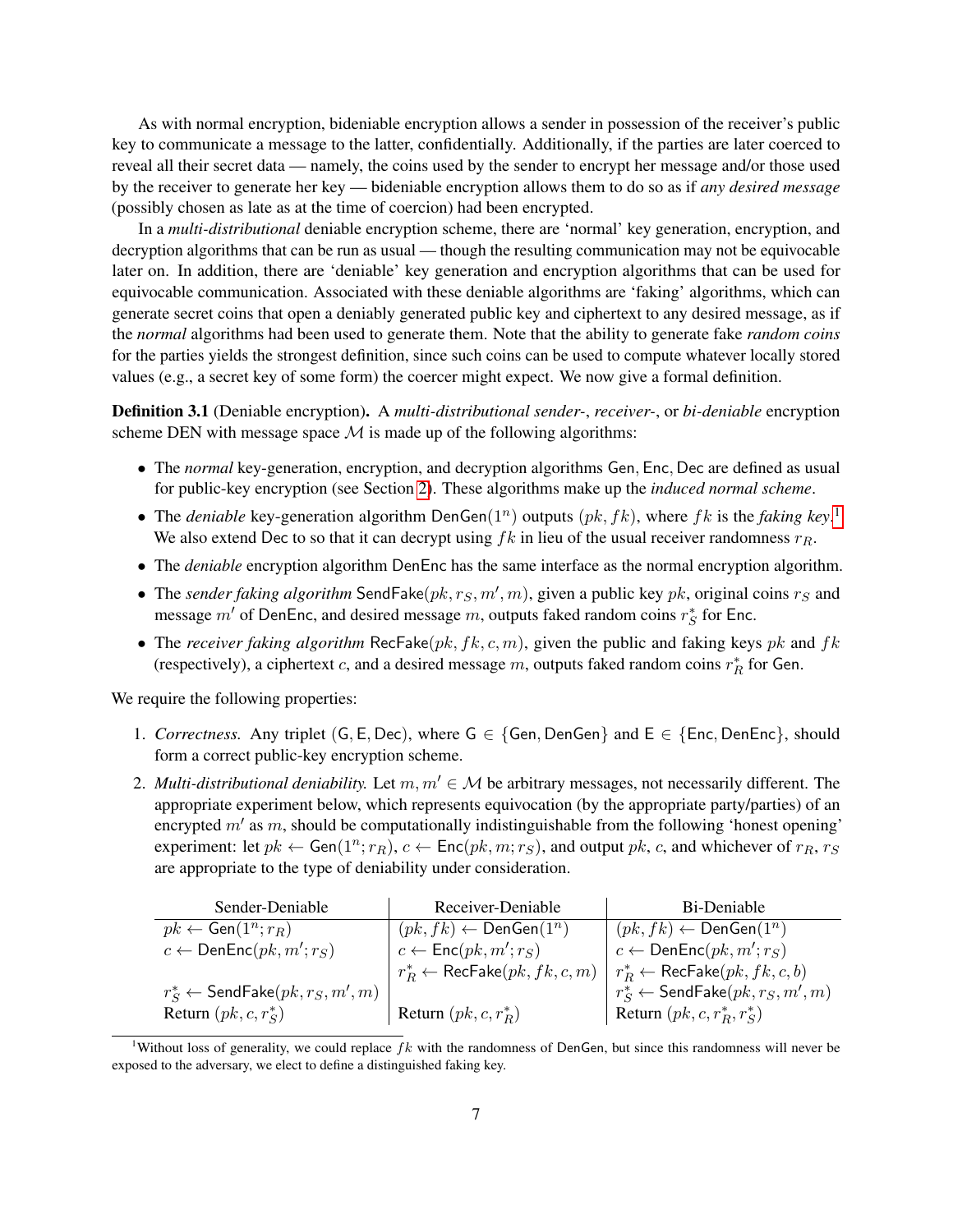Multi-distributional bideniability is a particularly strong theoretical notion. For example, it immediately implies non-committing encryption as defined in [\[CFGN96\]](#page-33-2) — but in addition, equivocable ciphertexts actually decrypt to the intended messages, and can be produced by the regular users of the scheme, not just by a simulator. Bideniability is also important in practice; in particular, each party's security does not depend upon the incoercibility of the other.

Note that we did not explicitly require DEN to satisfy the standard notion of indistinguishability under chosen-plaintext attack; this is because it is implied by any of the above notions of deniability.

Proposition 3.2. *Suppose that DEN satisfies any of sender-, receiver-, or bideniability. Then any triplet* (G, E, Dec)*, where*  $G \in \{Gen, DenGen\}$  *and*  $E \in \{Enc, DenEnc\}$ *, is semantically secure.* 

*Proof.* We give a proof for the induced normal scheme of a bideniable scheme; the proofs for the other cases are similar. We need to show that  $(pk, c_0)$  and  $(pk, c_1)$  are indistinguishable, where  $pk \leftarrow Gen(1^n; r_R)$ ,  $c_i \leftarrow \text{Enc}(pk, m_i)$  for any  $m_0, m_1 \in \mathcal{M}$ . First, by taking  $m = m_0$  and  $m' = m_1$ , it follows by restricting the outputs of the deniability experiments that  $(pk, c_0)$  is indistinguishable from  $(pk', c'_1)$ , where  $(pk', fk) \leftarrow$ DenGen(1<sup>n</sup>),  $c'_1 \leftarrow$  DenEnc(pk', m<sub>1</sub>). Now by taking  $m = m' = m_1$  and invoking deniability again, we have that  $(pk', c'_1)$  is indistinguishable from  $(pk, c_1)$ .  $\Box$ 

While our focus is on multi-distributional bideniability, we also briefly examine interrelations among the other types. We start with a basic question: for a particular deniable encryption scheme DEN, which notions of deniability imply which others? (This question is also important in practice, since an encryption scheme may not always be used in the ways it is intended.) First, we show that bideniablility implies sender deniability.

#### Proposition 3.3. *If DEN is bideniable, then DEN is sender-deniable.*

*Proof.* By assumption, we know that the distributions  $(pk, c, r_R, r_S)$  and  $(pk, c, r_R^*, r_S^*)$  are computationally indistinguishable, as produced by the two bideniability experiments. Clearly, the distributions  $(pk, c, rs)$  and  $(pk, c, r^*_{S})$  are indistinguishable when produced by the same two experiments, where we can now omit the generation of  $r_R^*$  in the faking experiment. This modified bideniable faking experiment producing  $(pk, c, r_S^*)$ differs from the sender-deniable faking experiment only its use of DenGen instead of Gen. Because neither experiment uses  $fk$ , all we need is for the *pks* output by DenGen and by Gen to be indistinguishable. But this follows directly from bideniability, by restricting the outputs of the two experiments to just  $pk$ .  $\Box$ 

One might also expect bideniability to imply receiver-deniability. Perhaps surprisingly, at least in the multi-distributional setting this appears not to be the case! For example, in our abstract scheme from Section [5,](#page-15-0) the receiver can equivocate a *normal* ciphertext in one direction (from 1 to 0), but apparently not from 0 to 1. In general, the problem is that to allow the receiver to equivocate a message, DenEnc may need to produce special ciphertexts that Enc would never (or very rarely) output. In other words, the receiver's ability to equivocate a message may depend crucially the sender's use of DenEnc.

In the reverse direction, it appears that a scheme that is both sender-deniable and (separately) receiverdeniable still might not be bideniable. Indeed, the fake randomness produced by SendFake and RecFake (which depend on the ciphertext c) might be obviously correlated in such a way that exposing both together is easily detected, whereas exposing only one is safe. Constructing a concrete example along these lines to demonstrate a formal separation remains an interesting problem.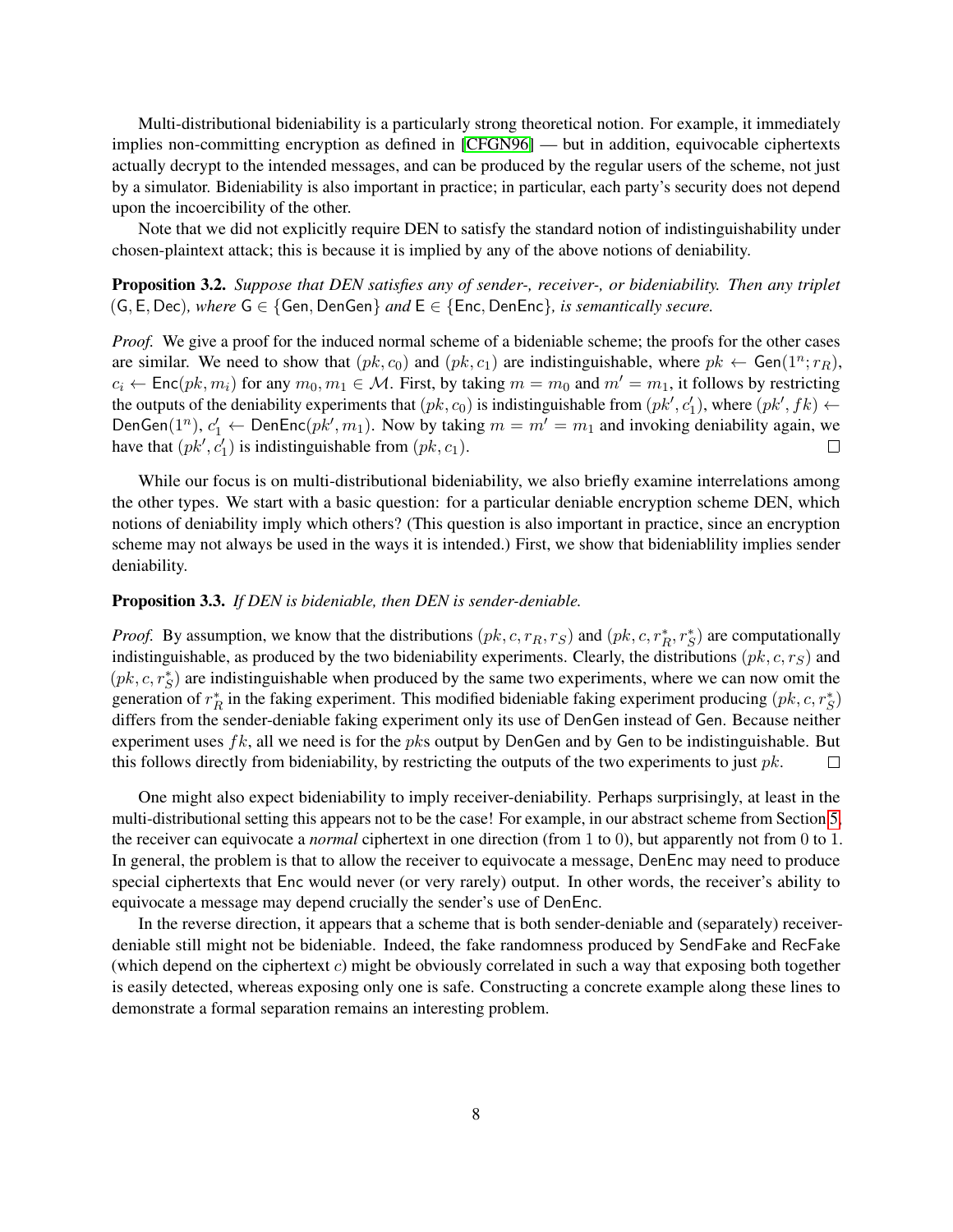## <span id="page-8-0"></span>4 Bideniable Encryption from Simulatable Encryption

Here we give a bideniable public-key encryption scheme from any *simulatable* one, in the sense of Damgård and Nielsen [\[DN00\]](#page-34-3). In particular, this shows that simulatable encryption suffices to realize not just a noncommitting encryption scheme, but also a (multi-distributional) bideniable one.

Simulatable public-key encryption. We recall the notion of a simulatable public-key encryption scheme from [\[DN00\]](#page-34-3). Intuitively, this is a scheme in which it is possible to 'obliviously' sample a public key without knowing the secret key, and to 'obliviously' sample the encryption of a random message without knowing the message.

<span id="page-8-1"></span>Definition 4.1 (Simulatable PKE [\[DN00\]](#page-34-3)). A *simulatable public-key encryption scheme* PKC-SIM with message space  $M$  is made up of the following algorithms:

- The *normal* key-generation, encryption, and decryption algorithms Gen, Enc, Dec are defined as usual for a public-key encryption scheme (see Section [2\)](#page-4-1).
- The *oblivious* key-generation algorithm  $OGen(1^n; r_{OGen})$  outputs a public key *opk*, and has invertible sampling via algorithm  $I_{\text{OGen}}$ .
- The *oblivious* encryption algorithm  $OEnc(pk)$  outputs a ciphertext *oc*, and has invertible sampling via algorithm  $I_{\text{OFnc}}$ .

We require that PKC-SIM is semantically (IND-CPA) secure, and in addition require the following properties:

- 1. *Oblivious key generation*. The distribution of  $pk$ , where  $pk \leftarrow$  Gen $(1^n; r_R)$ , should be computationally indistinguishable from  $opk$ , where  $opk \leftarrow \mathsf{OGen}(1^n; r_{\mathsf{OGen}})$ .
- <span id="page-8-2"></span>2. *Oblivious ciphertext generation.* The output distributions of the following two experiments should be computationally indistinguishable:

$$
pk \leftarrow Gen(1^n; r_R)
$$
\n
$$
m \leftarrow \mathcal{M}
$$
\n
$$
c \leftarrow Enc(pk, m)
$$
\n
$$
oc \leftarrow One(pk)
$$
\n
$$
oc \leftarrow One(pk)
$$
\n
$$
oc \leftarrow One(pk)
$$
\n
$$
oc \leftarrow One(pk)
$$
\n
$$
oc \leftarrow One(pk)
$$

Note that the above conditions are non-trivial in light of the the fact that OGen, OEnc are required to have invertible sampling.

Simulatable encryption can be realized under a variety of standard computational assumptions such as DDH and RSA [\[DN00\]](#page-34-3), as well as worst-case lattice assumptions [\[DN00,](#page-34-3) [GPV08\]](#page-34-6) (though we later show a more efficient bideniable encryption scheme based on the latter using an entirely different approach). We also note that Choi *et al.* [\[CDSMW09\]](#page-33-3) introduced a relaxation of simulatability called "trapdoor" simulatability (and gave a construction based on factoring) and showed it yields noncommitting encryption, but this notion will not be sufficient in our construction of bideniable encryption below (though our scheme draws on and extends their techniques in other ways, as explained in more detail later).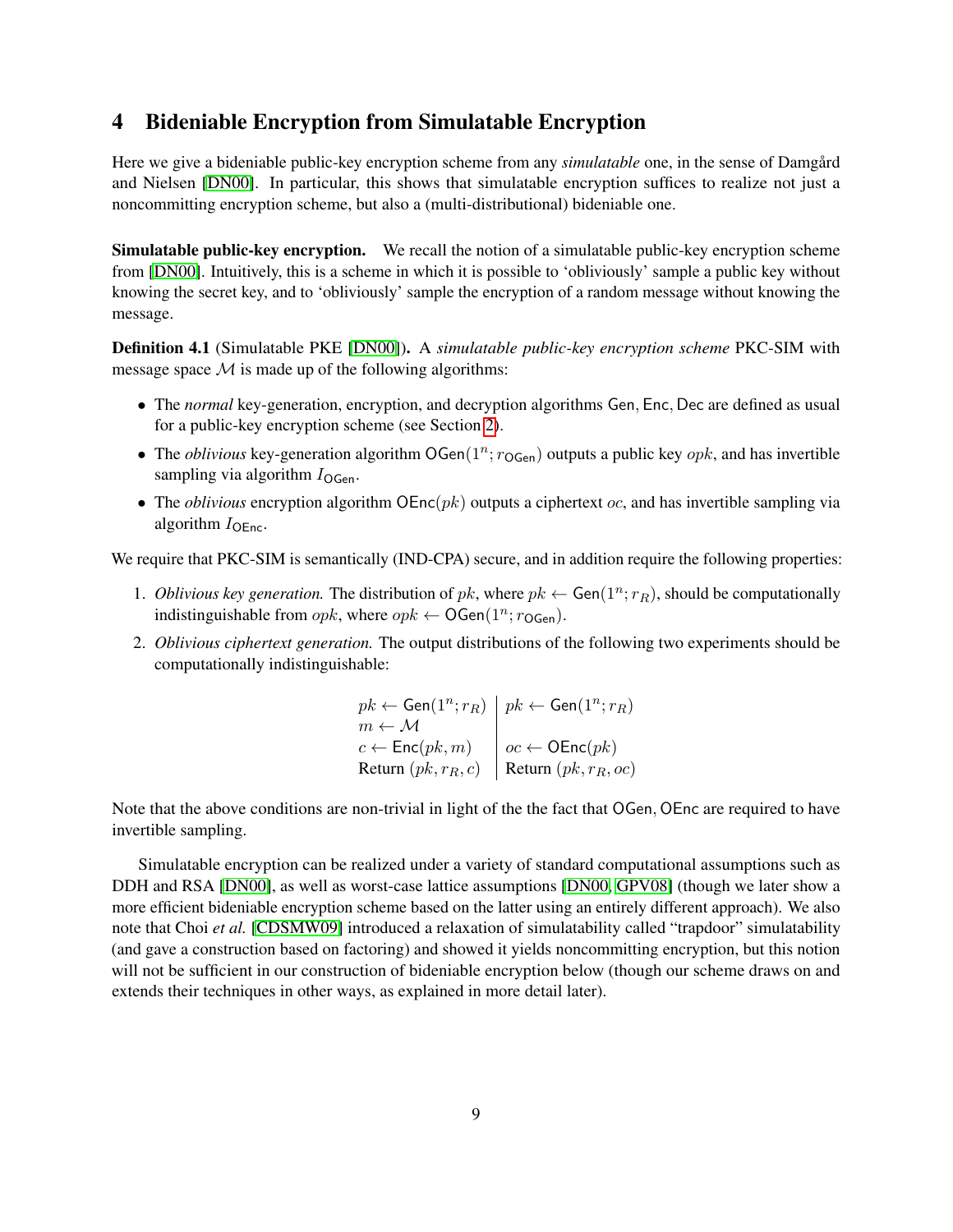### 4.1 A "Coordinated" Scheme

Overview. To get at the technical core of our construction, we first present a *coordinated* scheme in which the faked random coins  $r_R^*$  for the receiver and  $r_S^*$  for the sender are outputs of the *same* algorithm FakeCoins $(pk, fk, rs, b', b)$ , the interpretation being that sender and receiver coordinate their faked coins upon being coerced. We later describe how the coordination can be removed for our specific scheme. For simplicity, we present a scheme that encrypts one-bit messages, but a scheme that encrypts  $poly(n)$ -bit messages then follows generically by parallel repetition with independent keys.

We start with an informal description. For *normal* key generation, the receiver chooses a random size-*n* subset  $\mathcal{R} \subset [5n]$  and generates 5n public keys  $pk_i$  (of the underlying simulatable encryption scheme), with knowledge of the corresponding secret key  $sk_i$  for  $i \in \mathcal{R}$ , and obliviously for  $i \notin \mathcal{R}$ . For normal encryption of a bit b, the sender chooses a random size-n subset  $S \subset [5n]$  and generates 5n ciphertexts  $c_i$  as encryptions of b under  $pk_i$  for  $i \in S$ , and oblivious encryptions (of random bits) under  $pk_i$  for  $i \notin S$ . To decrypt, the receiver decrypts  $c_i$  for  $i \in \mathcal{R}$  and takes a majority vote, which will be correct with high probability due to the expected significant overlap between the receiver's set  $R$  and the sender's set  $S$ .

For *deniable* key generation, the receiver generates the 5n public keys with knowledge of all of their secret keys. For deniable encryption of a bit  $b'$ , the sender first chooses random pairwise disjoint size-n subsets  $S_0$ ,  $S_1$ ,  $Y$  of  $[5n]$ . It then encrypts 0s, 1s, and b's at positions in  $S_0$ ,  $S_1$ , and  $Y$  (respectively), and elsewhere encrypts random bits, obliviously. Correctness holds with high probability because the set  $Y$  causes the majority encrypted bit to be  $b'$ .

For *coordinated faking* of a deniably encrypted bit  $b'$  as a normally encrypted  $b$ , the sender simply reveals the set  $S^* = S_b$  and the randomness for the corresponding encryptions of b, claiming the remaining ciphertexts were generated obliviously (as in normal encryption). How the receiver chooses  $\mathcal{R}^*$  is more subtle, because a random subset of decryption keys will tend to reveal too many  $b'$  plaintexts. Instead, it chooses  $\mathcal{R}^*$  to have an appropriate random number of elements in common with  $\mathcal{S}_b$ , and then chooses the remainder of  $\mathcal{R}^*$  as random indices from  $[5n] \setminus (\mathcal{S}_0 \cup \mathcal{S}_1 \cup \mathcal{Y})$ , which by construction all correspond to obliviously generated ciphertexts. The receiver reveals the secret keys corresponding to the indices in  $\mathbb{R}^*$ , claiming the remaining keys were generated obliviously (as in normal key generation).

Comparison to the scheme of Choi *et al.* [\[CDSMW09\]](#page-33-3) The high-level idea for our scheme, namely running many parallel instances of an underlying simulatible encryption scheme such that in 'normal' operation the receiver "knows" the secret keys for only a random subset, and the sender "knows" the plaintexts and associated encryption randomness for only an independent random subset (which encrypts the actual message), was previously used by Choi *et al.* [\[CDSMW09\]](#page-33-3) (generalizing the scheme of Damgard and Nielsen [\[DN00\]](#page-34-3)) to construct noncommitting encryption. In 'non-normal' operation (which in our case means deniable, whereas for [\[CDSMW09\]](#page-33-3) means simulated), the receiver knows all the secret keys and the sender knows all the plaintexts and associated encryption randomness. The main difference is in how the sender chooses the plaintexts in the latter case. In our scheme, it 'plants' two sets of 0s and 1s that it can later open, as well as a 'biasing' set of the true message that is never opened. This still ensures correct decryption. On the other hand, in the scheme of [\[CDSMW09\]](#page-33-3) there is no 'biasing' set planted, and indeed this would not ensure correct decryption since a different decryption rule than majority vote is used.

The scheme. Formally, let PKC-SIM be simulatable public-key encryption scheme as per Definition [4.1](#page-8-1) with message space  $\{0, 1\}$ . In Figure [1,](#page-11-0) we define the scheme BI-DEN[PKC-SIM] with message space  $\{0, 1\}$ . There and in what follows, for a set X we denote by  $\mathcal{P}(\mathcal{X})$  the set of all subsets (i.e., the power set) of X, and by  $\mathcal{P}_i(\mathcal{X})$  the set of all size-i subsets of X. Additionally, in algorithm FakeCoins we sample from what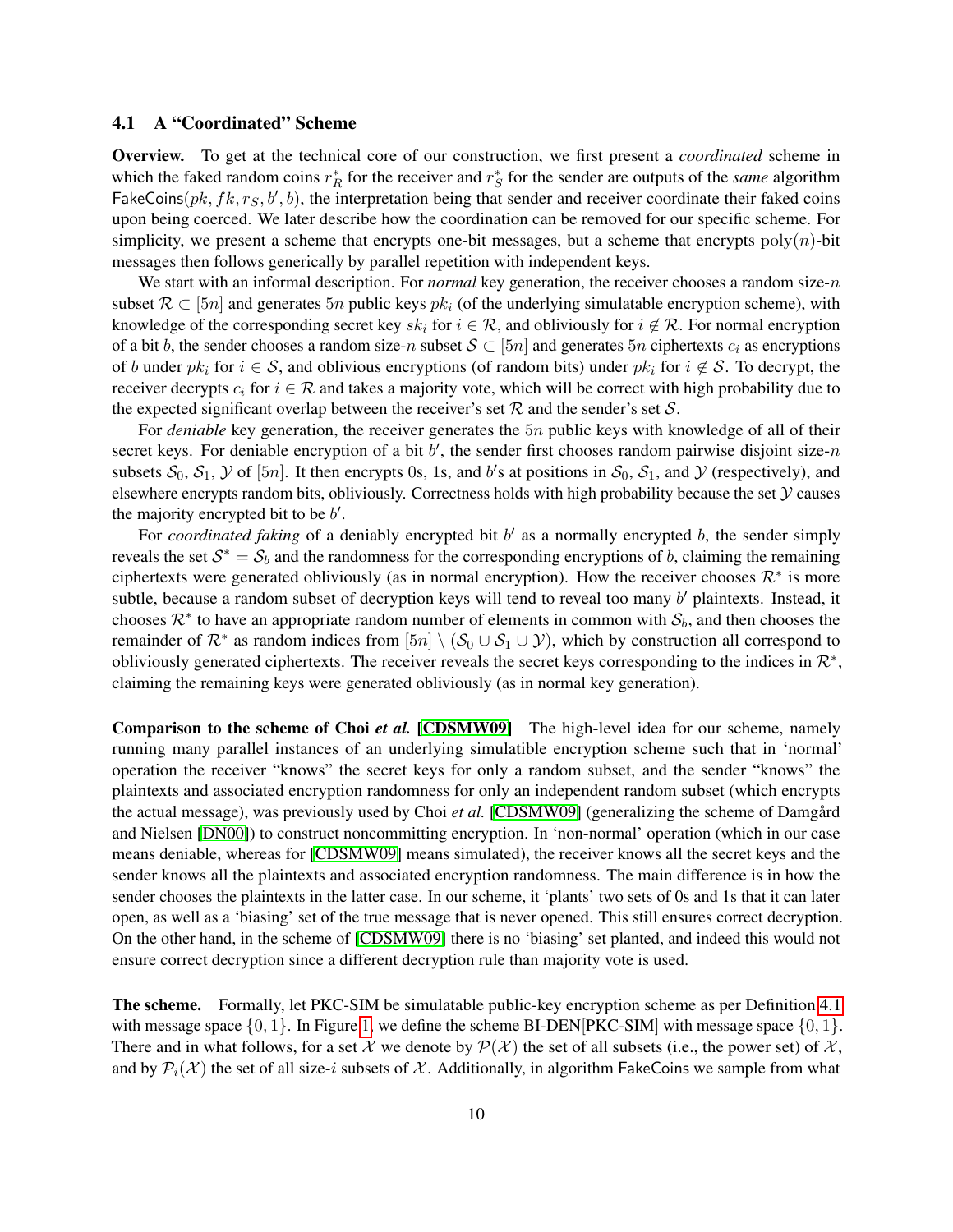is known as the *hypergeometric distribution*. For nonnegative integers  $x, y, N \ge M$ , let  $P_{\text{HGD}}(x; N, M, y)$ denote the probability that exactly x values from  $[M]$  are chosen after a total of y values are drawn uniformly at random from  $[N]$ , without replacement. That is,

$$
P_{\mathsf{HGD}}(x; N, M, y) := \frac{\binom{M}{x} \cdot \binom{N-M}{y-x}}{\binom{N}{y}}.
$$

We denote by HGD(N, M, y) the *hypergeometric distribution on* [N] *with parameters* M, y that assigns to each  $x \in \{0, \ldots, M\}$  the probability  $P_{\text{HGD}}(x; N, M, y)$ . The expectation of a random variable with distribution HGD(N, M, y) is easily seen to be  $y \cdot M/N$ . Below we will use parameters N, M, y that are polynomial in the security parameter, so we can sample efficiently from the hypergeometric distribution simply by running the sampling experiment. The scheme BI-DEN[PKC-SIM] with message space  $\{0, 1\}$  is defined in Figure [1.](#page-11-0)

### 4.2 Correctness and Security

<span id="page-10-0"></span>Theorem 4.2. *Let PKC-SIM be a simulatable public-key encryption scheme. Then BI-DEN*[*PKC-SIM*] *is correct.*

We will use the following (lower and upper) Chernoff-like tail inequalities for the hypergeometric distribution, which follow from [\[Chv79\]](#page-33-10).

<span id="page-10-1"></span>**Lemma 4.3.** *Let X be distributed according to* HGD(*N, M, y). Then for any*  $t \geq 0$ *,* 

$$
\Pr[X \le E[X] - ty = y(M/N - t)] \le e^{-2t^2y},
$$
  
 
$$
\Pr[X \ge E[X] + ty = y(M/N + t)] \le e^{-2t^2y}.
$$

*Proof of Theorem [4.2.](#page-10-0)* The proof follows directly by some straightforward (but tedious) applications of Cher-noff bounds and Lemma [4.3.](#page-10-1) Fix any  $b \in \{0, 1\}$ . We first show correctness of BI-DEN. Dec for the normal encryption algorithm BI-DEN.Enc, then later for the deniable encryption algorithm BI-DEN.DenEnc. In both cases, we assume that the normal key-generation algorithm BI-DEN.Gen is used; using BI-DEN.DenGen instead does not affect correctness because it produces an functionally identical keypair from the perspective of BI-DEN.Dec. Additionally, by Condition [2](#page-8-2) of Definition [4.1](#page-8-1) it suffices to argue correctness in the case where oblivious ciphertexts are formed by encrypting truly random bits.

In the correctness experiment, let I be the random variable taking the value  $|S \cap \mathcal{R}|$ , and D take the number of  $i \in \mathcal{R} \setminus \mathcal{S}$  such that  $d_i = b$  (the message bit) as chosen by BI-DEN. Enc. Note that a decryption error occurs only if  $I \leq n/2$  and  $D \leq n/2 - I = (n - I)/2 - I/2$ . Let us also assume for the moment that  $n/10 < I \leq n/2$ , which we will justify below. Then, writing D as a sum of  $n - I$  indicator random variables and applying a standard Chernoff bound, we have

$$
\Pr\left[\,D \leq (n-I)/2 - I/2\,\right] \leq \Pr\left[\,D \leq (1-\frac{1}{9}) \cdot E[D]\,\right] \leq e^{-(n-I)/324} \leq e^{-n/648}.
$$

where the first inequality uses  $n/10 < I$  and the last uses  $I \leq n/2$ . To justify the assumption that  $n/10 < I$ with high probability, note that I is distributed according to HGD(5n, n, n) with expectation  $n/5$ . Applying the first part of Lemma [4.3](#page-10-1) with  $t = 1/10$  we get

$$
\Pr\left[I \le n/10\right] \le e^{-n/50}.
$$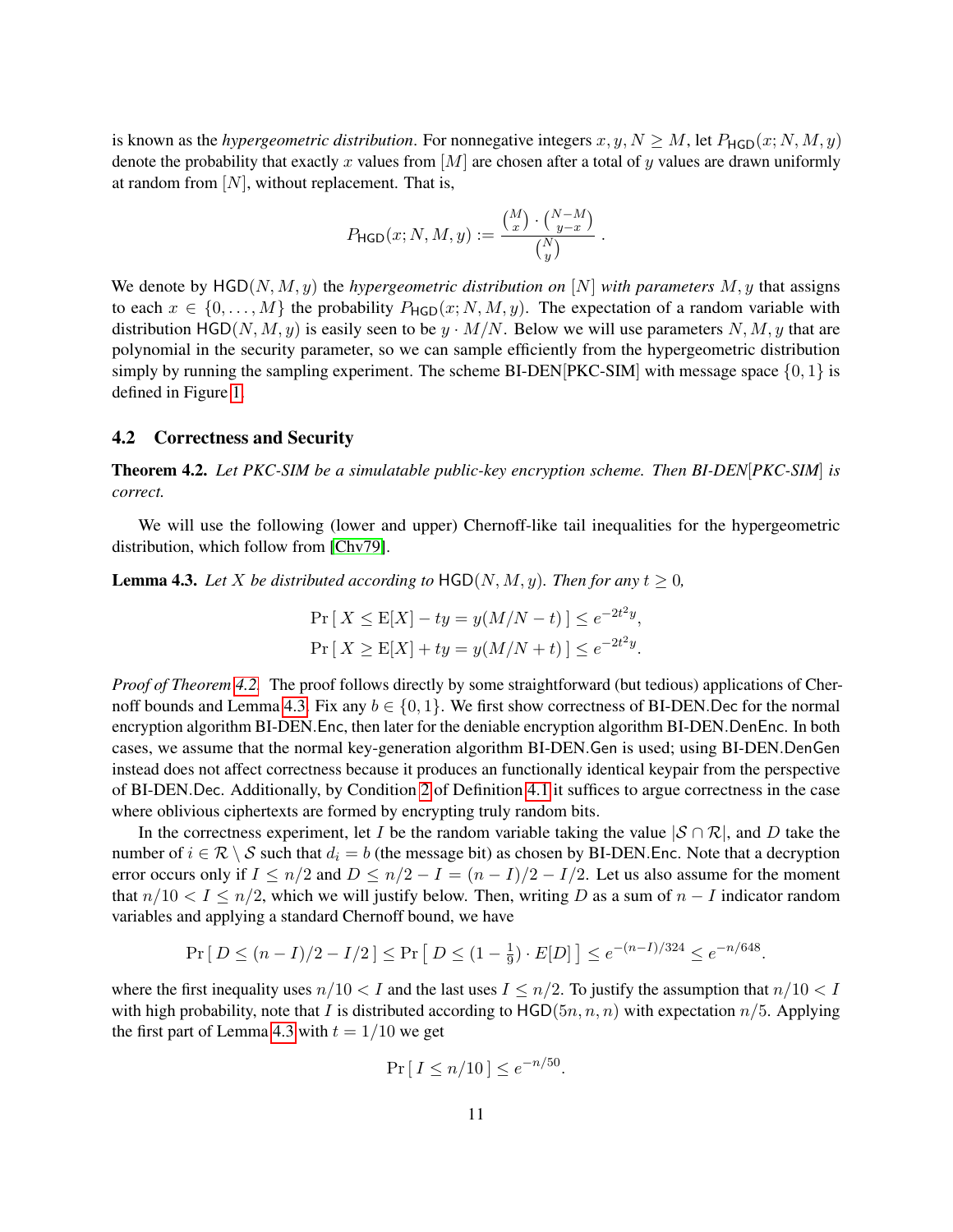$BI$ -DEN.Gen $(1^n)$ :  $\mathcal{R} \leftarrow \mathcal{P}_n([5n])$ For  $i = 1$  to  $5n$  do: If  $i \in \mathcal{R}$  then  $pk_i \leftarrow \mathsf{Gen}(1^n; r_{R,i})$ Else  $pk_i \leftarrow \mathsf{OGen}(1^n; r_{R,i})$  $pk \leftarrow pk_1 || \dots || pk_{5n}$ Return pk  $BI-DEN.Enc(pk, b)$ :  $S \leftarrow \mathcal{P}_n([5n])$ For  $i = 1$  to  $5n$  do: If  $i \in S$  then  $c_i \leftarrow \mathsf{Enc}(pk_i, b; r_{S,i})$ Else  $c_i \leftarrow \mathsf{OEnc}(pk_i; r_{S,i})$  $c \leftarrow c_1 \| \dots \| c_{5n}$ Return c BI-DEN.Dec( $(\mathcal{R}, r_R), c$ ): For all  $i \in \mathcal{R}$  do:  $d_i \leftarrow \mathsf{Dec}(r_{R,i}, c_i)$ If most  $d_i$ 's are 1 then Return 1 Else return 0  $BI$ - $DEN$ . $Den Gen(1<sup>n</sup>)$ :  $\mathcal{R} \leftarrow \mathcal{P}_n([5n])$ For  $i = 1$  to  $5n$  do:  $pk_i \leftarrow \mathsf{Gen}(1^n; r_{R,i})$  $pk \leftarrow pk_1 \| \dots \| pk_{5n}$  $r \leftarrow r_{R,1} || \ldots || r_{R,5n}$ Return  $(pk, (\mathcal{R}, r))$  $BI-DEN.DenEnc(pk, b')$ :  $\mathcal{S}_0 \leftarrow \mathcal{P}_n([5n])$  $\mathcal{S}_1 \leftarrow \mathcal{P}_n([5n] \setminus \mathcal{S}_0)$  $\mathcal{Y} \leftarrow \mathcal{P}_n([5n] \setminus (\mathcal{S}_0 \cup \mathcal{S}_1))$ For  $i = 1$  to  $5n$  do: If  $i \in \mathcal{S}_0$  then  $c_i \leftarrow \mathsf{Enc}(pk_i, 0; r_{S,i})$ If  $i \in S_1$  then  $c_i \leftarrow \text{Enc}(pk_i, 1; r_{S,i})$ If  $i \in \mathcal{Y}$  then  $c_i \leftarrow \mathsf{Enc}(pk_i, b'; r_{S,i})$ Else  $c_i \leftarrow \mathsf{OEnc}(pk; r_{S,i})$  $c \leftarrow c_1 \Vert \dots \Vert c_{5n}$ Return c  $\text{BI-DEN.FakeCoins}(pk, fk, rs, b', b)$ :  $c \leftarrow \text{BI-DEN}.\text{Enc}(pk, b'; r_S)$  $z \leftarrow \text{HGD}(5n, n, n)$  $\mathcal{Z} \leftarrow \mathcal{P}_z(\mathcal{S}_b)$  $\mathcal{Z}' \leftarrow \mathcal{P}_{n-z}([5n] \setminus (\mathcal{S}_0 \cup \mathcal{S}_1 \cup \mathcal{Y}))$  $\mathcal{R}^* \leftarrow \mathcal{Z} \cup \mathcal{Z}'$  $\mathcal{S}^* \leftarrow \mathcal{S}_b$ For  $i = 1$  to  $5n$  do: If  $i \in S^*$  then  $r_{S,i}^* \leftarrow r_{S,i}$ Else  $r_{S,i}^* \leftarrow I_{\text{OEnc}}(pk_i, c_i)$ If  $i \in \mathcal{R}^*$  then  $r^*_{R,i} \leftarrow r_{R,i}$ Else  $r_{R,i}^* \leftarrow I_{\mathsf{OGen}}(pk_i)$  $r_S^* \leftarrow r_{S,1}^* \| \dots \| r_{S,5n}^*; r_R^* \leftarrow r_{R,1}^* \| \dots \| r_{R,5n}^*$ Return  $(r_S^*, r_R^*)$ 

<span id="page-11-0"></span>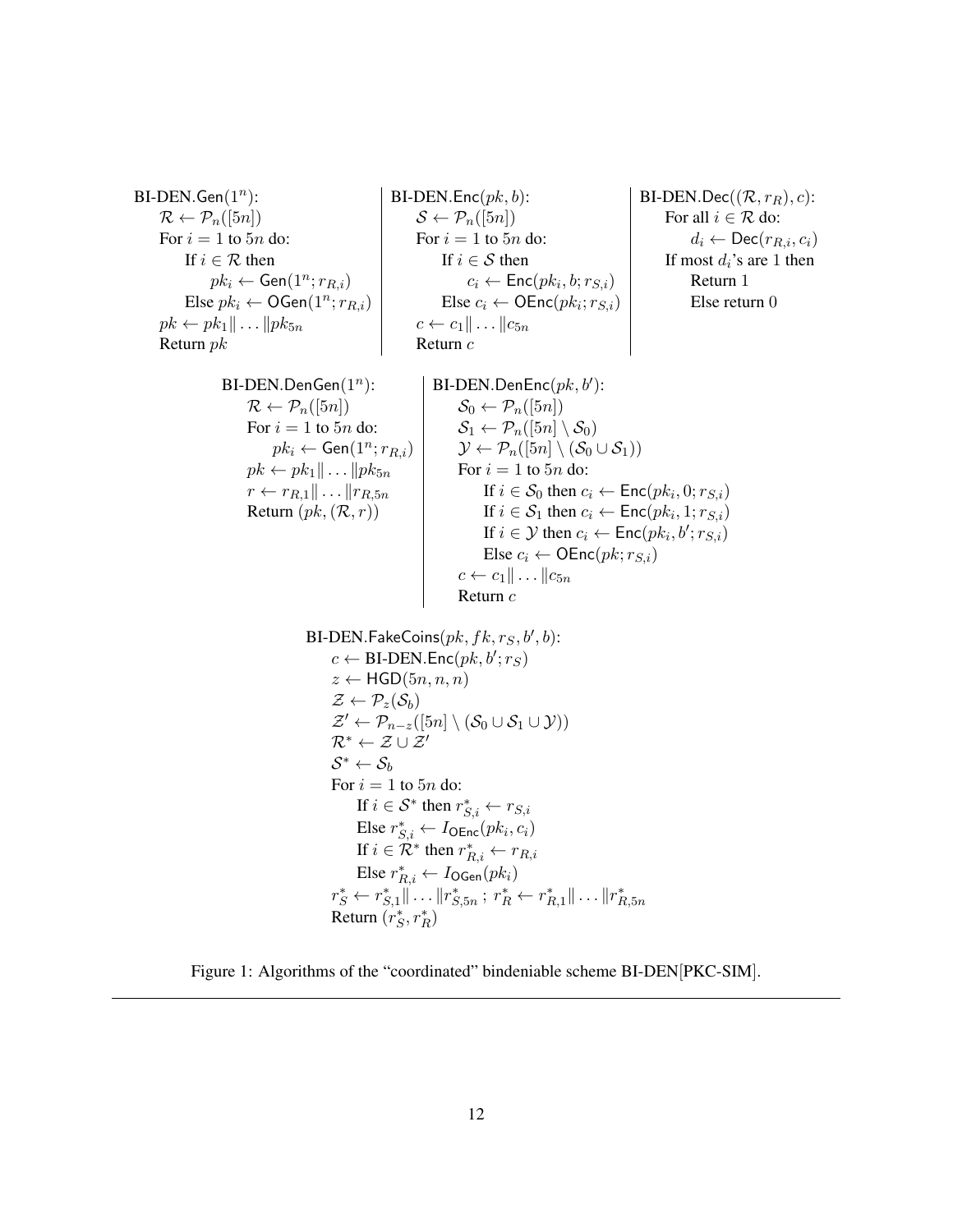Thus, the overall probabililty of a decryption error is exponentially small in  $n$ .

To show correctness when the deniable encryption algorithm BI-DEN.DenEnc is used, we extend the above argument slightly. Now, in the correctness experiment, let  $I$  be the random variable taking the value  $|S_b \cap Y \cap \mathcal{R}|$ , let B take the value  $|\mathcal{R} \cap S_{1-b}|$ , and let D take the number of  $i \in \mathcal{R} \setminus (S_b \cap S_{1-b} \cap Y)$ such that  $d_i = b$ . Similarly to before, decryption error occurs only if  $I \leq n/2$  and  $D \leq n/2 - I =$  $(n - I - B)/2 + B/2 - I/2$ . Let us also assume for the moment that  $19n/50 < I \le n/2$  and  $B < 11n/50$ , which as before we will justify below. Then, writing D as a sum of  $n - I - B$  indicator random variables and applying a standard Chernoff bound, we have

$$
\Pr[D \le (n - I - B)/2 + B/2 - I/2] \le \Pr[D \le (1 - \frac{3}{4}) \cdot E[D]] \le e^{-9(n - I - B)/64} \le e^{-9n/160}
$$

where the first inequality uses  $19n/50 < I$  and  $B < 11n/50$ , and the last uses  $I \le n/2$  and  $B < 11n/50$ . To justify the assumption that  $19/50n \leq I$  with high probability, note that I is distributed according to HGD(5n, 2n, n) with expectation  $2n/5$ . Applying the first part of Lemma [4.3](#page-10-1) with  $t = 1/50$  we get

$$
\Pr\left[I \le 19n/50\right] \le e^{-n/1225}.
$$

Similarly, to justify the assumption that  $B \le 11n/50$  with high probability, we can apply the second part of Lemma [4.3](#page-10-1) with  $t = 1/50$ . Thus, the overall probability of a decryption error is exponentially small in n, concluding the proof of correctness.  $\Box$ 

<span id="page-12-0"></span>Theorem 4.4. *Let PKC-SIM be a simulatable public-key encryption scheme. Then BI-DEN*[*PKC-SIM*] *satisfies bideniability under chosen-plaintext attacks.*

*Proof of Theorem [4.4.](#page-12-0)* The proof is via a sequence of hybrid experiments  $G_0, G_1, G_2, G_3$ , defined formally in Figure [2.](#page-14-0) We give an intuitive overview of these hybrids as follows:

- Experiment  $G_0$  is exactly the left-hand experiment of Definition [3.1;](#page-6-1) that is, it corresponds to the adversary's view of an honest opening of an honest encryption of b. In particular, it chooses the sets  $S_b$ ,  $\mathcal{R} \subset [5n]$  at random and generates the corresponding keypairs and ciphertexts accordingly. The experiment also chooses sets  $S_{1-b}$  and Y to be disjoint from each other and from  $S_b$  and R, but they are never used in the experiment; they will come into play in later hybrids.
- Experiment  $G_1$  chooses  $S_b$  as before but chooses  $R$  in a different way, first choosing its intersection with  $S_b$  at random to be appropriate (HGD-distributed) size, then choosing the rest of its elements at random to be disjoint from  $S_b$ . After, it chooses  $S_{1-b}$  and  $\mathcal Y$  as before. The output of this experiment is distributed identically to that of  $G_0$ , by definition of the hypergeometric distribution.
- Experiment  $G_2$  chooses  $S_b$  as before, but changes the order in which  $\mathcal{R}, S_{1-b}$ , and  $\mathcal Y$  are chosen, such that they are chosen as in the faking experiment when faking an encryption of  $b'$  as one of  $b$ . Namely, (after choosing  $S_b$ ) it first chooses  $S_{1-b}$  at random disjoint from  $S_b$ , then Y at random disjoint from  $S_b$ and  $S_{1-b}$ , and finally R to have an intersection with  $S_b$  of appropriate size and the rest of its elements to be disjoint from  $S_b$ ,  $S_{1-b}$ , and  $\mathcal Y$ . The output of this experiment is distributed identically to that of  $G_1$ , as shown in Lemma [4.6.](#page-13-0)
- Finally, experiment  $G_3$  changes the way in which the keys and ciphertexts are generated, so that they are generated as in the faking experiment when faking an encryption of  $b'$  as one of  $b$ . Specifically, it generates all keypairs as in the deniable key generation algorithm, and then 'retroactively' claims that the public keys corresponding to the set  $[5n] \setminus R$  were generated obliviously (via algorithm  $I_{OGen}$ )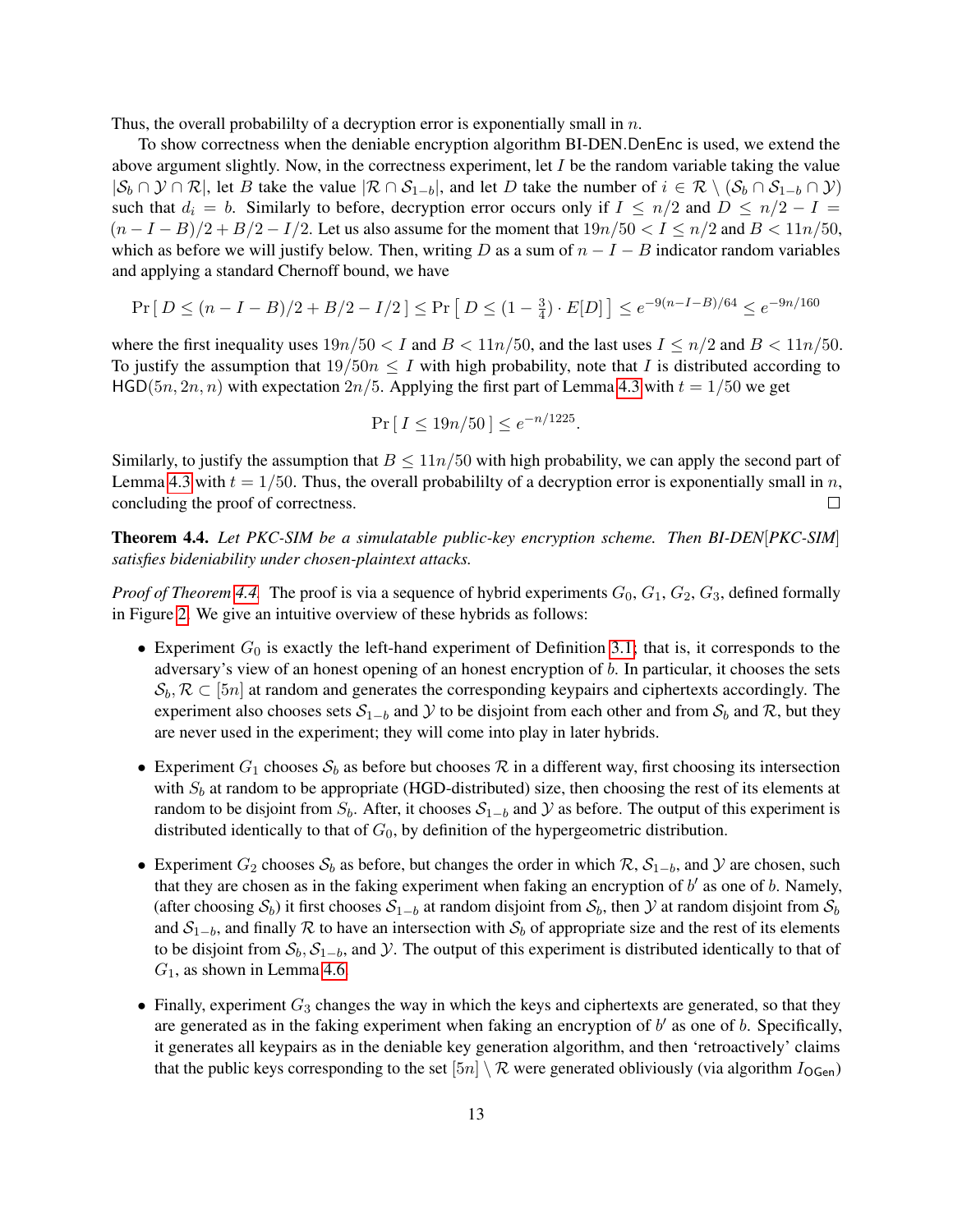as in the receiver faking algorithm. Additionally, it forms ciphertexts corresponding to the sets  $Y$ and  $S_{1-b}$  not as oblivious ciphertexts, but according to the DenEnc algorithm on bit b'. Again, these are 'retroactively' claimed to be oblivious ciphertexts. Using simulatability of PKC-SIM, the output distribution of this experiment is computationally indistinguishable from that of  $G_2$ , as shown in Lemma [4.7.](#page-13-1)

The theorem follows.

 $\Box$ 

**Lemma 4.5.** *Experiments*  $G_0$  *and*  $G_1$  *have the same output distribution.* 

*Proof.* This follows directly from the definition of the hypergeometric distribution.  $\Box$ 

<span id="page-13-0"></span>**Lemma 4.6.** *Experiments*  $G_1$  *and*  $G_2$  *have the same output distribution.* 

*Proof.* This simply follows from the fact that  $S_b$ ,  $Z'$ ,  $S_{1-b}$ , and  $Y$  are all random pairwise disjoint subsets of [5n] (of certain sizes), so it does not matter in what order they are chosen. (The latter can be shown using a simple counting argument.)  $\Box$ 

<span id="page-13-1"></span>**Lemma 4.7.** *The output distributions of*  $G_2$  *and*  $G_3$  *are computationally indistinguishable if PKC-SIM is simulatable.*

*Proof.* For the proof, we expand the transition between  $G_2$  and  $G_3$  via a sequence of intermediate hybrids. The idea is to have the hybrids change one-by-one how the keypairs whose indices lie outside  $R$  are generated, and then change one-by-one how the ciphertexts whose indices lie in  $S_{1-b}$  or  $\mathcal Y$  are generated. Namely, we consider the sequence of hybrids  $(G_2, K_1, \ldots, K_{4n}, C_1, \ldots, C_{2n} = G_3)$  defined as follows. For all  $j \in [4n]$ , hybrid  $K_j$  changes the generation of the jth keypair and its 'claimed' coins whose index (say  $i_j$ ) satisfies  $i_j \in [5n] \setminus \mathcal{R}$  from

$$
pk_{i_j} \leftarrow \mathsf{OGen}(1^n; r_{R,i_j}) \; ; \; r_{R,i_j}^* \leftarrow r_{R,i_j}
$$

to

$$
pk_{i_j} \leftarrow \textsf{Gen}(1^n; r_{R,i_j}) \; ; \; r_{R,i_j}^* \leftarrow I_{\textsf{OGen}}(pk_{i_j}).
$$

Indistinguishability of the adjacent hybrids follows by a straightforward reduction using Property 1 of Definition [4.1.](#page-8-1)

For all  $k \in [2n]$ , hybrid  $C_k$  changes the generation of the kth ciphertext and its 'claimed' coins whose index (say  $i_k$ ) satisfies  $i_k \in S_{1-b} \cup \mathcal{Y}$ , in a way depending on whether  $i_k \in S_{1-b}$  or  $i_k \in \mathcal{Y}$ . If  $i_k \in S_{1-b}$ then the change is from

$$
c_{i_k} \leftarrow \mathsf{OEnc}(pk_{i_k}; r_{S,i_k}) \; ; \; r^*_{S,i_k} \leftarrow r_{S,i_k}
$$

to

 $c_{i_k} \leftarrow \textsf{Enc}(pk_{i_k}, 1-b; r_{S,i_k})$ ;  $r_{S,i_k}^* \leftarrow I_{\textsf{OEnc}}(pk_{i_k}, c_{i_k}).$ 

We can show indistinguishability of  $C_{k-1}$  and  $C_k$  (where for simplicity we define  $K_{4n} = C_0$ ) by considering another intermediate one, say  $C'_{k}$ , where the above is replaced by

$$
c_{i_k} \leftarrow \text{Enc}(pk_{i_k}, d; r_{S, i_k}) \; ; \; r_{S, i_k}^* \leftarrow I_{\text{OEnc}}(pk_{i_k}, c_{i_k})
$$

for an independent random bit d. Then  $C_{k-1}$  and  $C'_{k}$  are indistinguishable by Property 2 of Definition [4.1,](#page-8-1) and  $C'_{k}$  and  $C_{k}$  are indistinguishable by semantic security of PKC-SIM (which is required by Definition [4.1\)](#page-8-1). In the case that  $i_k \in \mathcal{Y}$ , then  $1 - b$  above is replaced with b' and the argument is the same. Note that  $C_{2n} = G_3$ , completing the proof.  $\Box$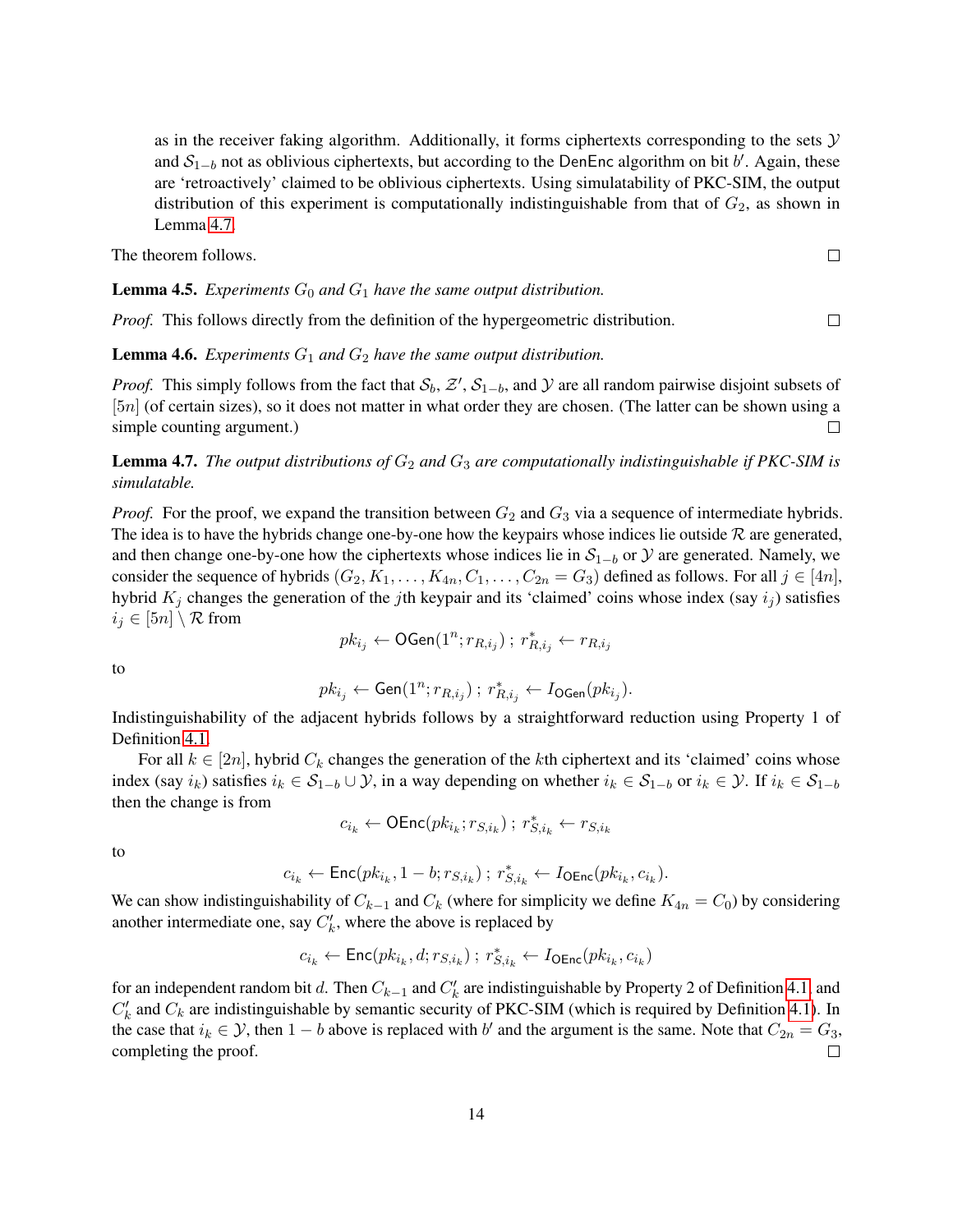| Experiment $G_0$ :<br>$S_b \leftarrow \mathcal{P}_n([5n])$<br>$\mathcal{R} \leftarrow \mathcal{P}_n([5n])$<br>$S_{1-b} \leftarrow \mathcal{P}_n([5n] \setminus (\mathcal{S}_b \cup \mathcal{R}))$<br>$\mathcal{Y} \leftarrow \mathcal{P}_n([5n] \setminus (\mathcal{S}_b \cup \mathcal{S}_{1-b} \cup \mathcal{R}))$<br>For $i = 1$ to 5 <i>n</i> do:<br>If $i \in \mathcal{R}$ then $pk_i \leftarrow$ Gen $(1^n; r_{R,i})$<br>Else $pk_i \leftarrow \mathsf{OGen}(1^n; r_{R,i})$<br>If $i \in S_b$ then $c_i \leftarrow \text{Enc}(pk_i, b; r_{S,i})$<br>Else $c_i \leftarrow \text{OEnc}(pk_i; r_{S,i})$<br>Return $(pk, c, (\mathcal{R}, r_R), (\mathcal{S}_b, r_S))$<br>Experiment $G_2$ :                                                                                                                                                | Experiment $G_1$ :<br>$S_b \leftarrow \mathcal{P}_n([5n])$<br>$z \leftarrow \text{HGD}(5n, n, n)$<br>$\mathcal{Z} \leftarrow \mathcal{P}_z(\mathcal{S}_h)$<br>$\mathcal{Z}' \leftarrow \mathcal{P}_{n-z}([5n] \setminus \mathcal{S}_b)$<br>$\mathcal{R} \leftarrow \mathcal{Z} \cup \mathcal{Z}'$<br>$S_{1-b} \leftarrow \mathcal{P}_n([5n] \setminus (\mathcal{S}_b \cup \mathcal{R}))$<br>$\mathcal{Y} \leftarrow \mathcal{P}_n([5n] \setminus (\mathcal{S}_b \cup \mathcal{S}_{1-b} \cup \mathcal{R}))$<br>For $i = 1$ to 5 <i>n</i> do:<br>If $i \in \mathcal{R}$ then $pk_i \leftarrow$ Gen $(1^n; r_{R,i})$<br>Else $pk_i \leftarrow \mathsf{OGen}(1^n; r_{R,i})$<br>If $i \in S_b$ then $c_i \leftarrow \text{Enc}(pk_i, b; r_{S,i})$<br>Else $c_i \leftarrow \text{OEnc}(pk_i; r_{S,i})$<br>Return $(pk, c, (\mathcal{R}, r_R), (\mathcal{S}_b, r_S))$<br>Experiment $G_2$ :                                                                                                                                                                                                                                                                                                                                                                 |
|----------------------------------------------------------------------------------------------------------------------------------------------------------------------------------------------------------------------------------------------------------------------------------------------------------------------------------------------------------------------------------------------------------------------------------------------------------------------------------------------------------------------------------------------------------------------------------------------------------------------------------------------------------------------------------------------------------------------------------------------------------------------------------------------------------------------------------------------|------------------------------------------------------------------------------------------------------------------------------------------------------------------------------------------------------------------------------------------------------------------------------------------------------------------------------------------------------------------------------------------------------------------------------------------------------------------------------------------------------------------------------------------------------------------------------------------------------------------------------------------------------------------------------------------------------------------------------------------------------------------------------------------------------------------------------------------------------------------------------------------------------------------------------------------------------------------------------------------------------------------------------------------------------------------------------------------------------------------------------------------------------------------------------------------------------------------------------------------------------|
| $S_b \leftarrow \mathcal{P}_n([5n])$<br>$S_{1-h} \leftarrow \mathcal{P}_n([5n] \setminus \mathcal{S}_h)$<br>$\mathcal{Y} \leftarrow \mathcal{P}_n([5n] \setminus \mathcal{S}_{1-b} \cup \mathcal{S}_b)$<br>$z \leftarrow \text{HGD}(5n, n, n)$<br>$\mathcal{Z} \leftarrow \mathcal{P}_z(\mathcal{S}_h)$<br>$\mathcal{Z}' \leftarrow \mathcal{P}_{n-z}([5n] \setminus (\mathcal{S}_b \cup \mathcal{S}_{1-b} \cup \mathcal{Y}))$<br>$\mathcal{R} \leftarrow \mathcal{Z} \cup \mathcal{Z}'$<br>For $i = 1$ to 5 <i>n</i> do:<br>If $i \in \mathcal{R}$ then $pk_i \leftarrow$ Gen $(1^n; r_{R,i})$<br>Else $pk_i \leftarrow \mathsf{OGen}(1^n; r_{R,i})$<br>If $i \in S_b$ then $c_i \leftarrow \text{Enc}(pk_i, b; r_{S,i})$<br>Else $c_i \leftarrow \text{OEnc}(pk_i; r_{S,i})$<br>Return $(pk, c, (\mathcal{R}, r_R), (\mathcal{S}_b, r_S))$ | $S_b \leftarrow \mathcal{P}_n([5n])$<br>$S_{1-b} \leftarrow \mathcal{P}_n([5n] \setminus \mathcal{S}_b)$<br>$\mathcal{Y} \leftarrow \mathcal{P}_n([5n] \setminus \mathcal{S}_{1-b} \cup \mathcal{S}_b)$<br>$z \leftarrow \text{HGD}(5n, n, n)$<br>$\mathcal{Z} \leftarrow \mathcal{P}_z(\mathcal{S}_h)$<br>$\mathcal{Z}' \leftarrow \mathcal{P}_{n-z}([5n] \setminus (\mathcal{S}_b \cup \mathcal{S}_{1-b} \cup \mathcal{Y}))$<br>$\mathcal{R} \leftarrow \mathcal{Z} \cup \mathcal{Z}'$<br>For $i = 1$ to $5n$ do:<br>$pk_i \leftarrow$ Gen $(1^n; r_{R,i})$<br>If $i \in \mathcal{R}$ then $r_{R,i}^* \leftarrow r_{R,i}$<br>Else $r_{R,i}^* \leftarrow I_{\text{OGen}}(pk_i)$<br>If $i \in S_b$ then<br>$c_i \leftarrow \mathsf{Enc}(pk_i, b; r_{S,i})$<br>$r_{S,i}^* \leftarrow r_{S,i}$<br>Else if $i \in S_{1-b}$ then<br>$c_i \leftarrow \mathsf{Enc}(pk_i, 1 - b; r_{S,i})$<br>$r_{S,i}^* \leftarrow I_{\mathsf{OEnc}}(pk_i, c_i)$<br>Else if $i \in \mathcal{Y}$ then<br>$c_i \leftarrow \mathsf{Enc}(pk_i, b'; r_{S,i})$<br>$r_{S,i}^* \leftarrow I_{\text{OEnc}}(pk_i, c_i)$<br>Else<br>$c_i \leftarrow \mathsf{OEnc}(pk_i; r_{S,i})$<br>$r_{S,i}^* \leftarrow r_{S,i}$<br>Return $(pk, c, (\mathcal{R}, r_B^*), (\mathcal{S}_b, r_S^*))$ |

<span id="page-14-0"></span>Figure 2: Hybrid experiments for showing bideniability of BI-DEN[PKC-SIM]. Shaded areas indicate the only syntactic differences with the previous hybrid.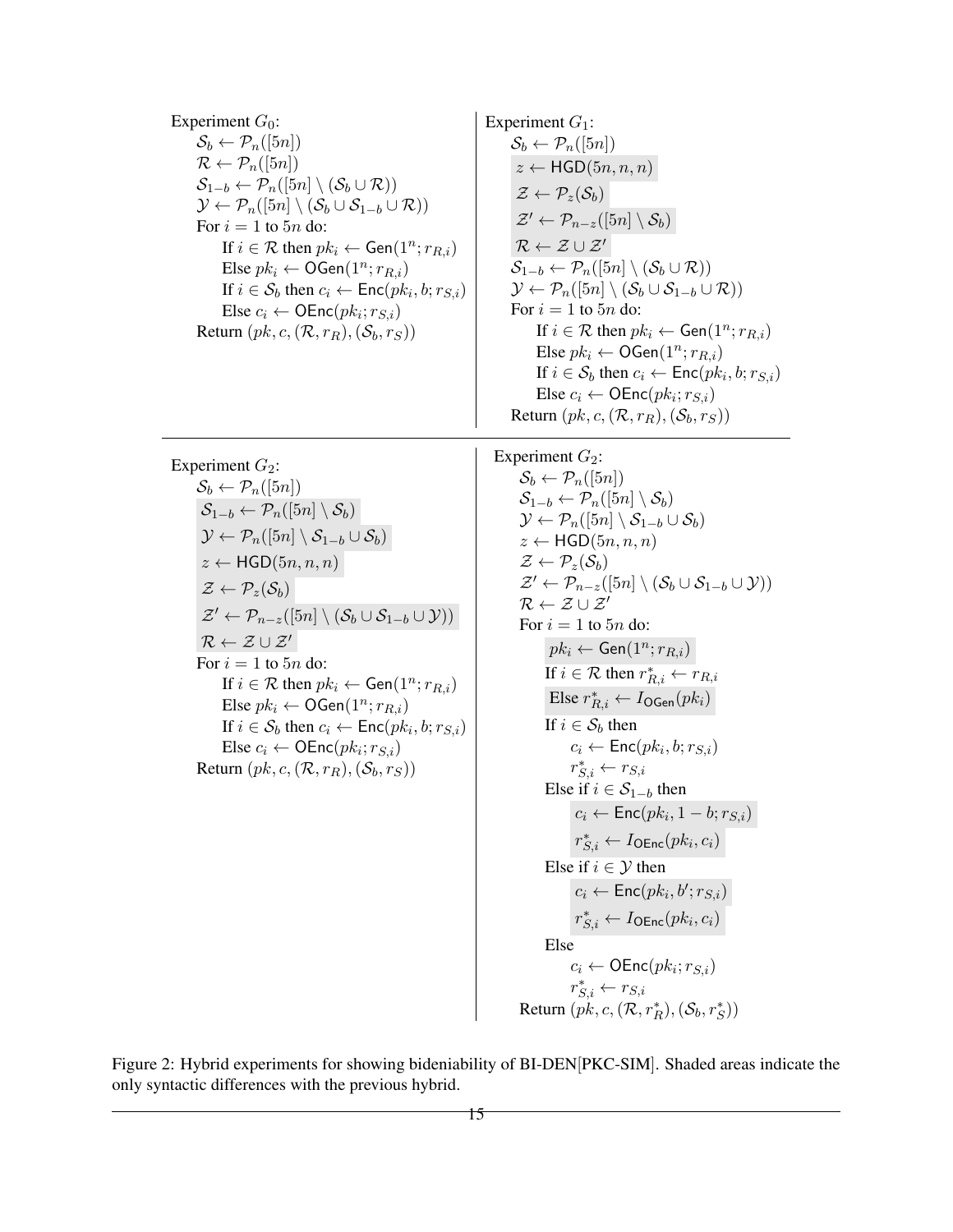### 4.3 Removing the Coordination

Removing the coordination from the scheme is based on the observation that, in the FakeCoins algorithm, while the choice of the set  $\mathcal{R}^*$  depends on the choices of  $\mathcal{S}_0$ ,  $\mathcal{S}_1$ ,  $\mathcal{Y}$ , the reverse is not true; namely the choice of the set  $S^*$  is independent of the choice of  $R$  and  $R^*$ . Thus, the necessary communication from sender to receiver can be done "in-band" via a separate instance of the given simulatable cryptosystem, by encrypting (in the deniable case) the choices of  $S_0$ ,  $S_1$  and Y the sender may later use to equivocate. (Note that we assume the encoding of these sets lies in the message space of the simulatable encryption scheme; the latter can always be expanded by parallel repetition using independent public keys.) The normal key generation and encryption algorithms simply generate an oblivious public key and ciphertext for this component of the system.

More specifically, for the scheme without coordination, the modified key-generation, encryption, and faking algorithms work as follows:

| $BI\text{-}DEN\text{.DenGen}'(1^n)$ :                                                                                                                                                                                                                                                                                                                        | BI-DEN.DenEnc'( $pk  pk', b$ ):                                                                                                                                                                                                                                                                                                                                                                                                                                                                                                                                                                                                                         |
|--------------------------------------------------------------------------------------------------------------------------------------------------------------------------------------------------------------------------------------------------------------------------------------------------------------------------------------------------------------|---------------------------------------------------------------------------------------------------------------------------------------------------------------------------------------------------------------------------------------------------------------------------------------------------------------------------------------------------------------------------------------------------------------------------------------------------------------------------------------------------------------------------------------------------------------------------------------------------------------------------------------------------------|
| $(pk, (\mathcal{R}, r)) \leftarrow \text{BI-DEN.Gen}(1^n)$                                                                                                                                                                                                                                                                                                   | $c \leftarrow$ BI-DEN.DenEnc $(pk, b)$                                                                                                                                                                                                                                                                                                                                                                                                                                                                                                                                                                                                                  |
| $pk' \leftarrow$ Gen $(1^n; r'_R)$                                                                                                                                                                                                                                                                                                                           | $c' \leftarrow \mathsf{Enc}(pk', \langle \mathcal{S}_0 \rangle    \langle \mathcal{S}_1 \rangle    \langle \mathcal{Y} \rangle; r'_{\mathcal{S}})$                                                                                                                                                                                                                                                                                                                                                                                                                                                                                                      |
| Return $(pk  pk', (\mathcal{R}, r  r'_B))$                                                                                                                                                                                                                                                                                                                   | Return $c  c'$                                                                                                                                                                                                                                                                                                                                                                                                                                                                                                                                                                                                                                          |
| BI-DEN.SendFake $(pk, rs, b', b)$ :<br>$\mathcal{S}^* \leftarrow \mathcal{S}_h$<br>For $i = 1$ to $5n$ do:<br>If $i \in S^*$ then $r_{S,i}^* \leftarrow r_{S,i}$<br>Else $r_{S,i}^* \leftarrow I_{\text{OEnc}}(pk_i, c_i)$<br>$r'_{\rm S} \leftarrow I_{\rm OEnc}(pk', c')$<br>$r_S^* \leftarrow r_{S,1}^*    \dots    r_{S,5n}^*    r_S'$<br>Return $r_S^*$ | <b>BI-DEN.RecFake</b> $(pk, fk, c  c', b)$ :<br>$\langle \mathcal{S}_0 \rangle$ $\langle \mathcal{S}_1 \rangle$ $\langle \mathcal{Y} \rangle$ $\leftarrow$ Dec( $r'_R, c'$ )<br>$z \leftarrow \text{HGD}(5n, n, n)$<br>$\mathcal{Z} \leftarrow \mathcal{P}_z(\mathcal{S}_h)$<br>$\mathcal{Z}' \leftarrow \mathcal{P}_{n-z}([5n] \setminus (\mathcal{S}_0 \cup \mathcal{S}_1 \cup \mathcal{Y}))$<br>$\mathcal{R}^* \leftarrow \mathcal{Z} \cup \mathcal{Z}'$<br>For $i = 1$ to $5n$ do:<br>If $i \in \mathcal{R}^*$ then $r_{R,i}^* \leftarrow r_{R,i}$<br>Else $r_{R,i}^* \leftarrow I_{\text{OGen}}(pk_i)$<br>$r'_B \leftarrow I_{\mathsf{OGen}}(pk')$ |
|                                                                                                                                                                                                                                                                                                                                                              |                                                                                                                                                                                                                                                                                                                                                                                                                                                                                                                                                                                                                                                         |
|                                                                                                                                                                                                                                                                                                                                                              | $r_R^* \leftarrow r_{R,1}^*    \ldots    r_{R,5n}^*    r_R'$                                                                                                                                                                                                                                                                                                                                                                                                                                                                                                                                                                                            |
|                                                                                                                                                                                                                                                                                                                                                              | Return $r_R^*$                                                                                                                                                                                                                                                                                                                                                                                                                                                                                                                                                                                                                                          |

Above,  $\langle X \rangle$  denotes the cannonical encoding of a set X as a bitstring. The normal key-generation, encryption, and decryption algorithms of the modified scheme are defined in the corresponding manner. Bideniability of the modified scheme follows straightfowardly in light of Theorem [4.4,](#page-12-0) under the same assumption.

## <span id="page-15-0"></span>5 Bideniable Encryption from Bitranslucent Sets

Here we construct a bideniable encryption scheme based on a new primitive we call a *bitranslucent set*, which extends the notion of a translucent set from [\[CDNO97\]](#page-33-0). Whereas translucent sets can be constructed straightforwardly from any trapdoor permutation (and other specific assumptions) [\[CDNO97\]](#page-33-0), bitranslucent sets appear much more challenging to realize. In Section [6](#page-18-0) we give a novel construction based on lattices.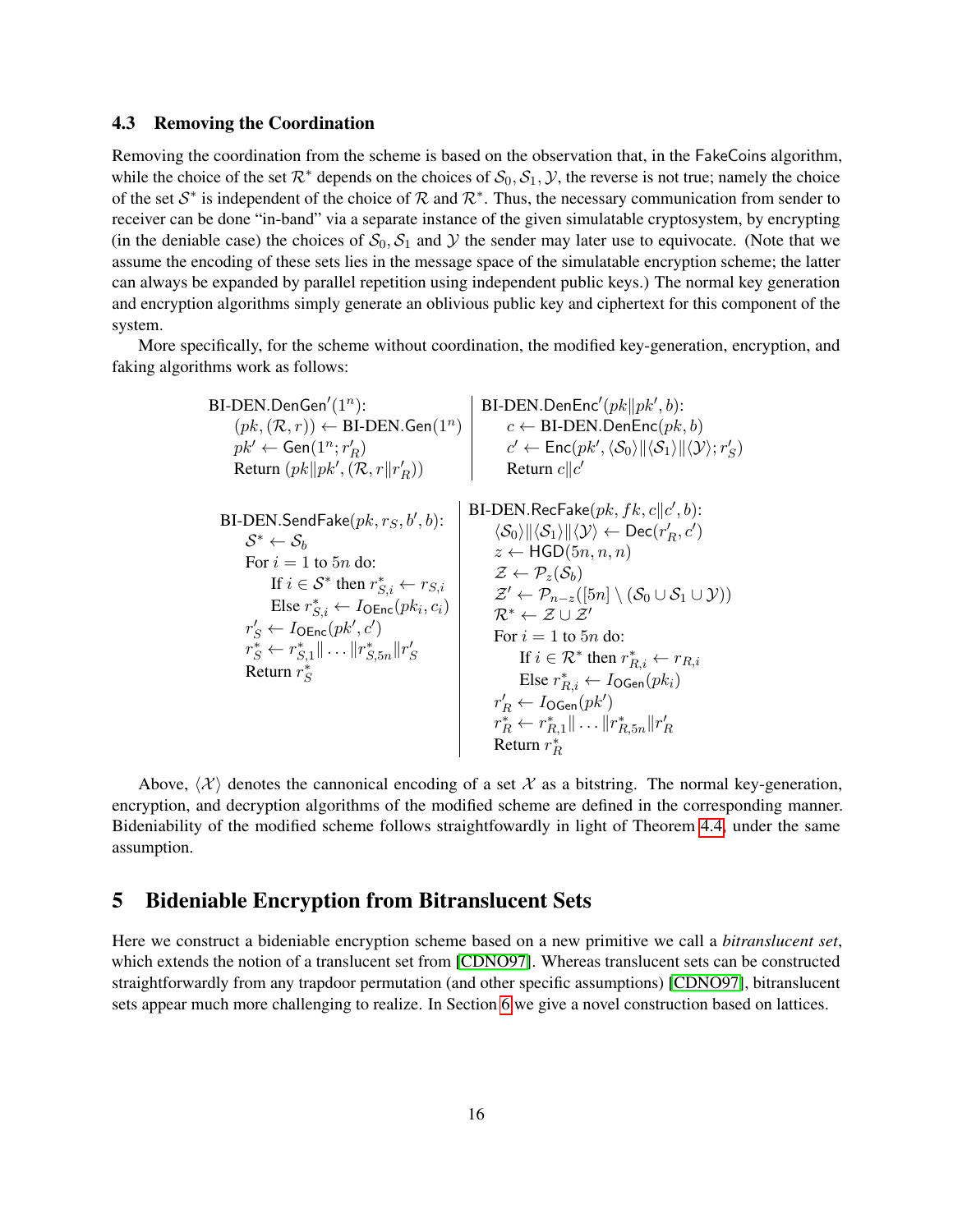### 5.1 Bitranslucent Sets

Informally, a *translucent set* is a subset P of a universe U, which can be sampled efficiently using only public information, and which is pseudorandom unless its associated secret key is known (in which case it is easily distinguishable from uniform over the universe).

Here we strengthen the notion of a translucent set in two ways. The first, main strengthening essentially preserves the pseudorandomness of P *even if the secret key is revealed*. Of course this is impossible as just stated, because the secret key makes  $P'$  transparent' by design. Instead, we introduce an algorithm that, given a 'faking' key for the set system, and some c drawn from the pseudorandom set P, is able to *resample* a new, 'good-looking' secret key for which c appears uniformly random. We stress that such keys are necessarily very rare, because a typical secret key should correctly recognize P with high probability. Nevertheless, it can still be the case that for any  $c \in P$ , there are a few rare keys that misclassify c (without making it apparent that they are doing so). A bitranslucent set scheme is able to use the faking key find such keys.

Looking ahead to our bideniable encryption scheme, bitranslucency will allow a coerced sender and receiver both to plausibly claim that a value  $c \in P$  is actually uniform: the sender simply declares that c was chosen uniformly from U (by claiming c itself as the random coins), and the receiver resamples a secret key that also makes  $c$  appear uniform.

The second strengthening, which yields qualitative improvements in efficiency and may have independent applications, allows for multiple translucent sets to share a single, fixed-size faking key. Essentially, this makes the bitranslucent set 'identity-based' (although we do not refer to identities explicitly): each translucent set has its own public and secret keys for generating and distinguishing P- and U-samples, and the master faking key makes it possible to generate a good-looking secret key that equivocates a given P-sample as a U-sample. Interestingly, this implies a bideniable encryption scheme in which the deniable key generator's faking key is a *fixed* size independent of the message length, despite the information-theoretic bound that *normal* secret keys must exceed the message length.

<span id="page-16-1"></span>Definition 5.1 (Bitranslucent Set Scheme (BTS)). A *bitranslucent set scheme* BTS is made up of the following algorithms:

• The *normal setup* procedure Setup( $1^n$ ;  $r_{\text{Setup}}$ ) outputs a public parameter  $pp$ .

We require that Setup has invertible sampling via an algorithm  $I_{\text{Setup}}$ .

- The *deniable setup* procedure  $DenSetup(1^n)$  outputs a public parameter  $pp$  and a *faking key fk*.
- The *key generator* Gen( $pp; r_R$ ) outputs a public key  $pk$ , whose associated secret key is the randomness  $r_R$  (without loss of generality).

We require that Gen has trapdoor invertible sampling via an algorithm  $I_{Gen}$  and trapdoor  $fk$ , where  $(pp, fk) \leftarrow \text{DenSetup}(1^n)$ .

- The P- and U-samplers SampleP $(pp, pk; rs)$  and SampleU $(pp, pk; rs)$  each output some  $c \in \{0, 1\}^*$ .
- The *P-tester* Test  $P(pp, r_R, c)$  either accepts or rejects.
- The *sender-coins faker* FakeSCoins $(pp, pk, r_S)$  outputs some coins  $r_S^*$  for the U-sampler.<sup>[2](#page-16-0)</sup>
- The *receiver-coins faker* FakeRCoins $(pp, fk, pk, c)$  outputs some coins  $r_R^*$  for the key generator.

We require:

<span id="page-16-0"></span><sup>&</sup>lt;sup>2</sup>In some realizations, including our own, FakeSCoins can directly compute coins  $r_S^*$  given just a ciphertext  $c \leftarrow$ SampleP(pp,  $pk; rs$ ), not  $rs$  (or even pp,  $pk$ ). We retain the more relaxed definition above for generality.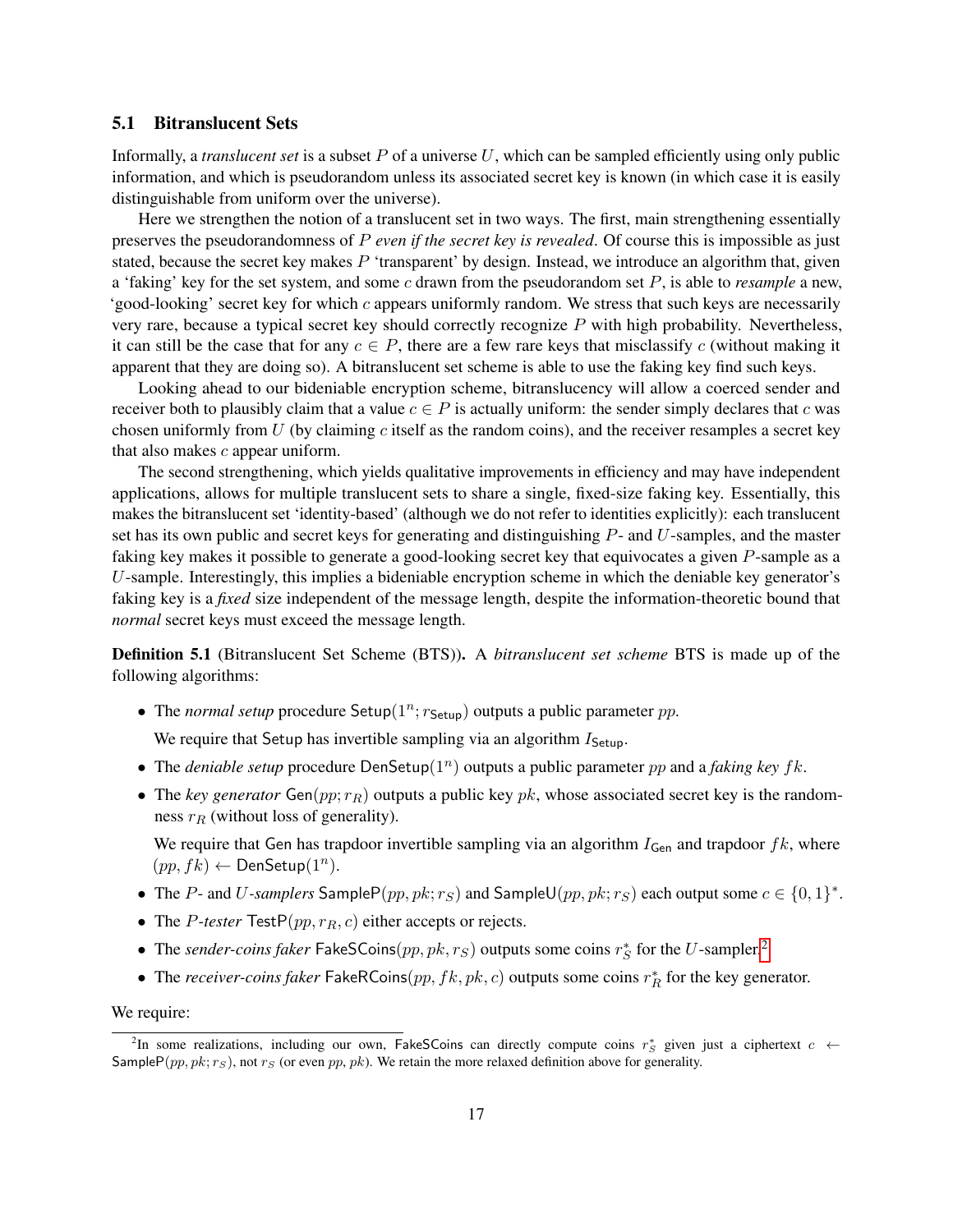<span id="page-17-0"></span>1. *(Correctness.)* The following experiment should accept (respectively, reject) with overwhelming probability over all its randomness: let  $pp \leftarrow$  Setup $(1^n)$ ,  $pk \leftarrow$  Gen $(pp; r_R)$ ,  $c \leftarrow$  Sample $P(pp, pk; r_S)$ (resp.,  $c \leftarrow$  SampleU $(pp, pk; r_S)$ ), and output TestP $(pp, r_R, c)$ .

We also require correctness for the faking algorithms: with overwhelming probability over all the random choices, letting  $(pp, fk) \leftarrow$  DenSetup $(1^n)$  and  $pk \leftarrow$  Gen $(pp; r_R)$ , we should have

> $SampleU(pp, pk; FalseSCoins(pk, rs)) = SampleP(pp, pk; rs)$  $Gen(pp; FakeRCoins(pp, fk, pk, SampleP(pp, pk; rs))) = pk.$

- <span id="page-17-1"></span>2. *(Indistinguishable public parameters.)* The public parameters pp as produced by the two setup procedures  $pp \leftarrow$  Setup $(1^n; r_{\text{Setup}})$  and  $(pp, fk) \leftarrow$  DenSetup $(1^n)$  should be indistinguishable (either statistically or computationally).
- <span id="page-17-2"></span>3. *(Bideniability.)* The following two experiments should be computationally indistinguishable:

$$
(pp, fk) \leftarrow \text{DenSetup}(1^n) \quad | \quad (pp, fk) \leftarrow \text{DenSetup}(1^n) \\ \textit{pk} \leftarrow \text{Gen}(pp; r_R) \\ \textit{c} \leftarrow \text{SampleU}(pp, pk; r_S) \quad | \quad \textit{ck} \leftarrow \text{SampleP}(pp, pk; r_S) \\ \textit{r}_R^* \leftarrow \text{FakeRCons}(pp, fk, c) \\ \textit{r}_S^* \leftarrow \text{FakeRCons}(pk, r_S) \\ \textit{Return } (pp, r_R, r_S) \quad | \quad \text{Return } (pp, r_R^*, r_S^*)
$$

<span id="page-17-3"></span>*Remark* 5.2. For correctness, it suffices (and is more convenient) to require that when  $c \leftarrow$  SampleU(pp, pk), TestP(pp,  $r<sub>B</sub>$ , c) just rejects with probability at least (say) 1/2. The error probability can then be made negligible by parallel repetition of Gen and SampleU, using the same public parameters pp.

The definition is designed to allow for the use of many public keys  $pk_i$  and associated secret keys  $r_{R,i}$ under the same public parameter  $pp$ . This lets the sender and receiver exchange multiple bits more efficiently, and have shorter keys/randomness, than if the entire system were parallelized. In addition, in deniable mode, the receiver can perform all its secret-key operations (for multiple public keys  $pk<sub>i</sub>$ ) using just the single faking key  $fk$ , without keeping any of the random strings  $r_{R,i}$  that were used to generate the  $pk_i$ , by just resampling  $r_{R,i}$  as needed using  $I_{Gen}(fk, pp, pk_i)$ . This trivially allows the receiver to decrypt, and to open P-samples and U-samples 'honestly' (without equivocation), in deniable mode.

Note that in the bideniability property above, both experiments use the *deniable* setup algorithm DenSetup, rather than using the normal setup in the left-hand experiment. However, the choice of setup in the left experiment is essentially arbitrary, and the definition would be equivalent if we replaced the first line of the left-hand experiment with a normal setup  $pp \leftarrow$  Setup $(1^n; r_{\text{Setup}})$ . This is because the faking key  $fk$  is never used, the public parameters are indistinguishable, and Setup has invertible sampling. We chose the presentation above because it yields a more modular proof that one can securely equivocate many independent public key/ciphertext pairs  $(pk_i, c_i)$  under a single public parameter  $pp$ : first, the bideniability property allows us to replace each pair of calls to the faking algorithms, one by one, with their normal counterparts. Then, finally, the deniable setup can be replaced with a normal setup, as just described.

## 5.2 Construction of Deniable Encryption

Canetti *et al.* [\[CDNO97\]](#page-33-0) described a simple encoding trick to construct a multi-distributional sender-deniable encryption scheme from a translucent set: the normal encryption algorithm encodes a 0 message as "UU"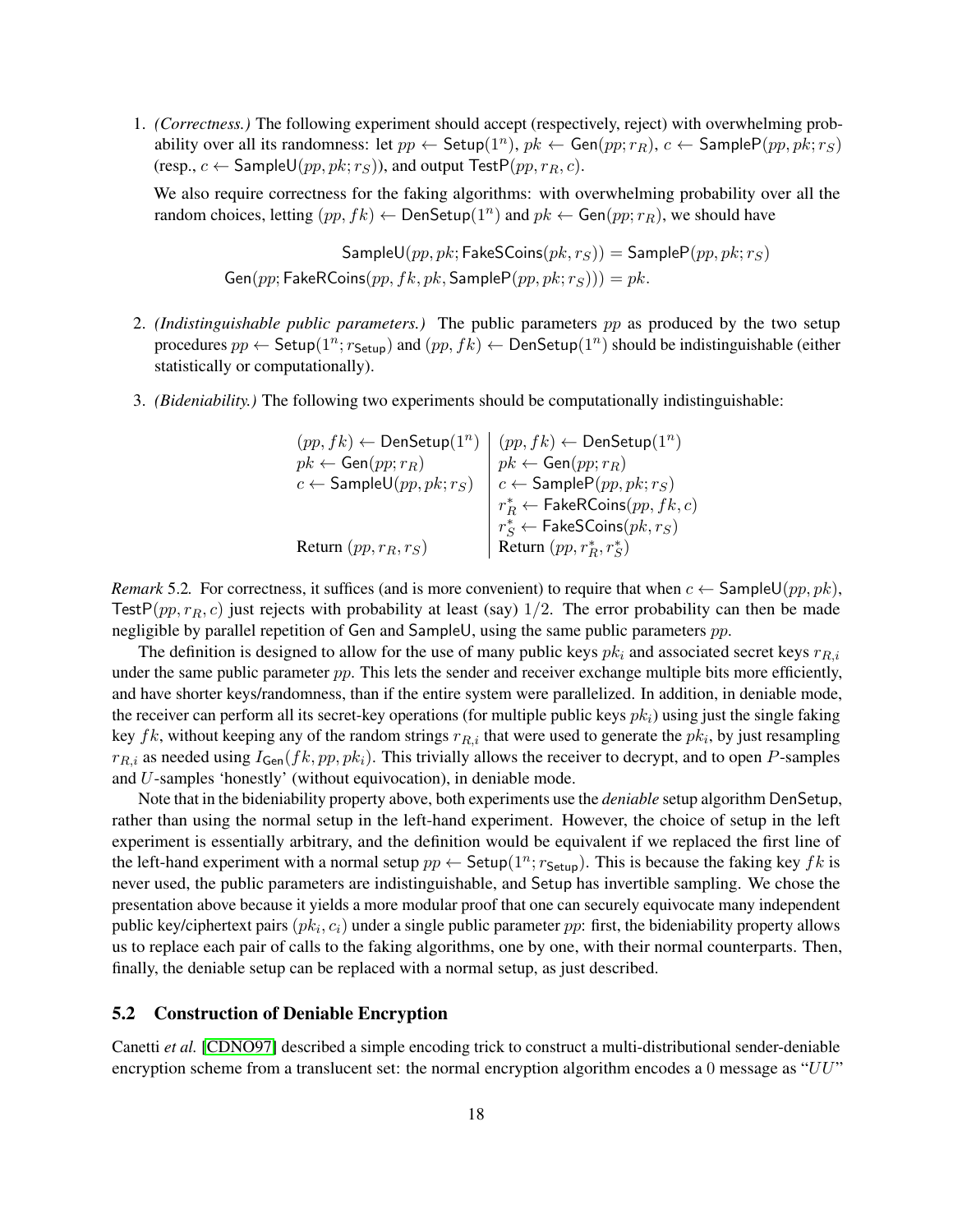whereas the deniable encryption algorithm encodes it as " $PP$ ;" both algorithms encode 1 as " $UP$ ." Thus, the sender can always open a deniably generated ciphertext as any message bit, by equivocating zero or more Ps as  $U$ s.

The same encoding lets us construct a multi-distributional *bideniable* encryption scheme from a bitranslucent set, since now the sender and receiver are both able to produce 'fake' coins that simultaneously equivocate a  $P$  as a  $U$ . Using the security properties of BTS, the proof of the following theorem (which we given in the full version) is routine.

Theorem 5.3. *Existence of a bitranslucent set scheme implies existence of a bideniable encryption scheme, secure under chosen-plaintext attacks.*

Canetti *et al.* [\[CDNO97\]](#page-33-0) also construct a *fully* sender-deniable scheme from a translucent set, where the 'fake' coins can be distinguished with an inverse-polynomial probability related to the public key size. The basic idea is that to encrypt a bit b, the encryption algorithm Enc creates an  $\ell$ -bit sharing  $b = \bigoplus_{i \in [\ell]} b_i$  and encodes each  $b_i = 0$  as a U-sample and each  $b_i = 1$  as a P-sample (all under distinct public keys). To fake, SendFake chooses a random i such that  $b_i = 1$  (which exists with overwhelming probability) and 'flips' it by equivocating the corresponding  $P$ -sample in the ciphertext as a  $U$ -sample.

For full bideniability, an analogous construction from a bitranslucent set also works, with just one subtlety: the sender and receiver need to equivocate the same share of the message bit. This is trivially achieved in a model in which the sender and receiver can 'coordinate' their fake coins, as described in Section [4.](#page-8-0) Since it is enough for the sender to decide which share should be flipped, the coordination can be removed by using simulatable public-key encryption, also in exactly the manner described in Section [4.](#page-8-0)

## <span id="page-18-0"></span>6 Lattice-Based Bitranslucent Set

In this section we construct a bideniable translucent set scheme based on lattice problems.

### 6.1 Overview

Here we describe the main ideas behind our construction. To start, it will help to consider a basic mechanism for a (sender-deniable) translucent set. The public key is the description of a lattice  $\Lambda$ , and the secret key is a *short* lattice vector  $z \in \Lambda$ . (A lattice is a periodic "grid" of points — formally, a discrete additive subgroup in  $\mathbb{R}^m$ .) A P-sample is a point very close to the *dual lattice*  $\Lambda^*$ , while a U-sample is a uniformly random point in a certain large region. (The dual lattice  $\Lambda^*$  is the set of points  $\mathbf{v} \in \text{span}(\Lambda)$  for which  $\langle \mathbf{z}, \mathbf{v} \rangle \in \mathbb{Z}$  for every  $z \in \Lambda$ .) With knowledge of z, it is possible to distinguish these two types of points c by computing the inner product  $\langle z, c \rangle$ : when c is close to some  $v \in \Lambda^*$ , the inner product  $\langle z, c \rangle \approx \langle z, v \rangle \in \mathbb{Z}$  is close to an integer. On the other hand, when c is uniform, the inner product is uniformly random modulo  $\mathbb{Z}$ . Moreover, distinguishing between P-samples and U-samples (given only the public information) is essentially the decision-LWE problem, when the lattice  $\Lambda$  is defined appropriately in relation to the LWE instance. All of this is so far very similar to the structure of lattice-based encryption going back to the seminal scheme of Ajtai and Dwork [\[AD97\]](#page-32-1), but in that system, the public key uniquely defines a secret key while the ciphertext does not uniquely define the encryption randomness. By contrast, here we have essentially described the 'dual' cryptosystem of Gentry, Peikert, and Vaikuntanathan [\[GPV08\]](#page-34-6), where there are many short vectors in  $\Lambda$  and hence many valid secret keys, and the ciphertext uniquely specifies the encryption randomness.

To construct a *bitranslucent* set, we exploit and build upon additional techniques from [\[GPV08\]](#page-34-6). The faking key for the scheme is a *short basis* T of Λ (constructed using techniques from [\[Ajt99,](#page-33-11) [AP09\]](#page-33-12)). As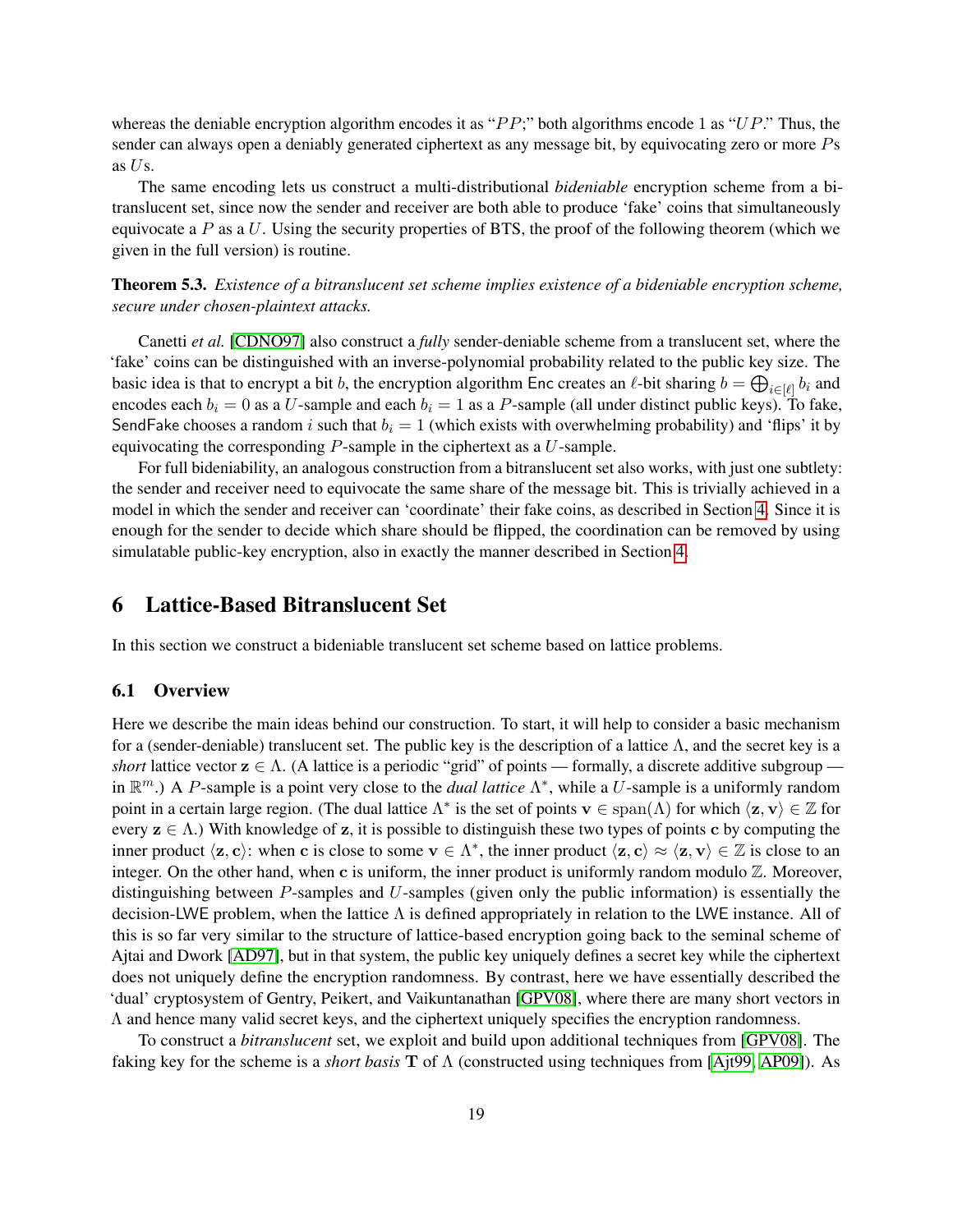shown in [\[GPV08\]](#page-34-6), such a basis acts as a 'master trapdoor' that allows for efficiently sampling secret keys under a Gaussian-like distribution, and for efficiently extracting the short offset vector x from a P-sample  $\mathbf{c} = \mathbf{v} + \mathbf{x}$ , where  $\mathbf{v} \in \Lambda^*$ .

Using the above facts, our receiver faking algorithm works as follows: given the short basis T and a P-sample  $c = v + x$  that needs to be 'faked' as a U-sample, the algorithm first extracts x, and then samples a secret key  $z^* \in \Lambda$  that is *highly correlated* with x. By this we mean that  $z^*$  comes from a Gaussian distribution (over  $\Lambda$ ) centered at  $u \cdot \mathbf{x}$ , for some random and large enough correlation coefficient  $u \in \mathbb{R}$ . Modulo Z, the inner product  $\langle \mathbf{z}^*, \mathbf{c} \rangle \approx \langle \mathbf{z}^*, \mathbf{x} \rangle \approx u \cdot ||\mathbf{x}||^2$ , because  $\mathbf{z}^* \in \Lambda$  is short. When u is chosen from a wide enough Gaussian distribution, this inner product is uniform (modulo  $\mathbb{Z}$ ), hence c "looks like" a U-sample when tested with the fake secret key  $z^*$ . The natural question at this point is, why should it be secure to release a  $z^*$  that is so correlated with the secret offset vector  $x$ ? That is, why do  $z^*$  and c 'look like' an honestly generated secret key and U-sample, respectively? The first key point is that as Gaussian random variables, the correlation between x and z<sup>\*</sup> is essentially *symmetric*. That is, we can consider an alternative experiment in which  $z^*$  is chosen first (according to the normal key generation algorithm), and then x is chosen from a Gaussian centered at  $v \cdot z^*$  (for some appropriate random  $v \in \mathbb{R}$ ). In both experiments, the pair  $(z^*, x)$  is jointly distributed as a nonspherical Gaussian, with the same covariance. This allows us to switch from the faking experiment to one in which the 'faked' secret key  $z^*$  is generated normally, followed by  $c = v + x$  where  $v \in \Lambda^*$  and x is centered at  $v \cdot z^*$ . The second key point is that when x is correlated with  $z^*$  as described above, it may be written as the sum of two terms: the component  $v \cdot z^*$ , and an independent (spherical) Gaussian component g. Under the LWE assumption, we can switch from  $\mathbf{c} = (\mathbf{v} + \mathbf{g}) + v \cdot \mathbf{z}^*$  to  $\mathbf{c}' = \mathbf{u} + v \cdot \mathbf{z}^*$ , where u is uniformly random. Of course, the latter quantity  $\mathbf{c}'$  is truly uniform and independent of the (normally generated) secret key  $z^*$ . This coincides exactly with the generation and subsequent honest opening of a normal secret key and U-sample, as desired.

#### 6.2 Background

We briefly recall standard concepts, notation, and results for lattice-based cryptography, as developed in prior works such as [\[Ajt96,](#page-33-13) [MR04,](#page-34-10) [Reg05,](#page-34-5) [GPV08\]](#page-34-6).

#### 6.2.1 Gaussians

The Gaussian function  $\rho: \mathbb{R} \to (0, 1]$  is defined as  $\rho(x) = \exp(-\pi x^2)$ ; for any  $r > 0$ , the scaled function  $\rho_r(x) = \rho(x/r)$ . For any positive integer *n*, this extends naturally to the product function  $\rho_r^n : \mathbb{R} \to (0, 1]$ , defined as  $\rho_r(\mathbf{x}) = \prod_{i \in [n]} \rho_r(x_i) = \exp(-\pi ||\mathbf{x}/r||^2)$ . The Gaussian probability distribution  $D_r^n$  over  $\mathbb{R}^n$ has (normalized) distribution function  $r^{-n} \cdot \rho_r^n$ .

For any unit vector  $\mathbf{u} \in \mathbb{R}^n$ , the inner product  $\langle \mathbf{u}, D_r^n \rangle$  is distributed as  $D_r^1$ . For any real  $t > 1$ , the Gaussian tail bound says that  $Pr_{x \leftarrow D_r^1}[|x| > t \cdot r] < \exp(-\pi t^2)$ ; in particular, this quantity is negl(n) for any  $t = \omega(\sqrt{\log n})$ . The sum  $x + y$  of two independent Gaussian-distributed variables  $x \leftarrow D_{r_1}^n$  and  $y \leftarrow D_{r_2}^n$ has Gaussian distribution  $D_{\sqrt{r_1^2+r_2^2}}^n$ .

#### 6.2.2 Lattices

A (full-rank) m-dimensional lattice  $\Lambda$  is a discrete additive subgroup of  $\mathbb{R}^m$ , which is generated as the set of all integer linear combinations of some m linearly independent *basis* vectors. (Throughout this paper, the lattice dimension m is always bounded by a polynomial in the main security parameter n.) The dual lattice  $\Lambda^* = \{ \mathbf{x} \in \mathbb{R}^m : \langle \mathbf{x}, \mathbf{v} \rangle \in \mathbb{Z}, \forall \mathbf{v} \in \Lambda \}.$  We are primarily interested in a certain family of *integer* lattices,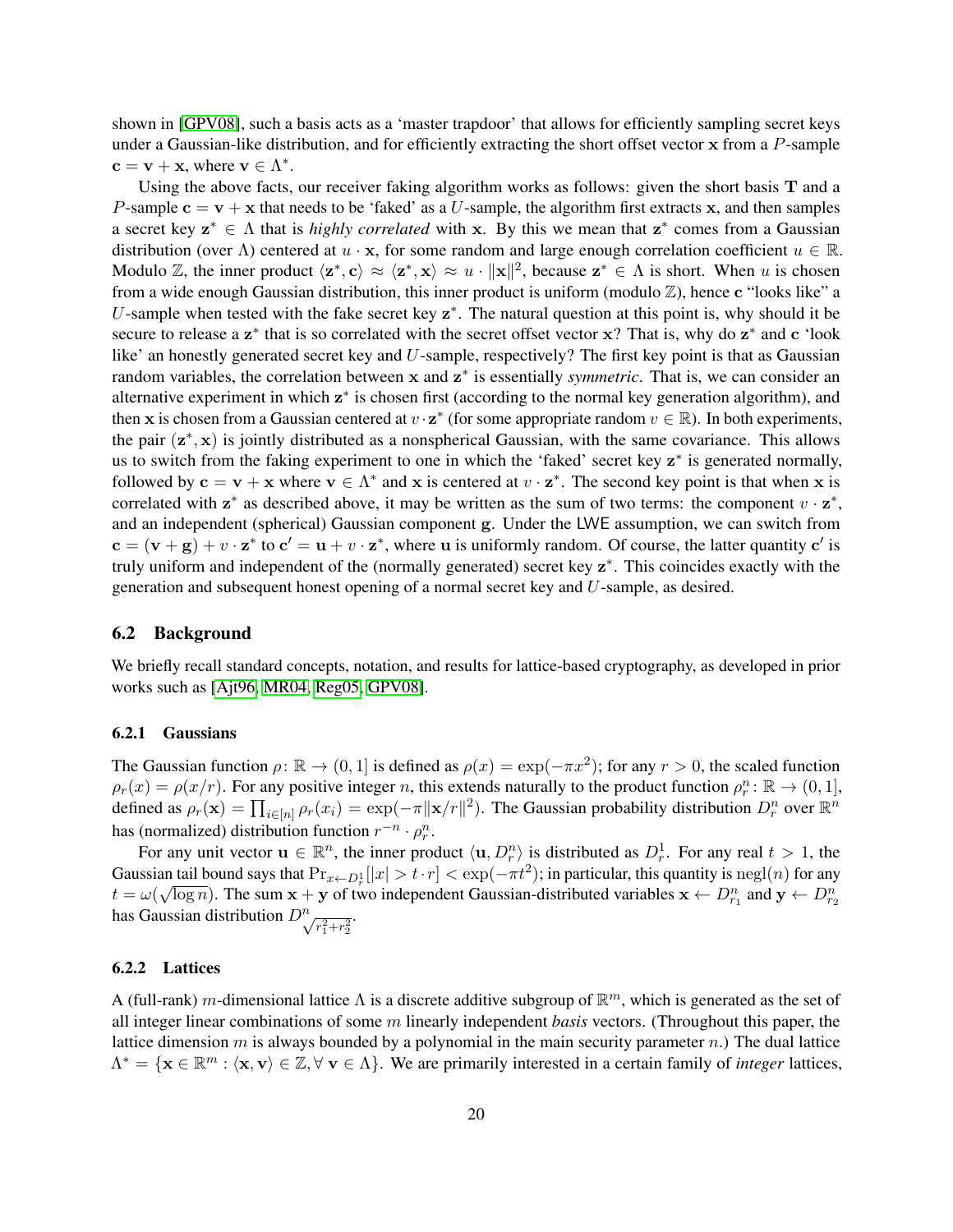i.e., subgroups of  $\mathbb{Z}^m$ , whose importance in cryptography was first established by Ajtai [\[Ajt96\]](#page-33-13). A lattice in this family is specified by a "parity check" matrix  $A \in \mathbb{Z}_q^{n \times m}$  for the main security parameter n and some positive integer modulus  $q$ , as follows:

$$
\Lambda^{\perp}(\mathbf{A}) = \left\{ \mathbf{x} \in \mathbb{Z}^m \; : \; \mathbf{A}\mathbf{x} = \mathbf{0} \in \mathbb{Z}_q^n \right\} \subseteq \mathbb{Z}^m.
$$

It is easy to check that the dual of this lattice is

$$
(\Lambda^{\perp}(\mathbf{A}))^* = \mathbb{Z}^m + \{ (\mathbf{A}^t \mathbf{s})/q : \mathbf{s} \in \mathbb{Z}_q^n \}.
$$

We need the following two lemmas on generating a short "trapdoor" basis for  $\Lambda^{\perp}(A)$ , and decoding on its dual under Gaussian error.

<span id="page-20-0"></span>Proposition 6.1 ([\[AP09\]](#page-33-12)). *There is a fixed constant* C > 0 *and a probabilistic polynomial-time algorithm*  $\mathsf{GenBasis}(1^n,1^m,q)$  that, for  $m \geq Cn \lg q$ , outputs  $\mathbf{A} \in \mathbb{Z}_q^{n \times m}$  and  $\mathbf{T} \in \mathbb{Z}^{m \times m}$  satisfying:  $\mathbf{A}$ 's distribution *is statistically indistinguishable from*  $U(\mathbb{Z}_q^{n \times m})$ ; **T** *is a basis of*  $\Lambda^{\perp}(\mathbf{A})$ ; and  $\|\widetilde{\mathbf{T}}\| \leq \widetilde{L} = O(\sqrt{\frac{1}{n}})$  $\overline{n \log q}$ ).

Proposition 6.2 ([\[GPV08\]](#page-34-6)). *There is a deterministic polynomial-time algorithm* Invert(A, T, b) *that, given any*  $A \in \mathbb{Z}_q^{n \times m}$ , basis  $\mathbf{T} \in \mathbb{Z}^{m \times m}$  of  $\Lambda^{\perp}(A)$  with  $\|\widetilde{\mathbf{T}}\| \cdot \omega(\sqrt{d})$  $\overline{\log n}$ )  $\leq$  1/ $\beta$  for some  $\beta > 0$ , and  $\mathbf{b} = (\mathbf{A}^t \mathbf{s})/q + \mathbf{x}$  for arbitrary  $\mathbf{s} \in \mathbb{Z}_q^n$  and random  $\mathbf{x} \leftarrow D_\beta^m$ , outputs  $\mathbf{x}$  with overwhelming probability *(over the choice of* x*).*

#### 6.2.3 Gaussians on Lattices

For a lattice  $\Lambda \subset \mathbb{R}^m$  and an arbitrary  $\mathbf{c} \in \mathbb{R}^m$ , the *discrete* Gaussian probability distribution  $D_{\Lambda+\mathbf{c},r}$  assigns probability proportional to  $\rho_r^m(\mathbf{x})$  to each  $\mathbf{x} \in \Lambda + \mathbf{c}$  (and zero elsewhere).

For a lattice  $\Lambda$  and a real  $\epsilon > 0$ , the *smoothing parameter*  $\eta_{\epsilon}(\Lambda) > 0$  is a fundamental lattice quantity governing the behavior of Gaussians over Λ (see [\[MR04\]](#page-34-10) for the precise definition, which we will not need). We recall several important properties of the smoothing parameter and discrete Gaussians.

<span id="page-20-1"></span>**Proposition 6.3.** Let  $\Lambda \subset \mathbb{R}^m$  be a lattice, let **T** be any basis of  $\Lambda$ , and let  $\mathbf{c} \in \mathbb{R}^m$  be arbitrary.

- *[\[GPV08,](#page-34-6) Theorem 3.1]: For any* ω( √  $\lim_{n \to \infty} \frac{\partial f}{\partial x}$  *function, there is a negligible*  $\epsilon = \text{negl}(n)$  *such that*  $\eta_{\epsilon}(\Lambda) \leq ||\mathbf{T}|| \cdot \omega(\sqrt{\log n}).$
- *[\[MR04,](#page-34-10) Lemma 4.1]: If*  $r \geq \eta_{\epsilon}(\Lambda)$  *for some*  $\epsilon = \text{negl}(n)$ *, then each coset*  $\Lambda + c$  *is equally likely (up to*  $1 \pm \text{negl}(n)$  *multiplicative error) under*  $D_r^m$ .
- *[\[MR04,](#page-34-10) Lemma 4.4]: If*  $r \geq \eta_{\epsilon}(\Lambda)$  *for some*  $\epsilon = \text{negl}(n)$ *, then*  $\Pr_{\mathbf{x} \leftarrow D_{\Lambda + \mathbf{c},r}} [\|\mathbf{x}\| > r\sqrt{m}] \leq \text{negl}(n)$ *.*
- *[\[GPV08,](#page-34-6) Theorem 4.1]: there is a PPT algorithm* SampleD( $\mathbf{T}, \mathbf{c}, r$ ) *that, given arbitrary*  $\mathbf{c} \in \mathbb{R}^m$  *and*  $r \geq ||\mathbf{T}|| \cdot \omega(\sqrt{\log n})$ , generates a sample from  $D_{\Lambda+\mathbf{c},r}$  *(up to* negl(n) statistical distance).

We will also need the following lemma on 'convolutions' of continuous and discrete Gaussians.

<span id="page-20-2"></span>**Lemma 6.4** ([\[Pei10,](#page-34-11) Special case of Theorem 3.1]). Let  $\Lambda \subset \mathbb{R}^m$  be a lattice and let  $r \ge \eta_\epsilon(\Lambda)$  for some  $\epsilon = \text{negl}(n)$ *. The output* **z** *of the experiment*  $y \leftarrow D_r^m$ ,  $z \leftarrow y + D_{\Lambda - y,r}$  *has distribution*  $D_{\Lambda,r\sqrt{2}}$ *, up to*  $degl(n)$  *statistical distance. Moreover, the conditional distribution of* y *given*  $\mathbf{z} = \bar{\mathbf{z}} \in \Lambda$  *is*  $\bar{\mathbf{z}}/2 + D_{r/\sqrt{2}}^m$ , *up to* negl(n) *statistical distance.*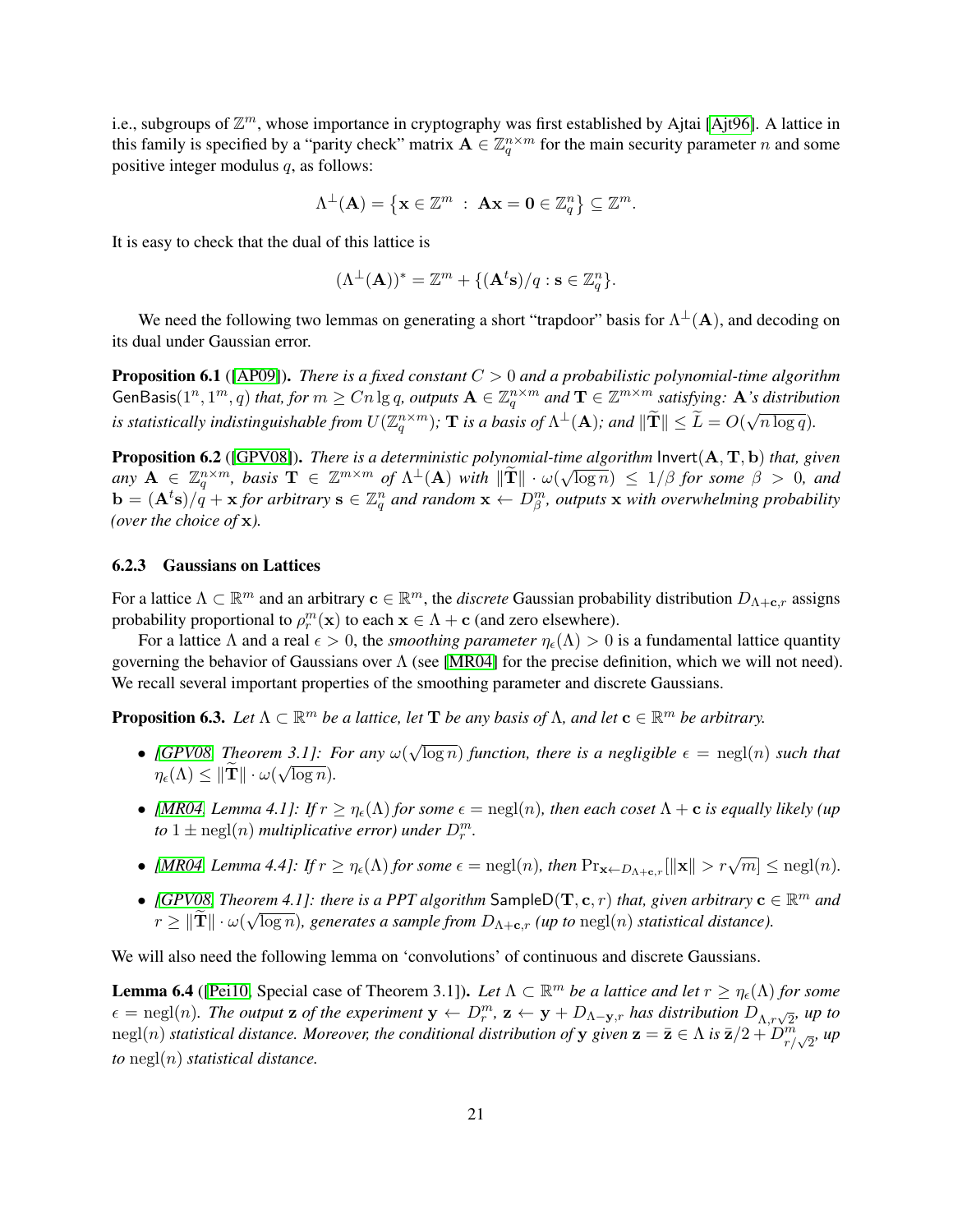#### 6.2.4 Learning with Errors

Let  $\mathbb{T} = \mathbb{R}/\mathbb{Z}$  be the additive group on the real interval [0, 1) with modulo 1 addition. For positive integers n and  $q \ge 2$ , a vector  $s \in \mathbb{Z}_q^n$ , and a probability distribution  $\phi$  on  $\mathbb{R}$ , define  $A_{s,\phi}$  to be the distribution on  $\mathbb{Z}_q^n\times\mathbb{T}$  obtained by choosing a vector  $\mathbf{a}\in\mathbb{Z}_q^n$  uniformly at random, choosing an error term  $x\in\mathbb{R}$  according to  $\phi$ , and outputting  $(\mathbf{a}, b = \langle \mathbf{a}, \mathbf{s} \rangle /q + x)$ , where the addition is performed in T.

The decision-LWE<sub>q, $\phi$ </sub> assumption says that for a uniformly random (secret)  $s \in \mathbb{Z}_q^n$ , the distribution  $A_{s,\phi}$  is pseudorandom (i.e., indistinguishable from  $U(\mathbb{Z}_q^n\times \mathbb{T})$ ) given any desired number of samples. We write decision-LWE<sub>q, $\alpha$ </sub> to abbreviate the common special case where  $\phi = D_{\alpha}$  is a Gaussian. It is known that for certain choices of the parameters, solving decision-LWE is as hard as solving certain problems on n-dimensional lattices in the *worst case* [\[Reg05,](#page-34-5) [Pei09\]](#page-34-12).

The extended-LWE assumption. We prove the security of our BTS construction under what we call the *extended*-LWE<sub>q,β,r</sub> assumption, defined here. For certain choices of the error rates  $\alpha$  and  $\beta$  (and parameter r), the standard-LWE<sub>q, $\alpha$ </sub> assumption actually implies the extended-LWE<sub>q, $\beta$ , assumption, so our results</sub> hold under an appropriate version of standard LWE. However, the ratio of  $\beta$  to  $\alpha$  is quite loose (slightly super-polynomial), and so basing security on standard LWE alone involves a rather strong assumption. The advantages of using extended-LWE in our setting are twofold: first, it abstracts away a technical issue that is secondary to our main proof techniques; and second, it allows us to prove security using a much larger noise rate (and thus potentially weaker assumption) than if the proof had been based directly on standard-LWE. While we do not know of a formal reduction between standard- and extended-LWE when the ratio of  $\beta$  to  $\alpha$ is only  $poly(n)$ , it seems reasonable that extended-LWE could be substantially harder than standard-LWE when  $\beta \gg \alpha$ . It is also plausible that a connection to worst-case lattice problems (for small polynomial approximation factors) could be shown for extended-LWE; we leave this as an open problem.

The extended-LWE assumption is parameterized by q and  $\beta$  as before (we restrict to  $\phi = D_{\beta}$  for simplicity), as well as some  $r = \omega(\sqrt{\log n})$ . It says that the following two games, each consisting of two stages, are computationally indistinguishable.

The first game is defined as follows. In the first stage, the distinguisher is given any desired number  $m$  of independent samples  $(a_i, b_i = \langle a_i, s \rangle / q + x_i)$  drawn from  $A_{s,\beta}$ , for uniformly random secret  $s \in \mathbb{Z}_q^n$ . Group these samples as  $(A, b = (A^t s)/q + x)$  in the natural way. Then in the second stage, the distinguisher is given a small 'hint' about the error vector x in the form of a single sample  $(z \in \mathbb{Z}^m, \langle z, x \rangle + x' \mod 1)$ , where  $\mathbf{z} \leftarrow D_{\mathbb{Z}^m,r}$  and  $x' \leftarrow D_\beta$ . Because the distinguisher can compute  $\langle \mathbf{z}, \mathbf{b} \rangle$  on its own, the second phase may equivalently seen as providing **z** and, for  $\mathbf{u} = \mathbf{A}\mathbf{z} \in \mathbb{Z}_q^n$ , the value

$$
b' = \langle \mathbf{u}, \mathbf{s} \rangle / q + x' = \langle \mathbf{z}, \mathbf{b} - \mathbf{x} \rangle + x' \in \mathbb{T}.
$$

The second game is defined similarly: in the first stage, the distinguisher is given  $m$  independent samples  $(a_i, b_i)$  drawn from the uniform distribution  $U(\mathbb{Z}_q^n \times \mathbb{T})$ , and with each sample we also draw an  $x_i \leftarrow D_\beta$ . Then in the second stage, the distinguisher is given a single sample  $(z, b') \in \mathbb{Z}^m \times \mathbb{T}$ , where  $z \leftarrow D_{\mathbb{Z}^m,r}$  and  $b' = \langle z, b - x \rangle + x' \in \mathbb{T}$  for  $x' \leftarrow D_{\beta}$ . (Note that the second stage should *not* simply choose b' uniformly, because the assumption would in fact be *false*: a distinguisher could just test whether  $b' \approx \langle z, b \rangle$ , which holds with high probability in the first game, but not when  $b'$  is uniform.)

Observe that if  $\alpha = \text{negl}(n)$  is any negligible function and any  $\beta = 1/\text{poly}(n)$ ,  $r = \text{poly}(n)$ , then the standard-LWE<sub>q, $\alpha$ </sub> assumption implies the extended-LWE assumption via a straightforward reduction, because the  $D_\beta$  noise term in the second stage statistically conceals the inner product  $\langle z, x \rangle$ , which has negligible magnitude. Therefore, the reduction can simulate the second stage on its own. (A similar idea has been used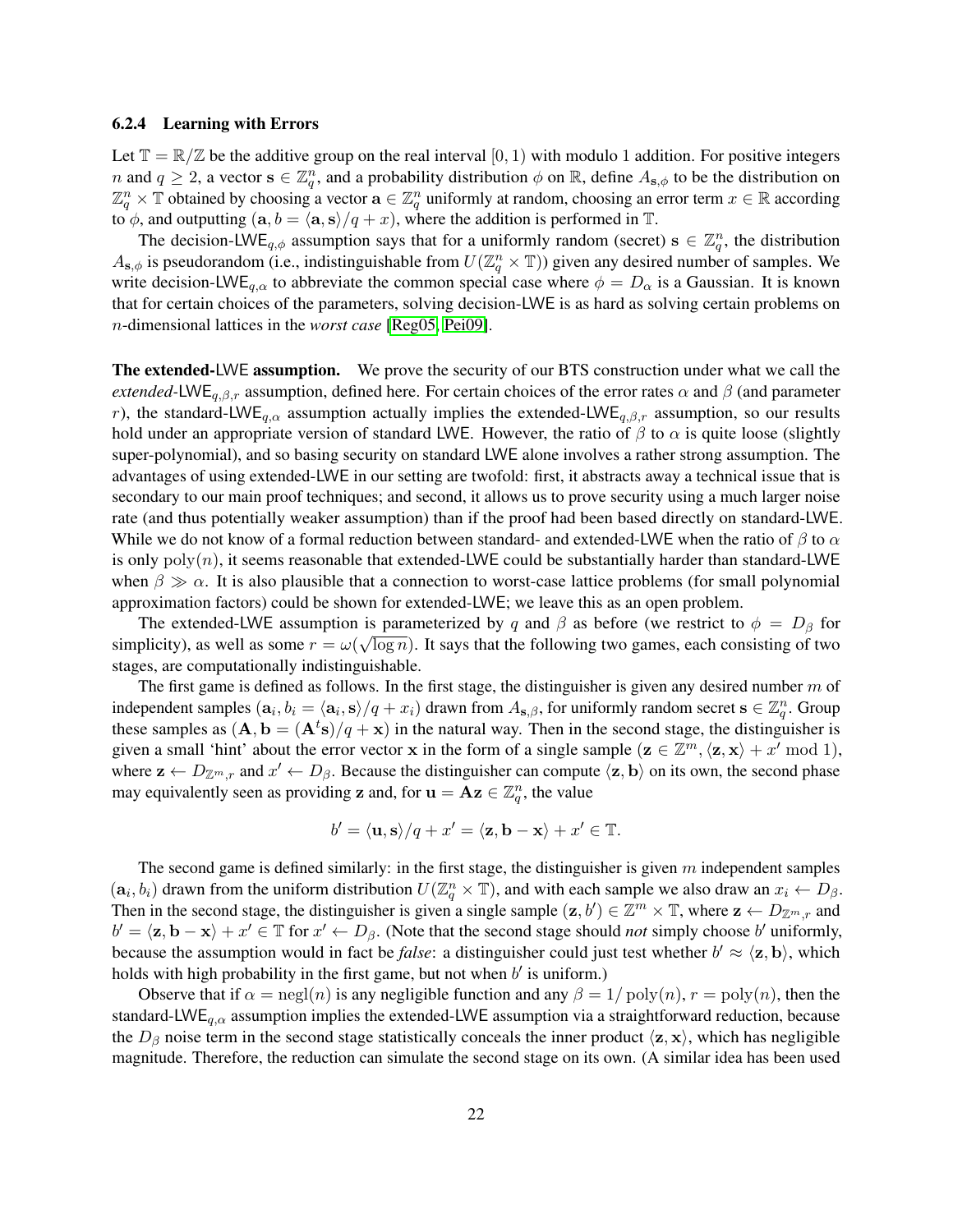in several other recent works on leakage resilience  $[GKPV10, ADN<sup>+</sup>10]$  $[GKPV10, ADN<sup>+</sup>10]$  $[GKPV10, ADN<sup>+</sup>10]$  $[GKPV10, ADN<sup>+</sup>10]$ .) We also remark that we could let the noise rate in the second stage be different (e.g., larger) than that of the first stage, and our construction and proof are easily adapted.

#### 6.3 BTS Construction

We now construct a bitranslucent set scheme based on the extended-LWE problem. Our scheme involves a number of parameters, which are implicitly functions of the main security parameter  $n$ :

- the modulus q, number of samples m, and error parameter  $\beta \in (0,1)$  relate to the underlying LWE the modulus q, number of samples m, and error parameter  $\rho \in (0, 1)$  relate to the underlying LWE<br>problem (note that security is actually based on extended-LWE with error rate  $\beta' = \beta/\sqrt{2}$ ; see below);
- the poly(n)-bounded Gaussian parameter  $r = L \cdot \omega$ √  $\overline{\log n}$ ) is used for choosing the (real and fake) secret keys, where  $\overline{L}$  is the quality bound of GenBasis from Proposition [6.1;](#page-20-0)
- the correlation parameter  $\kappa$  is used in FakeRCoins.

We first describe the scheme, then account for all the constraints that the parameters should satisfy. For convenience, we define the scheme using real numbers and continuous error terms, which can be approximated arbitrarily well using sufficient precision. Alternatively, we can use the 'convolution theorem' from [\[Pei10\]](#page-34-11) to discretize the continuous error terms to become discrete Gaussians, and slightly adjust the receiver faking algorithms to 'smooth out' this discretization. Because this would further complicate the already heavy analysis, we opt for the simpler approach of using continuous Gaussians.

- Setup( $1^n$ ;  $r_{\text{Setup}}$ ): using randomness  $r_{\text{Setup}}$ , output  $pp = \mathbf{A} \leftarrow \mathbb{Z}_q^{n \times m}$ . (Note that there is trivial sampling algorithm  $I_{\text{Setup}}(A)$  that outputs random  $r^*_{\text{Setup}}$  consistent with A.)
- DenSetup(1<sup>n</sup>): generate  $(A, T) \leftarrow$  GenBasis(1<sup>n</sup>, 1<sup>m</sup>, q), and output  $pp = A$  and  $fk = T$ .
- Gen $(A; r_R)$ : using randomness  $r_R$ , choose  $\mathbf{z} \leftarrow D_{\mathbb{Z}^m, r\sqrt{2}}$  (via SampleD $(\{\mathbf{e}_i\}_{i \in [m]}, \mathbf{0}, r\sqrt{2})$ ), and output  $pk = \mathbf{u} = \mathbf{A}\mathbf{z} \in \mathbb{Z}_q^n$ . Observe that  $\bar{\mathbf{A}}\bar{\mathbf{z}} = \mathbf{0} \in \mathbb{Z}_q^n$ , where  $\bar{\mathbf{A}} = [\mathbf{A} \mid \mathbf{u}]$  and  $\bar{\mathbf{z}} = (\mathbf{z}, -1) \in \mathbb{Z}_q$  $\mathbb{Z}^{m+1}$ . Below we identify the randomness  $r_R$  with z.

(The trapdoor sampling algorithm  $I_{Gen}(\mathbf{T}, \mathbf{u})$  just outputs  $\mathbf{z} \leftarrow$  Sample $D(\mathbf{T}, \hat{\mathbf{z}}, r\sqrt{2})$ , where  $\hat{\mathbf{z}} \in \mathbb{Z}^m$ is any solution to  $\mathbf{A}\hat{\mathbf{z}} = \mathbf{u}$ .

- Sample $P(\mathbf{A}, \mathbf{u}; r_S)$ : Let  $\bar{\mathbf{A}} = [\mathbf{A} \mid \mathbf{u}] \in \mathbb{Z}_q^{n \times (m+1)}$ . Using randomness  $r_S$ , choose  $\mathbf{s} \leftarrow \mathbb{Z}_q^n$  and  $\bar{\mathbf{x}} \leftarrow D_{\beta}^{m+1}$  $_{\beta}^{m+1}$ , and output  $\bar{\mathbf{c}} = (\bar{\mathbf{A}}^t \mathbf{s})/q + \bar{\mathbf{x}} \in \mathbb{T}^{m+1}$ . Below we identify  $r_S$  with  $(\mathbf{s}, \bar{\mathbf{x}})$ .
- SampleU(A, u; r<sub>S</sub>): using randomness r<sub>S</sub>, output a uniformly random  $\bar{c} \leftarrow \mathbb{T}^{m+1}$ .
- TestP( $\mathbf{A}, \bar{\mathbf{z}}, \bar{\mathbf{c}}$ ): if  $\langle \bar{\mathbf{z}}, \bar{\mathbf{c}} \rangle \in \mathbb{T}$  is closer to 0 (modulo 1) than to  $\frac{1}{2}$ , accept; otherwise, reject.
- FakeSCoins $(A, u, (s, \bar{x}))$ : simply output  $\bar{c} =$  Sample $P(A, u; (s, \bar{x})) \in \mathbb{T}^{m+1}$  as the random coins that would cause SampleU to output  $\bar{c}$ .<sup>[3](#page-22-0)</sup>
- FakeRCoins $(A, T, u, \bar{c})$ : let  $z \leftarrow I_{Gen}(T, u)$  be a properly distributed secret key for u. Then:
	- 1. Parse  $\bar{\mathbf{c}}$  as  $(\mathbf{c}, c_{m+1}) \in \mathbb{T}^m \times \mathbb{T}$ , and let  $\mathbf{x} = \text{Invert}(\mathbf{A}, \mathbf{T}, \mathbf{c})$ .

<span id="page-22-0"></span><sup>&</sup>lt;sup>3</sup>Note that FakeSCoins really only needs the ciphertext  $\bar{c}$ , not the randomness (s,  $\bar{x}$ ) or  $pp = A$ ,  $pk = u$  used to generate  $\bar{c}$ .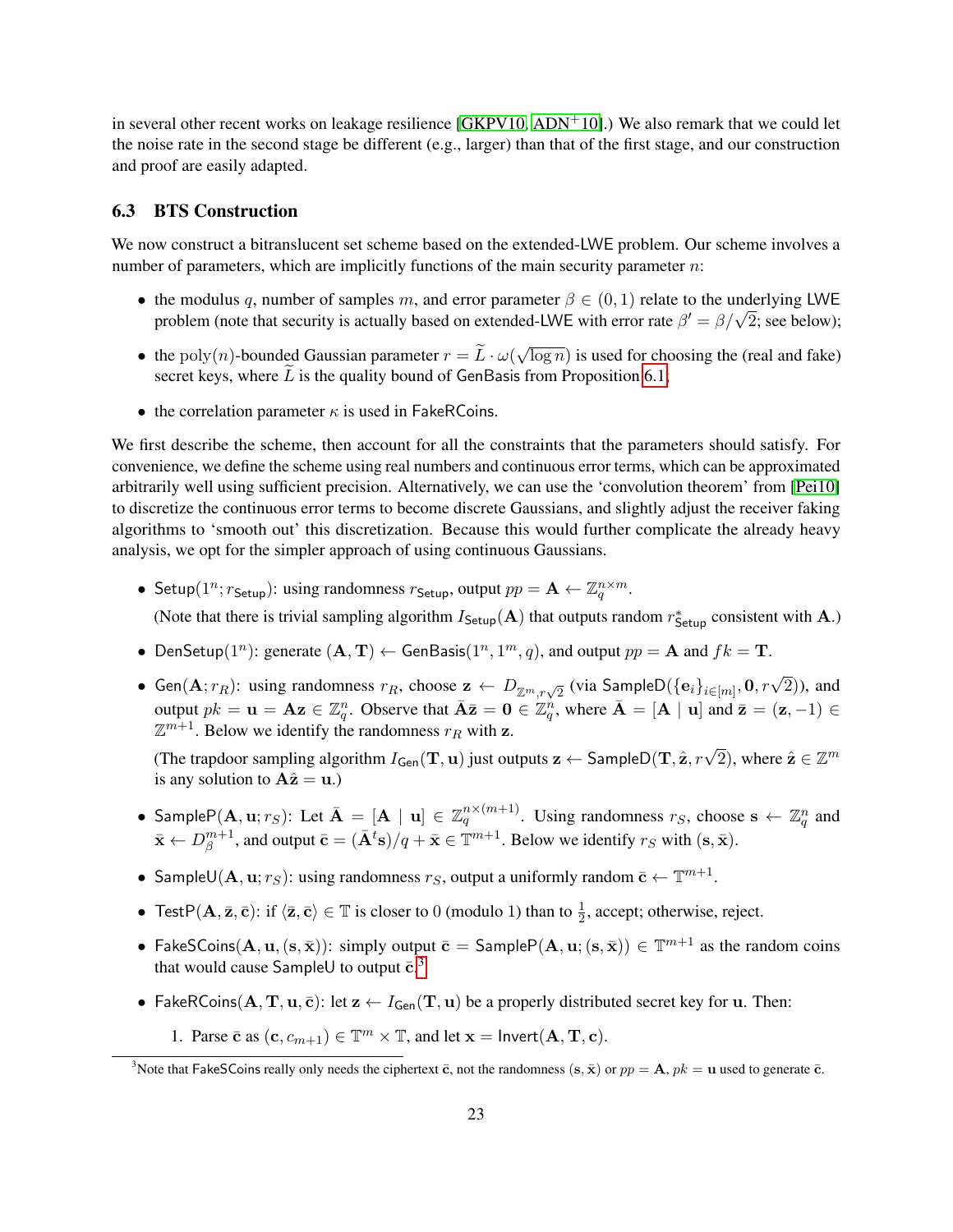- 2. Choose a 'correlation coefficient'  $u \leftarrow D_{\kappa(r/\beta)^2}$ , and choose  $y \leftarrow u\mathbf{x} + D_{\sqrt{r^2 (\beta u)^2}}^m$ .
	- (In Lemma [6.6](#page-23-0) we prove that  $(\beta u)^2 < r^2$  almost always, so y's distribution is well-defined.)
- 3. Output  $\mathbf{z}^* \leftarrow \mathbf{y} + D_{\Lambda + \mathbf{z} \mathbf{y}, r}$ , chosen using SampleD( $\mathbf{T}, \mathbf{z} \mathbf{y}, r$ ), where  $\Lambda = \Lambda^{\perp}(\mathbf{A})$ .

We now discuss the constraints on all the parameters of the scheme. The parameter  $\kappa$  controls the amount of correlation in FakeRCoins, and should satisfy the following bounds:

$$
\frac{\omega(\sqrt{\log n})}{mr^2} \le \kappa \le \frac{\beta}{r \cdot \omega(\sqrt{\log n})}.
$$
\n(6.1)

The lower bound (used in Claim [6.12\)](#page-27-1) ensures a large enough correlation between the faked  $z^*$  and the error term in a P-sample  $\bar{c}$ , so that  $\bar{c}$  appears uniform when tested with  $z^*$ . The upper bound (used in Lemma [6.6\)](#page-23-0) ensures that  $r > |\beta u|$  with overwhelming probability (over the choice of u), so that the 'leftover' Gaussian distribution in the choice of y by FakeRCoins is well-defined.

We also have the following sufficient conditions for the (inverse) error parameter  $\beta$ :

$$
r\sqrt{2(m+1)} \cdot \omega(\sqrt{\log n}) \le 1/\beta \le \frac{rm}{\omega(\log n)}.\tag{6.2}
$$

The lower bound (used in Lemma [6.6\)](#page-23-0) ensures that TestP accepts a P-sample with high probability, and because  $r \geq L \cdot \omega(\sqrt{\log n})$  it also suffices for the correctness of lnvert. The upper bound is needed to make the above bounds on  $\kappa$  satisfiable. Note that there is an  $\tilde{\Omega}(\sqrt{m})$  multiplicative gap between the upper and lower bounds, so they are satisfiable for large enough m.

Er bounds, so they are saushable for large enough m.<br>We base the security of our BTS on the extended-LWE<sub>q,β',r</sub>  $\sqrt{2}$  assumption for an error rate  $\beta' = \beta/\sqrt{2}$ . With this choice, we set  $1/\beta$  according to its lower bound, let  $q \in [n, 2n]/\beta'$ , and let  $m = \Theta(n \log q) = \tilde{O}(n)$ be large enough to apply Proposition [6.1.](#page-20-0) The inverse noise parameter in our assumption is therefore  $1/\beta' = \tilde{O}(n)$ .

### 6.4 Correctness and Security

**Theorem 6.5.** Under the extended-LWE<sub>q, $\beta', r\sqrt{2}$  assumption for  $\beta' = \beta/\sqrt{2}$ , the above algorithms form a</sub> *secure bitranslucent set scheme according to Definition [5.1.](#page-16-1)*

*Proof.* Lemma [6.6](#page-23-0) below demonstrates Property [1](#page-17-0) (correctness). Property [2](#page-17-1) (statistical indistinguishability of the public parameters A generated by Setup and DenSetup) follows directly by Proposition [6.1.](#page-20-0) Property [3](#page-17-2) (bideniability) is proved in Lemma [6.7](#page-24-0) below.  $\Box$ 

<span id="page-23-0"></span>Lemma 6.6. *For parameters satisfying the above constraints, BTS is well-defined and correct, i.e., it satisfies Property [1](#page-17-0) of Definition [5.1.](#page-16-1)*

*Proof.* It is apparent that FakeSCoins and FakeRCoins produce correct outputs. To ensure that FakeRCoins is well-defined, it suffices show that  $(\beta u)^2 < r^2/2$  with overwhelming probability when  $u \leftarrow D_{\kappa(r/\beta)^2}$ . By the Gaussian tail bound and the hypothesis that  $\kappa r/\beta \leq 1/\omega(\sqrt{\log n})$ ,

$$
|\beta u| < \kappa r^2 \cdot \omega(\sqrt{\log n}) / (\beta \sqrt{2}) \le r / \sqrt{2}
$$

with overwhelming probability (where  $\omega($ √  $\overline{\log n}$ ) denotes the same function in both places).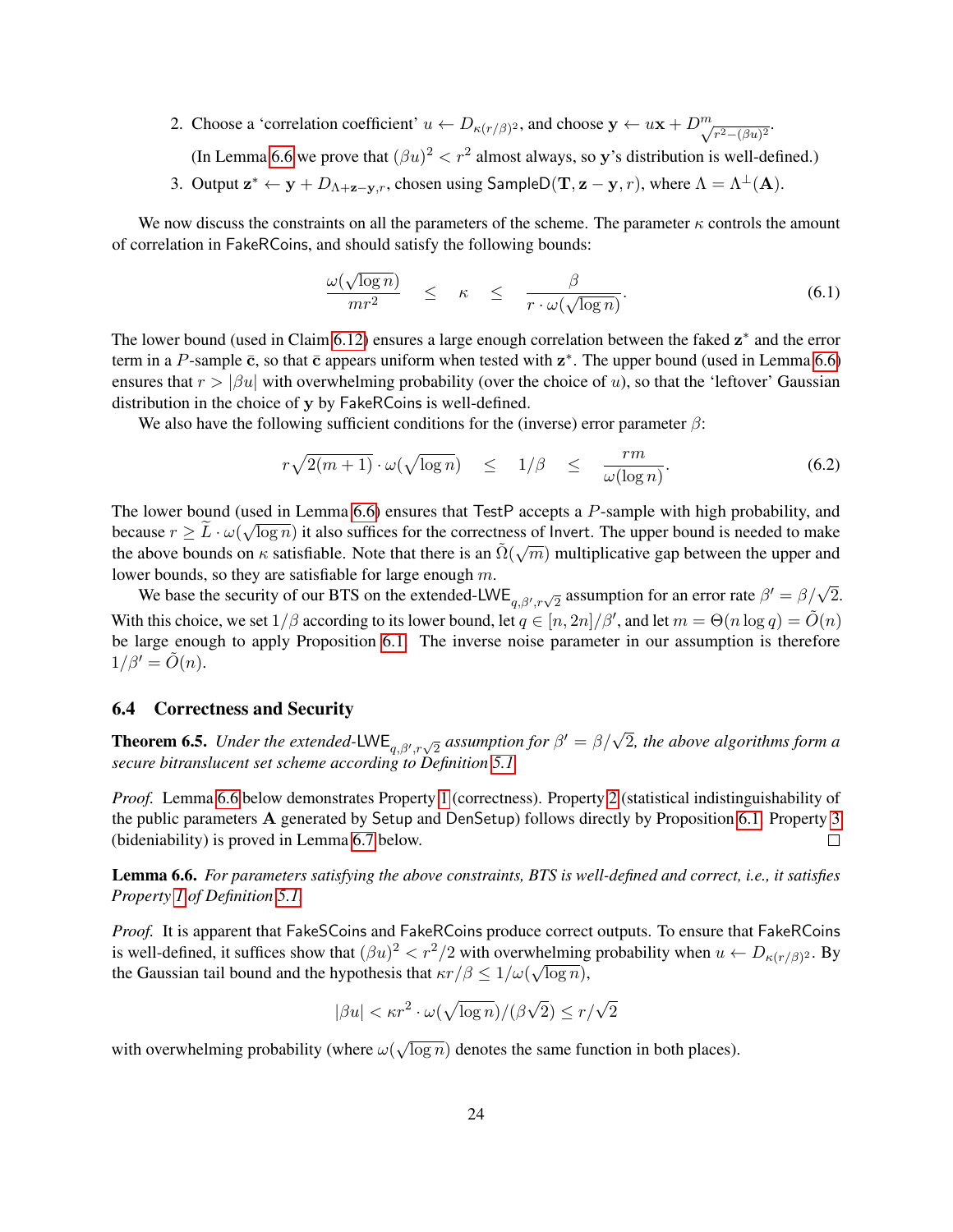| Experiment $H_0$ :                                                                                                                                                                                   | Experiment $H_1$ :                                                               | Experiment $H_2$ :                                                  |
|------------------------------------------------------------------------------------------------------------------------------------------------------------------------------------------------------|----------------------------------------------------------------------------------|---------------------------------------------------------------------|
| $(\mathbf{A}, \mathbf{T}) \leftarrow$ GenBasis $(1^n, 1^m, q)$                                                                                                                                       | $\mathbf{A} \leftarrow \mathbb{Z}_a^{n \times m}$                                | $\mathbf{A} \leftarrow \mathbb{Z}_a^{n \times m}$                   |
| $\mathbf{x} \leftarrow D_{\beta}^m$                                                                                                                                                                  | $x, y$ : as in $H_0$                                                             | $\mathbf{y} \leftarrow D_r^m$                                       |
| $\mathbf{y} \leftarrow u\mathbf{x} + D^m_{\sqrt{r^2 - (\beta u)^2}}$                                                                                                                                 |                                                                                  | $\mathbf{x} \leftarrow D^m_{\sqrt{\beta^2 - (rv)^2}} + v\mathbf{y}$ |
| for $u \leftarrow D_{\kappa(r/\beta)^2}$                                                                                                                                                             |                                                                                  | for $v \leftarrow D_{\kappa}$                                       |
| $\mathbf{z} \leftarrow D_{\mathbb{Z}^m,r}; \ \mathbf{u} = \mathbf{A}\mathbf{z}$                                                                                                                      | $\mathbf{z}^* \leftarrow \mathbf{y} + D_{\mathbb{Z}^m - \mathbf{v}, r}$          |                                                                     |
| $\mathbf{z}^* \leftarrow \mathbf{y} + D_{\Lambda + \mathbf{z} - \mathbf{y}, r}$                                                                                                                      | $\mathbf{u} = \mathbf{A}\mathbf{z}^*$                                            | ${\bf z}^*, {\bf u}, {\bf c}, c_{m+1}$ :                            |
| $\mathbf{c} = (\mathbf{A}^t \mathbf{s})/q + \mathbf{x} \in \mathbb{T}^m$ for $\mathbf{s} \leftarrow \mathbb{Z}_q^n$                                                                                  | c, $c_{m+1}$ : as in $H_0$                                                       | as in $H_1$                                                         |
| $c_{m+1} \leftarrow \langle \mathbf{u}, \mathbf{s} \rangle / q + D_\beta \in \mathbb{T}$                                                                                                             |                                                                                  |                                                                     |
| Return $(A, \bar{c}, z^*)$                                                                                                                                                                           | Return $(A, \bar{c}, z^*)$                                                       | Return $(A, \bar{c}, z^*)$                                          |
| Experiment $H_3$ :                                                                                                                                                                                   | Experiment $H_4$ :                                                               | Experiment $H_5$ :                                                  |
| <b>A</b> , v: as in $H_2$                                                                                                                                                                            | $\mathbf{A}, v, \mathbf{z}^*, \mathbf{u},$                                       | $A, z^*, u$                                                         |
| $\mathbf{z}^* \leftarrow D_{\mathbb{Z}^m, r\sqrt{2}}, \ \mathbf{u} = \mathbf{A}\mathbf{z}^*$                                                                                                         | ${\bf v}, {\bf x}^{(1)}, {\bf x}^{(2)}$ :                                        | as in $H_4$                                                         |
|                                                                                                                                                                                                      |                                                                                  |                                                                     |
| $\begin{array}{l} \mathbf{y} \leftarrow \mathbf{z}^*/2 + D^m_{r/\sqrt{2}} \\ \mathbf{x}^{(1)} \leftarrow D^m_{\beta'}, \mathbf{x}^{(2)} \leftarrow D^m_{\sqrt{\beta^2-\beta'^2-(rv)^2}} \end{array}$ | as in $H_3$                                                                      |                                                                     |
|                                                                                                                                                                                                      | $\mathbf{b} \leftarrow U(\mathbb{T}^m)$                                          |                                                                     |
| ${\bf c} = ({\bf A}^{t}{\bf s})/q + {\bf x}^{(1)} + {\bf x}^{(2)} + v{\bf y} \in {\mathbb T}^{m}$                                                                                                    | $\mathbf{c} = \mathbf{b} + \mathbf{x}^{(2)} + v\mathbf{y} \in \mathbb{T}^m$      | $\mathbf{c} \leftarrow U(\mathbb{T}^m)$                             |
| for $\mathbf{s} \leftarrow \mathbb{Z}_a^n$                                                                                                                                                           | $c_{m+1} \leftarrow$                                                             |                                                                     |
| $c_{m+1} \leftarrow \langle \mathbf{u}, \mathbf{s} \rangle / q + D_{\beta'} \in \mathbb{T}$                                                                                                          | $\langle \mathbf{z}^*, \mathbf{b}-\mathbf{x}^{(1)}\rangle+D_\beta\in \mathbb{T}$ | $c_{m+1} \leftarrow U(\mathbb{T})$                                  |
|                                                                                                                                                                                                      | Return $(A, \bar{c}, z^*)$                                                       | Return $(A, \bar{c}, z^*)$                                          |

<span id="page-24-1"></span>Figure 3: Hybrid experiments for showing bideniability of BTS.

We now show that TestP is correct. First suppose that  $\bar{c}$  is generated by SampleU( $A, u$ ), i.e., it is uniform in  $\mathbb{T}^{m+1}$ . Then because  $\bar{\mathbf{z}} = (\mathbf{z}, -1)$  has  $-1$  as its final coordinate, the inner product  $\langle \bar{\mathbf{z}}, \bar{\mathbf{c}} \rangle \in \mathbb{T}$  is uniformly random. Thus TestP rejects with probability 1/2 (which can be amplified via repetition, as described in Remark [5.2\)](#page-17-3).

Now suppose that  $\bar{\mathbf{c}}$  is generated by SampleP( $(\mathbf{A}, \mathbf{u})$ , i.e.,  $\bar{\mathbf{c}} = (\bar{\mathbf{A}}^t \mathbf{s})/q + \bar{x} \bmod 1$  for  $\bar{\mathbf{A}} = [\mathbf{A} \mid \mathbf{u}]$ ,  $\mathbf{s} \leftarrow \mathbb{Z}_q^n$ , and  $\bar{\mathbf{x}} \leftarrow D_{\beta}^{m+1}$  $_{\beta}^{m+1}$ . Observe that

$$
\langle \bar{\mathbf{z}}, \bar{\mathbf{c}} \rangle = (\bar{\mathbf{A}} \bar{\mathbf{z}})^t \mathbf{s} / q + \langle \bar{\mathbf{z}}, \bar{\mathbf{x}} \rangle = \langle \bar{\mathbf{z}}, \bar{\mathbf{x}} \rangle \bmod 1,
$$

because  $\bar{\mathbf{A}}\bar{\mathbf{z}} = \mathbf{0} \bmod q$ . So  $\langle \bar{\mathbf{z}}, \bar{\mathbf{c}} \rangle$  is distributed as  $D_{\beta \|\bar{\mathbf{z}}\|}$ . By Proposition [6.3,](#page-20-1)  $\|\bar{\mathbf{z}}\| \leq r\sqrt{2(m+1)}$  with overwhelming probability, hence by the Gaussian tail bound and the hypothesis that  $1/\beta \geq r\sqrt{2(m+1)}$ .  $\omega(\sqrt{\log n})$ , we conclude that  $|\langle \bar{\mathbf{z}}, \bar{\mathbf{x}} \rangle| < 1/2$  with overwhelming probability, and TestP accepts.  $\Box$ 

<span id="page-24-0"></span>**Lemma 6.7.** Under the extended-LWE<sub>q,β',r√2</sub> assumption, BTS is bideniable, i.e., it satisfies Property [3](#page-17-2) of *Definition [5.1.](#page-16-1)*

*Proof.* First, notice that because SampleU simply outputs its random coins as a uniformly random  $\bar{c} \in \mathbb{T}^m$ , we can use  $\bar{c}$  itself as the coins. Similarly, for the receiver's (fake) coins we may simply use  $\bar{z}$  or  $\bar{z}^*$ .

We prove bideniability using a sequence of experiments  $H_i$ , which are defined precisely in Figure [3.](#page-24-1) Here we describe their main properties and the relations between adjacent hybrids.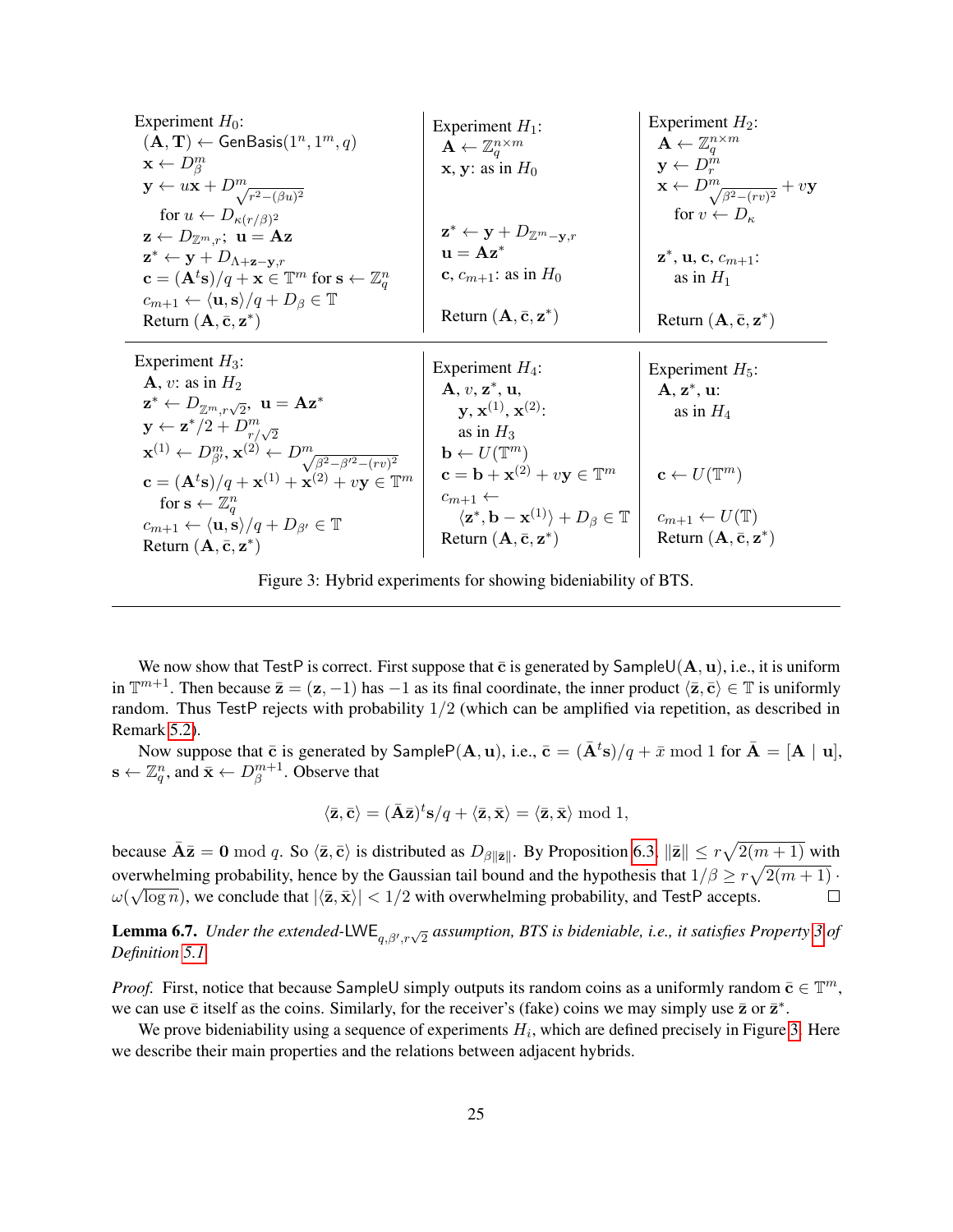- Experiment  $H_0$  is statistically close to the view of the adversary in the right-hand 'faking' experiment in the definition of bideniability. We have rearranged the order of some operations to better coincide with the next experiment. We have also used the fact that Invert successfully recovers x from c with overwhelming probability over all the randomness in the experiment.
- In Experiment  $H_1$ , we no longer generate a trapdoor basis **T** with **A** for sampling the faked secret key  $z^*$ . Instead, we directly choose  $z^*$  (from  $\mathbb{Z}^m$ ) and then define u to match it. (The ciphertext components c,  $c_{m+1}$  are constructed in the same way, however.) In Claim [6.8,](#page-25-0) we show that experiments  $H_0$  and  $H_1$  are statistically indistinguishable.
- In Experiment  $H_2$ , we choose x and y in a different order, with x now depending on y instead of the other way around. In Claim [6.9,](#page-26-0) we show that the joint distribution of  $(x, y)$  remains exactly the same (statistically), because in both cases it is a certain linear transformation of a spherical Gaussian (i.e., has the same covariance). Therefore, experiments  $H_1$  and  $H_2$  are statistically identical.
- In Experiment  $H_3$ , we choose  $z^*$  and y in a different order, with y now depending on  $z^*$  instead of the other way around. By Lemma [6.4,](#page-20-2) the joint distributions of  $(y, z^*)$  in  $H_2$  and  $H_3$  are statistically indistinguishable. In preparation for the next experiment, we also break the error term  $D_{\sqrt{\beta^2-(rv)^2}}^m$ from  $H_2$  into two terms  $\mathbf{x}^{(1)}$  and  $\mathbf{x}^{(2)}$  whose sum has the same distribution. Claim [6.10](#page-26-1) formally proves that  $H_2$  and  $H_3$  are statistically indistinguishable.
- In Experiment  $H_4$ , we replace the  $(\mathbf{A}^t\mathbf{s})/q + \mathbf{x}^{(1)}$  component of c with a uniformly random  $\mathbf{b} \leftarrow \mathbb{T}^m$ , and replace the  $\langle \mathbf{u}, \mathbf{s} \rangle /q + D_{\beta'}$  component of  $c_{m+1}$  with  $\langle \mathbf{z}^*, \mathbf{b} - \mathbf{x}^{(1)} \rangle + D_{\beta'}$ . (Note that  $c_{m+1}$  also has some 'leftover' Gaussian error, because  $\beta' < \beta$ .) Under the extended-LWE<sub>q, $\beta'$ </sub> assumption, this change cannot be detected by any efficient adversary, i.e., experiments  $H_3$  and  $H_4$  are computationally indistinguishable. The (straightforward) reduction is described in Claim [6.11.](#page-26-2)
- In Experiment  $H_5$ , we rewrite c itself as uniformly random over  $\mathbb{T}^m$ , and focus on the  $\langle \mathbf{z}^*, v \mathbf{y} \rangle =$  $v\langle \mathbf{z}^*, \mathbf{y} \rangle$  term that moves to  $c_{m+1}$  when rewriting  $\mathbf{b} = \mathbf{c} - \mathbf{x}^{(2)} - v\mathbf{y}$  in  $H_4$ . In Claim [6.12,](#page-27-1) we show that  $\langle z^*, y \rangle = \Omega(mr^2)$  with overwhelming probability. Recalling that  $\kappa = \frac{\omega(\sqrt{\log n})}{mr^2}$ , it follows that for almost all choices of  $z^*$  and y (treated as fixed), the quantity  $v\langle z^*, y \rangle$  is distributed as  $D_{\omega(\sqrt{\log n})}$ *solely over the random choice of*  $v \leftarrow D_{\kappa}$ . It is therefore statistically close to uniform modulo 1 (and independent of the other variables in the adversary's view), by Proposition [6.3.](#page-20-1) We conclude that experiments  $H_4$  and  $H_5$  are statistically indistinguishable.

Finally, observe that experiment  $H_5$  is exactly the 'honest opening' experiment in the definition of bideniability. This completes the proof.  $\Box$ 

<span id="page-25-0"></span>We now precisely state and prove the claims supporting the proof of Lemma [6.7.](#page-24-0)

**Claim 6.8.** *Experiments*  $H_0$  *and*  $H_1$  *are statistically indistinguishable.* 

*Proof.* In both experiments, y and  $\bar{c}$  have the same distribution (respectively), and for fixed  $\bf{A}$ , the value  $\bf{u}$  is statistically close to uniform over the subgroup of  $\mathbb{Z}^m$  generated by the columns of A, by Proposition [6.3.](#page-20-1) Now for analyzing both experiments, we condition on the choice of **u**, and let  $z \in \mathbb{Z}^m$  denote *any* solution to  $Az = u$ . In  $H_0$ , the vector  $z^* - y$  is distributed as  $D_{\Lambda + z - y,r}$  by construction. In  $H_1$ , the vector  $z^* - y$ is first chosen according to a discrete Gaussian (of parameter r) over  $\mathbb{Z}^m$  – y, but then conditioning on the value of u restricts its support to  $\Lambda + \mathbf{z} - \mathbf{y}$ . Therefore, given  $\overline{A}$ , the conditional distribution of  $\mathbf{z}^* - \mathbf{y}$  is  $D_{\Lambda+\mathbf{z}-\mathbf{y},r}$ , as desired.  $\Box$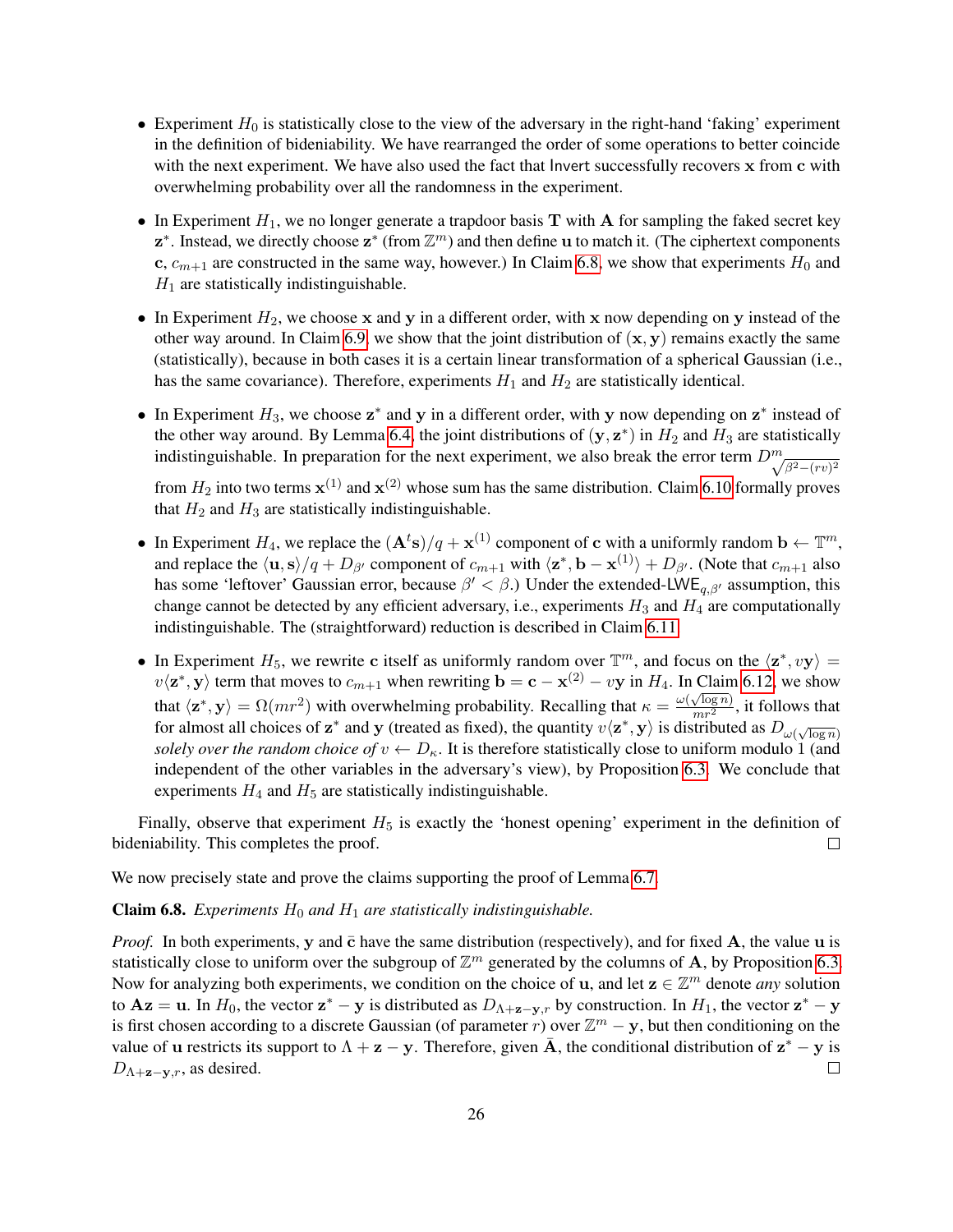#### <span id="page-26-0"></span>**Claim 6.9.** *Experiments*  $H_1$  *and*  $H_2$  *are statistically identical.*

*Proof.* We first point out that in  $H_2$ , the distribution  $D_{\sqrt{\beta^2-(rv)^2}}$  is well-defined with overwhelming probability over the choice of v, by the Gaussian tail bound. (The proof that  $\beta^2 - (rv)^2 > \beta^2/2 = \beta'$  is virtually identical to the one in the proof of Lemma [6.6.](#page-23-0))

The only difference between the two experiments is in the choice of  $x$  and  $y$ . We show that the joint distributions of (x, y) are *identical* in both.

By construction, in both experiments the coordinates  $x_i$  of x are entirely independent and identically distributed, as are the coordinates  $y_i$  of y. Therefore, it suffices to show that the joint distributions of  $(x, y) = (x_i, y_i)$  for an arbitrary  $i \in [m]$  are identical. We do so for any *fixed*  $u \in \mathbb{R}$  and  $v = \frac{u}{\sqrt{u}}$  $\frac{u}{(r/\beta)^2}$  for which  $s^2 := r^2 - (\beta u)^2 > 0$ ; equivalently, for  $t^2 := (\beta/r)^2 \cdot s^2 = \beta^2 - (rv)^2 > 0$ . Because u and v related in this way are equally likely in  $H_1$  and  $H_2$  (respectively), and  $s^2 > 0$  with overwhelming probability over the choice of  $u$ , the claim follows by averaging over the choice of  $u, v$ .

In experiment  $H_1$ , we may write the distribution of  $(x, y)$  as  $\mathbf{T}_1 \cdot D_1^2$ , where  $\mathbf{T}_1 = \begin{pmatrix} \beta & 0 \\ \beta u & s \end{pmatrix}$ . In experiment  $H_2$ , the distribution of  $(x, y)$  is  $\mathbf{T}_2 \cdot D_1^2$ , where  $\mathbf{T}_2 = \begin{pmatrix} t & v \\ 0 & r \end{pmatrix}$ . Observe that

$$
\mathbf{T}_{1}\mathbf{T}_{1}^{t} = \begin{pmatrix} \beta^{2} & \beta^{2} u \\ \beta^{2} u & (\beta u)^{2} + s^{2} \end{pmatrix} = \begin{pmatrix} t^{2} + (rv)^{2} & r^{2} v \\ r^{2} v & r^{2} \end{pmatrix} = \mathbf{T}_{2}\mathbf{T}_{2}^{t}.
$$

It follows that  $({\bf T}_2^{-1}{\bf T}_1)({\bf T}_2^{-1}{\bf T}_1)^t={\bf I}$ , i.e.,  ${\bf T}_1={\bf T}_2{\bf Q}$  for some orthogonal matrix  ${\bf Q}$ . Because the spherical Gaussian  $D_1^2$  is invariant under orthogonal (rigid) transformations,  $T_1 \cdot D_1^2 = T_2 Q \cdot D_1^2 = T_2 \cdot D_1^2$ .

#### <span id="page-26-1"></span>**Claim 6.10.** *Experiments*  $H_2$  *and*  $H_3$  *are statistically indistinguishable.*

*Proof.* The main difference between  $H_2$  and  $H_3$  is in the choice of y and  $z^*$ : in the former experiment,  $z^*$ depends on y and in the latter, y depends on z<sup>\*</sup>. By Lemma [6.4](#page-20-2) with  $r \ge ||\widetilde{T}|| \cdot \omega(\sqrt{\log n}) \ge \eta_e(\Lambda^{\perp}(A))$  for some negligible  $\epsilon$ , the joint distributions of  $(y, z^*)$  in the two experiments are statistically indistinguishable.

In preparation for the next hybrid, we have also broken the error term  $D_{\sqrt{\beta^2-(rv)^2}}$  in x into the sum of two independent terms  $D_{\beta'}^m$ ,  $D_{\sqrt{\beta^2-\beta'^2-(rv)^2}}$ , whose sum has the desired distribution. (Also recall that  $\beta^2 - (rv)^2 > \beta'^2$  with overwhelming probability over the choice of v, so both terms are well-defined.)

#### <span id="page-26-2"></span>**Claim 6.11.** *Under the extended-LWE<sub>a,β'</sub> assumption,*  $H_3$  *and*  $H_4$  *are computationally indistinguishable.*

*Proof.* The reduction is via a straightforward simulation. The simulator plays one of the two games from the extended-LWE assumption, and emulates either  $H_3$  or  $H_4$  as follows:

- In the first stage of the game, draw m samples  $(a_i, b_i) \in \mathbb{Z}_q^n \times \mathbb{T}$  and group them as  $(A, b) \in$  $\mathbb{Z}_q^{n \times m} \times \mathbb{T}^m$  in the natural way.
- In the second stage of the game, draw one sample  $(\mathbf{z}^*, b_{m+1}) \in \mathbb{Z}^m \times \mathbb{T}$ , and let  $\mathbf{u} = \mathbf{A} \mathbf{z}^*$ .
- Choose  $v, y$ , and  $x^{(2)}$  as in  $H_3$  (and  $H_4$ ), let  $\mathbf{c} = \mathbf{b} + \mathbf{x}^{(2)} + v\mathbf{y} \in \mathbb{T}^m$ , and let  $c_{m+1} \leftarrow b_{m+1} + D_{\beta'} \in \mathbb{T}$ . Output  $(\bar{\mathbf{A}}, \bar{\mathbf{c}}, \mathbf{z}^*)$ .

It is straightforward to check that if the simulator is playing the first extended-LWE<sub>q, $\beta', r\sqrt{2}$ </sub> game (i.e., A is uniform;  $\mathbf{b} = (\mathbf{A}^t \mathbf{s})/q + \mathbf{x}^{(1)} \in \mathbb{T}$  for  $\mathbf{s} \leftarrow \mathbb{Z}_q^n$  and  $\mathbf{x}^{(1)} \leftarrow D_{\beta}^m$ ;  $\mathbf{z}^* \leftarrow D_{\mathbb{Z}^m, r\sqrt{2}}$ ; and  $b_{m+1} \leftarrow$  $\langle \mathbf{u}, \mathbf{s} \rangle / q + D_{\beta'} \in \mathbb{T}$ ), then the simulation emulates  $H_3$  perfectly. Similarly, if the simulator is playing the second game (i.e.,  $(A, b)$  is uniform;  $z^* \leftarrow D_{\mathbb{Z}^m, r\sqrt{2}}$ ; and  $b_{m+1} = \langle z^*, b - x^{(1)} \rangle + D_{\beta'} \in \mathbb{T}$ ), then the simulation emulates  $H_4$  perfectly. By assumption, the two games are computationally indistinguishable, and because the simulator is efficient, then so are  $H_3$  and  $H_4$ .  $\Box$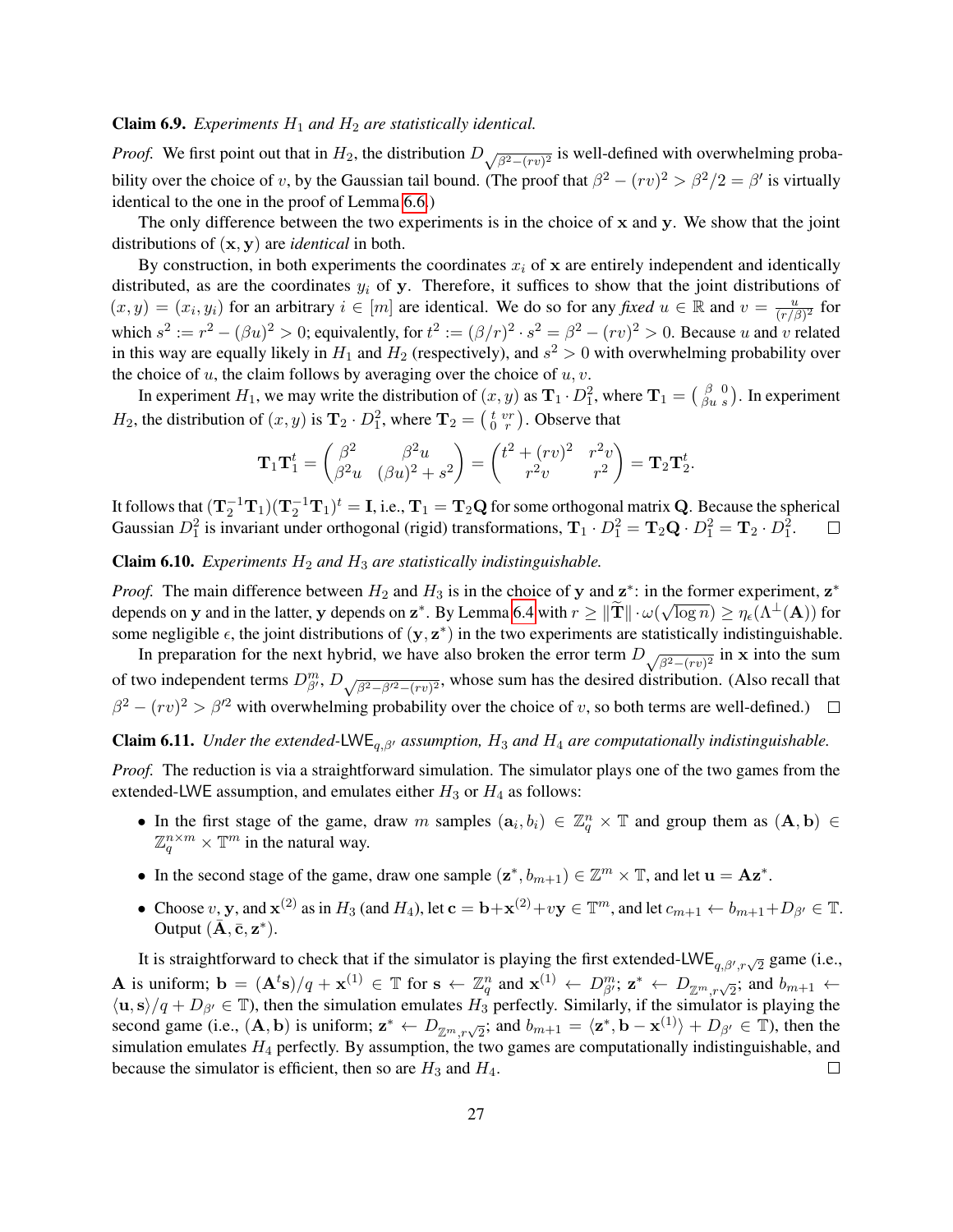#### <span id="page-27-1"></span>**Claim 6.12.** *Experiments*  $H_4$  *and*  $H_5$  *are statistically indistinguishable.*

*Proof.* The two experiments choose A, y, z<sup>\*</sup>, and u in exactly the same way; the only difference is in the choice of  $\bar{\mathbf{c}} = (\mathbf{c}, c_{m+1})$ . In experiment  $H_4$ , we can rewrite this choice as  $\mathbf{c} \leftarrow U(\mathbb{T}^m)$ ,

$$
c_{m+1} \leftarrow \langle \mathbf{z}^*, \mathbf{c} - \mathbf{x}^{(1)} - \mathbf{x}^{(2)} - v\mathbf{y} \rangle + D_{\beta} = \langle \mathbf{z}^*, \mathbf{c} - \mathbf{x}^{(1)} - \mathbf{x}^{(2)} \rangle - v \langle \mathbf{z}^*, \mathbf{y} \rangle + D_{\beta} \in \mathbb{T},
$$

where  $v \leftarrow D_{\kappa}$ . In the remainder of the proof we show that with overwhelming probability over the choice of  $z^*$  and y, the  $v\langle z^*, y \rangle$  term above is statistically close to uniform modulo 1 (and independent of c). It follows that  $\bar{\mathbf{c}} \in \mathbb{T}^{m+1}$  is (statistically close to) uniform and independent of  $(\bar{\mathbf{A}}, \mathbf{z}^*)$ , exactly as in experiment  $H_5$ .

We want to show that  $\langle z^*, y \rangle = \Omega(mr^2)$  with overwhelming probability over the choice of  $z^*, y$ . To do this, it is more convenient to switch back to choosing  $y \leftarrow D_r^m$  then  $z^* \leftarrow y + D_{\mathbb{Z}^m - y,r}$ , which by Lemma [6.4](#page-20-2) introduces only negligible statistical error. Now, by the Chernoff-Hoeffding bound we know that  $\langle y, y \rangle = ||y||^2 = \Theta(mr^2)$  with overwhelming probability, because it is the sum of m independent identically distributed terms  $y_i^2$  each having expectation  $\Theta(r^2)$ , and each bounded by  $r^2 \cdot \omega(\log n)$  with overwhelming probability. Next, we have  $\langle z^*, y \rangle = \langle y, y \rangle + \langle D_{\mathbb{Z}^m - y, r}, y \rangle$ . For a small enough  $\nu(n) = \omega(\sqrt{\log n})$ , with overwhelming probability the second term is bounded from above by

$$
r \cdot ||\mathbf{y}|| \cdot \nu(n) = O(\sqrt{m} \cdot r^2) \cdot \nu(n) = o(mr^2).
$$

Therefore,  $\langle \mathbf{z}^*, \mathbf{y} \rangle = \Omega(mr^2)$ .

Finally, observe that over the random choice of  $v \leftarrow D_{\kappa}$ , the term  $v\langle \mathbf{z}^*, \mathbf{y} \rangle$  is distributed as  $D_{\kappa \cdot (\mathbf{z}^*, \mathbf{y})}$ . Since  $\kappa = \frac{\omega(\sqrt{\log n})}{mr^2}$  by hypothesis, the distribution is  $D_{\omega(\sqrt{\log n})}$ , which is statistically close to uniform modulo 1 as desired.

## <span id="page-27-0"></span>7 Plan-Ahead Bideniable Hybrid Encryption for Long Messages

In pratice, it is desirable to have a (non-interactive) bideniable encryption scheme with *short keys* that can encrypt an unbounded number of messages. But, since any such scheme is non-committing, a result of Nielsen [\[Nie02\]](#page-34-7) says that this goal is impossible to achieve. Fortunately, we can circumvent Nielsen's result via a relaxation called "plan-ahead" deniability (as first described in [\[CDNO97\]](#page-33-0)), which still seems quite useful in practical applications. In a plan-ahead-deniable scheme, the sender decides on some bounded number of "fake" messages at the time of encryption, to which the sender and receiver may later equivocate the ciphertext.

In this section, we show how to construct an efficient plan-ahead bideniable scheme for *arbitrarily* long messages, by using a bideniable scheme for  $n$ -bit messages as a key-encapsulation mechanism. For simplicity, we focus on the case of just one fake message; an extension to any bounded number is straightforward.

Plan-ahead bideniable encryption. A *plan-ahead deniable encryption scheme* PA-DEN with messagespace  $M$  consists of essentially the same algorithms as a deniable encryption scheme, but with the following interface changes (other algorithms remain the same):

- The *plan-ahead deniable* encryption algorithm PADenEnc $(pk, m_0, m_1)$ , given a public key pk and "real" and "fake" messages  $m_0, m_1 \in \mathcal{M}$  (respectively), outputs a ciphertext c.
- The *plan-ahead sender faking* algorithm PASendFake $(pk, r<sub>S</sub>, m<sub>0</sub>, m<sub>1</sub>, b)$ , given a public key  $pk$ , original coins  $r_S$ , "real" and "fake" messages  $m_0, m_1 \in \mathcal{M}$  (respectively), and target bit b, outputs "faked" random coins  $r_S^*$  for Enc.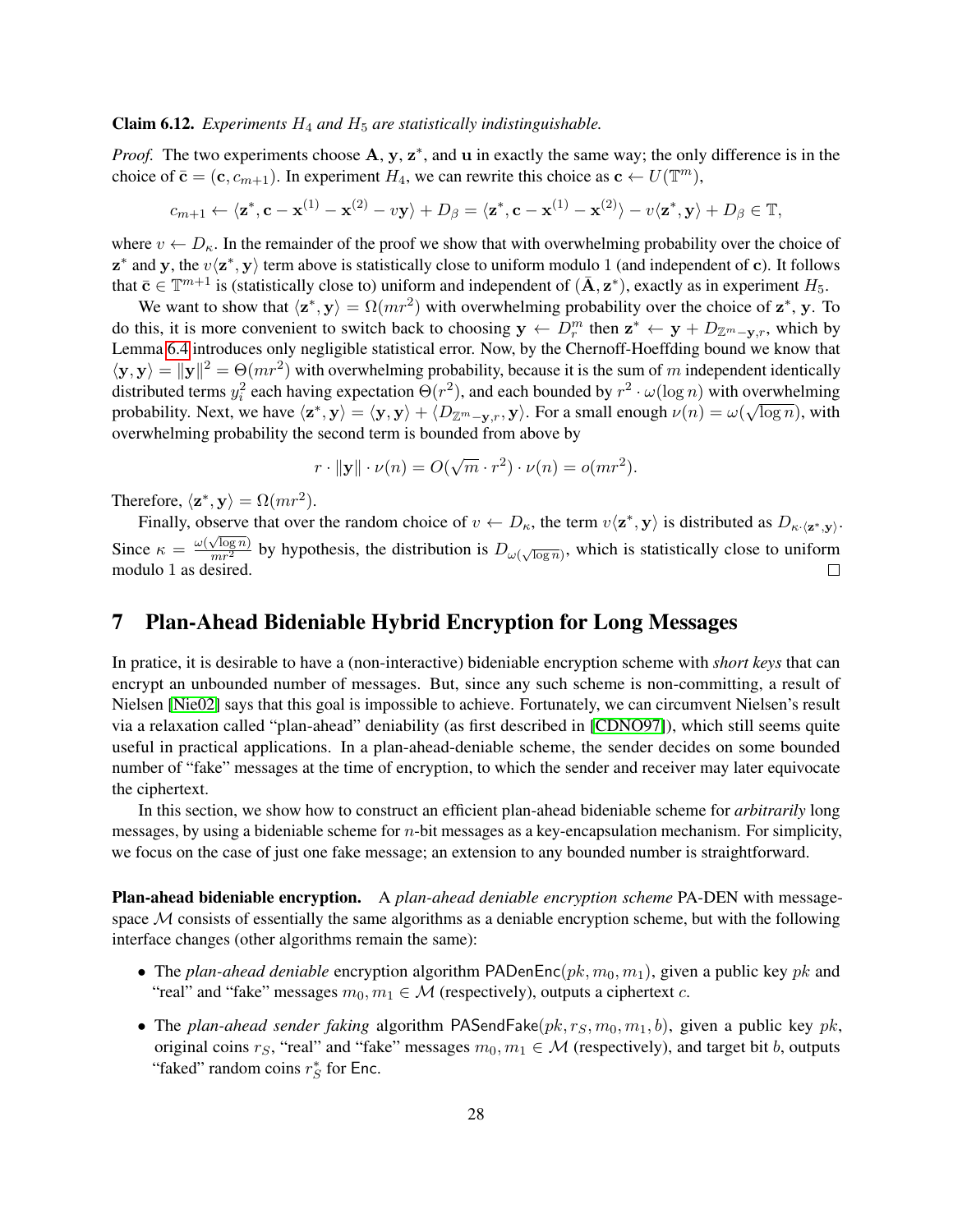• The *plan-ahead receiver faking* algorithm PARecFake( $fk, c, b$ ), given a faking key  $fk$ , a ciphertext c, and a target bit *b*, outputs "faked" random coins  $r_R^*$  for Gen.

We make the analogous correctness requirements to Section [3.](#page-5-0) We say that a deniable encryption scheme DEN is *plan ahead bideniable* under *chosen-plaintext attack* if, for any fixed messages  $m_0, m_1 \in \mathcal{M}$  and any  $b \in \{0, 1\}$ , the output distributions of the following two experiments are computationally indistinguishable:

$$
\begin{array}{c} pk \leftarrow \mathsf{Gen}(1^n;r_R) \\ c \leftarrow \mathsf{Enc}(pk,m_b;r_S) \\ \begin{array}{c} c \leftarrow \mathsf{PADenEnc}(pk,m_0,m_1;r_S) \\ r_R^* \leftarrow \mathsf{PABecFake}(fk,c,b) \\ r_S^* \leftarrow \mathsf{PASendFake}(pk,r_S,m_0,m_1,b) \\ \end{array} \right) \\ \mathsf{Return}\left( pk,c,r_R,r_S \right) \begin{array}{c} \mathsf{Return}\left( pk, fr_S, \mathsf{R} \right) \\ \begin{array}{c} \mathsf{Return}\left( pk, r_S, m_0, m_1, b \right) \\ \end{array} \end{array}
$$

Symmetric encryption. A building block we use in our construction is a *one-time pseudorandom* symmetric encryption scheme. Recall that a *symmetric encryption scheme* with message-space M is a pair  $(E, D)$  of algorithms (we assume wlog that the symmetric key is a uniformly random  $K \in \{0, 1\}^n$ ), where  $E(K, m)$  outputs a ciphertext c and  $D(K, c)$  outputs a message m. We say that the scheme is *one-time pseudorandom* if for any  $m \in \mathcal{M}$  the output distributions of the following two experiments are computationally indistinguishable:

$$
K \leftarrow \{0,1\}^n \mid K \leftarrow \{0,1\}^n
$$
  

$$
c \leftarrow E(K,m) \mid c \leftarrow E(K,m); c' \leftarrow \{0,1\}^{|c|}
$$
  
Return c  

$$
c'
$$

Note that standard block cipher-based symmetric encryption schemes are one-time pseudorandom (in fact, they are stronger than that) assuming the underlying block cipher is a PRF [\[BDJR97\]](#page-33-14), so pseudorandomness is not an additional assumption in practice. That is, using any standard block cipher mode of operation, we obtain a one-time pseudorandom symmetric encryption scheme with short keys for arbitrarily long messages.

Our scheme. Let us first give a high-level overview of our scheme. We borrow an idea of [\[CDNO97\]](#page-33-0) used in the symmetric setting, whereby a sender chooses "real" and "fake" symmetric keys  $K_0, K_1$ . The deniable encryption algorithm PADenEnc encrypts  $K_0||K_1||b$  with the underlying bideniable scheme, where b is a uniformly random bit. It appends to this the symmetric encryptions of  $m_0$  under  $K_0$ , and  $m_1$  under  $K_1$ , *in an order determined by b.* (That is, letting,  $c_0$ ,  $c_1$  denote these two symmetric ciphertexts, respectively, it appends  $c_b || c_{1-b}$ .) The normal encryption algorithm, on the other hand, encrypts  $K_0 || 0^n || b$  under the bideniable scheme and instead of encrypting a "fake" message simply chooses a uniformly random string of appropriate length. As before, the order of the symmetric "ciphertexts" is determined by b.

Formally, let BI-DEN' be a bidenaible encryption scheme with message-space  $\{0, 1\}^{2n+1}$ , and let SYM be a symmetric cipher with key length  $n$  and message space  $M$ . Define the plan-ahead hybrid bideniable encryption scheme PA-DEN $[BI-DEN', SYM]$  with message-space  $M$  via the algorithms in Figure [4.](#page-29-0) To simplify its description we assume that E is deterministic. We also augment the inputs to each algorithm of PA-DEN[BI-DEN', SYM] to include items that are easily computable from those given to it by the above definition.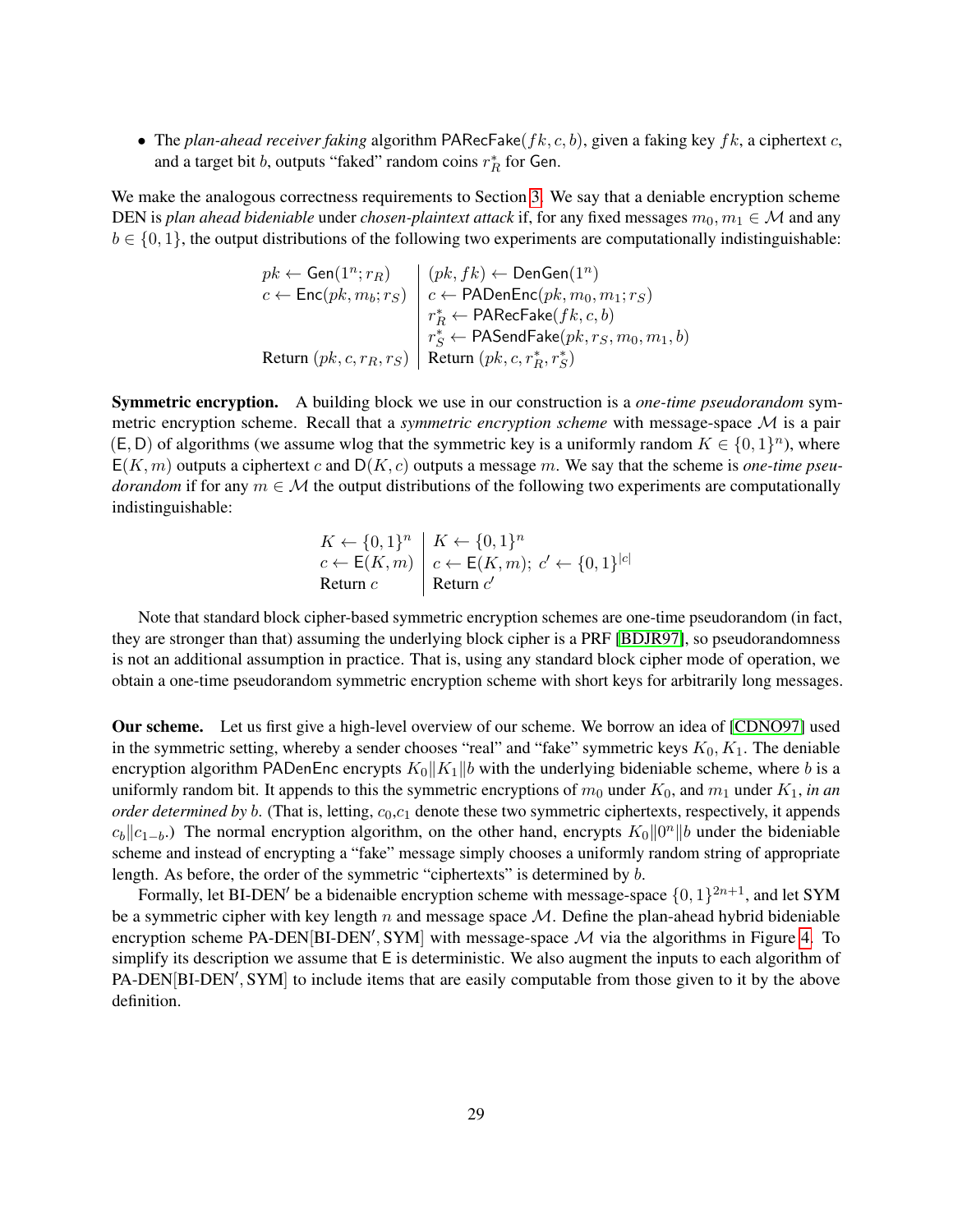Gen(1<sup>n</sup> ): (pk, sk) ← Gen<sup>0</sup> (1<sup>n</sup> ) Return (pk, sk) Enc(pk, m): K<sup>0</sup> ← {0, 1} n ; b ← {0, 1} casym ← Enc<sup>0</sup> (pk, K0k0 <sup>n</sup>kb) c<sup>0</sup> ← E(K0, m) c<sup>1</sup> ← {0, 1} |cb| Return casymkcbkc1−<sup>b</sup> Dec(sk, c): casymkc0kc<sup>1</sup> ← c K0kK1kb ← Dec<sup>0</sup> (sk, casym) m ← Dec<sup>0</sup> (Kb, cb) Return m DenGen(1<sup>n</sup> ): (pk, sk, f k) ← Gen<sup>0</sup> (1<sup>n</sup> ) Return (pk, sk, f k) PADenEnc(pk, m0, m1): K0, K<sup>1</sup> ← {0, 1} n ; b ← {0, 1} casym ← DenEnc<sup>0</sup> (pk, K0kK1kb) c<sup>0</sup> ← E(K0, m0) c<sup>1</sup> ← E(K1, m1) Return casymkcbkc1−<sup>b</sup> PARecFake(f k, c, K0kK1kb 0 , b): c ← casymkc0kc<sup>1</sup> x ← K0kK1kb 0 ; y ← Kbk0 <sup>n</sup>kb r ∗ <sup>R</sup> <sup>←</sup> RecFake<sup>0</sup> (f k, casym, x, y) Return r ∗ R PASendFake(pk, c, rS, b): c ← casymkc0kc<sup>1</sup> K0kK1kb <sup>0</sup>kr ← r<sup>S</sup> // r are the coins for DenEnc<sup>0</sup> x ← K0kK1kb 0 ; y ← Kbk0 <sup>n</sup>kb r ∗ <sup>S</sup> <sup>←</sup> SendFake<sup>0</sup> (pk, casym, r, x, y) Return Kbkr ∗ S kc1−<sup>b</sup>

<span id="page-29-0"></span>Figure 4: Algorithms of the plan-ahead bideniable hybrid encryption scheme PA-DEN[BI-DEN', SYM].

Security. The intuition for the security of our scheme is very simple: by security of the underlying bideniable scheme, the adversary cannot tell the difference between the "asymmetric" part of the ciphertexts in the two plan-ahead bideniablility experiments. But, in the right-hand experiment, the adversary never sees  $K_{1-b}$ , so we can conclude by pseudorandomness of the symmetric scheme that  $c_{1-b}$  looks random to it as well. Formally, we prove the following theorem.

**Theorem 7.1.** Suppose BI-DEN' is bideniable and SYM is pseudorandom. Then PA-DEN [BI-DEN', SYM] *defined above is plan-ahead bideniable.*

*Proof.* Fix  $m_0, m_1, b$  in the plan-ahead-deniablility experiments with the scheme. We define a "hybrid" game as follows:

$$
(pk, sk) \leftarrow Gen'(1^n; r_R)
$$
  
\n $K_0, K_1 \leftarrow \{0, 1\}^n; b \leftarrow \{0, 1\}$   
\n $c_{asym} \leftarrow DenEnc'(pk, K_b || 0^n || b; r_S)$   
\n $c_0 \leftarrow E(K_0, m_0)$   
\n $c_1 \leftarrow E(K_1, m_1)$   
\nReturn  $(pk, c_{asym} || c_0 || c_1, r_R, K_b || r_S || c_{1-b})$ 

By bideniability of BI-DEN' the output distribution of the above hybrid game is indistinguishable from that of the right-side plan-ahead-deniability experiment with the scheme. By one-time pseudorandomness of SYM, it is also indistinguishable from the left-side one, finishing the proof.  $\Box$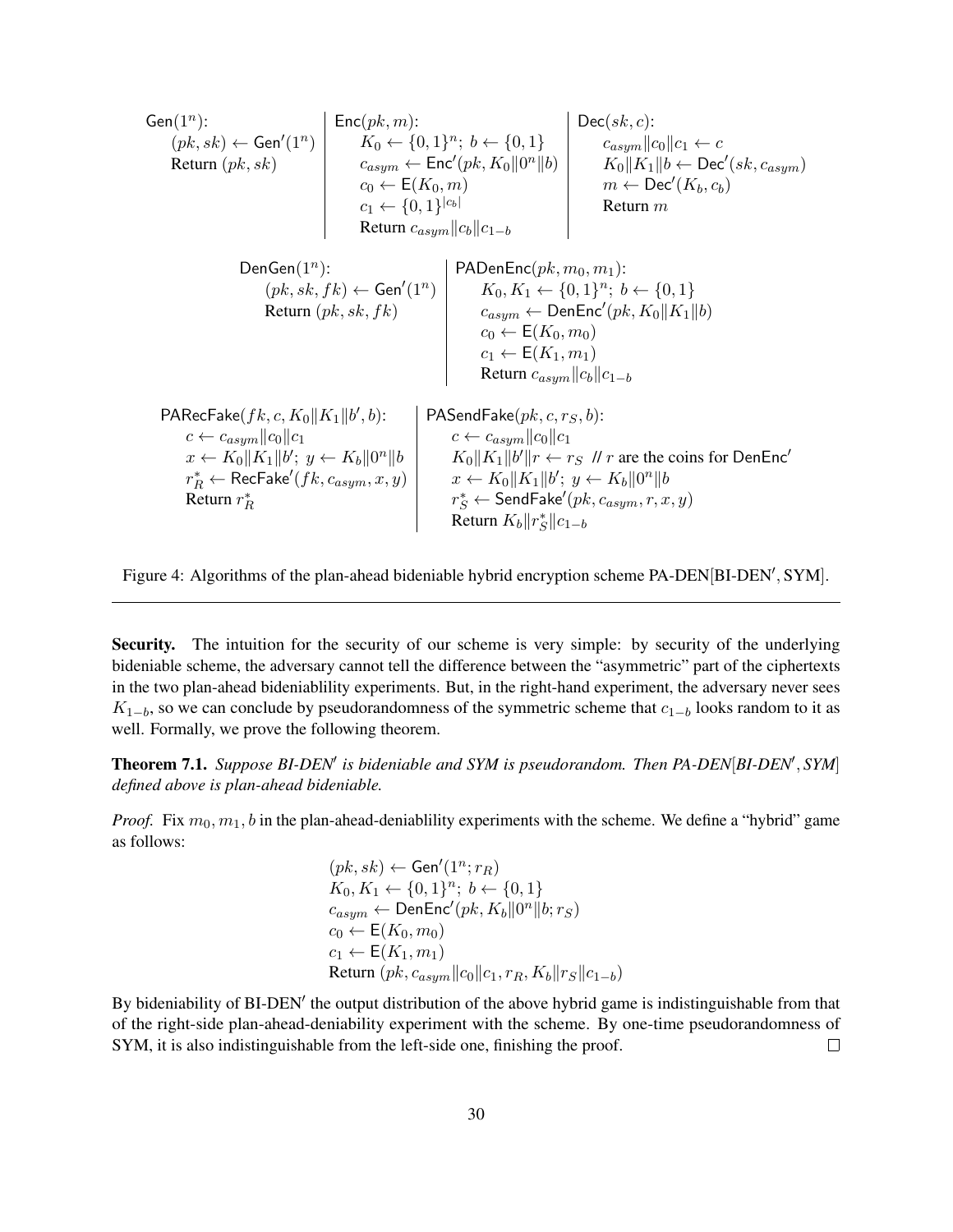Extensions. We can make the above scheme more efficient in practice by discarding the bit b in the input to the (deniable) encryption algorithm of the underlying bideniable scheme and instead ensuring that a symmetric ciphertext decrypted under the wrong (honestly generated) key returns  $\perp$ . (In effect this means b is implicitly encoded, since the receiver can try encrypting  $c_0$  and  $c_1$  under  $K_0$  or  $K_1$  to determine b.) This requires adding weak robustness to the symmetric encryption scheme in the sense of [\[ABN10\]](#page-32-3). Fortunately, in the symmetric setting this is easily done by applying a MAC to the ciphertext.

Also note that our construction can easily be extended to achieve a notion of  $k$ -message plan-ahead bideniability (where the sender decides on  $k - 1$  "fake" messages at the time of encryption, to any of which the sender and receiver may later equivocate the ciphertext). However, the length of a ciphertext increases by a factor of k.

## 8 Bideniable Identity-Based Encryption

Here we extend our treatment of bideniability to the setting of identity-based encryption (IBE) [\[Sha84,](#page-34-14) [BF01\]](#page-33-15). Deniability is qualitatively different in this setting than in the classical public-key one, and in particular may offer benefits over the latter in some scenarios. Moreover, we show how both of our constructions readily extend to it.

## 8.1 Definition

As in the PKE case, bideniable IBE augments traditional IBE with the ability for a sender and receiver to reveal their secret data to a coercer so that it appears as if any desired message had been encrypted. For the sender, this works analogously to the public-key case. For the receiver, we envisage some assistance from the master authority, who remains uncoerced. Therefore, in our definition the receiver-faking algorithm will take as input the master secret key rather than a separate 'faking key.' We further discuss this and other differences with bideniable PKE following the definition.

For simplicity (and due to the increased complexity of the definition as compared to the public-key case), we just define bideniable IBE, without separately defining sender- and receiver-deniability. The latter definitions can be obtained straightforwardly.

Definition 8.1 (Bideniable IBE). A *bi-deniable* identity-based encryption scheme IBE-DEN with message space  $M$  and identity-space  $ID$  is made up of the following algorithms:

- The *normal* setup, key-extraction, encryption, and decryption algorithms Setup, Ext, Enc, Dec are defined as usual for identity-based encryption. These algorithms make up the *induced normal scheme*.
- The *deniable* encryption algorithm DenEnc( $id \in ID, m \in M$ ) has the same interface as a normal identity-based encryption algorithm.
- The *sender faking algorithm* SendFake $(pp, id, r<sub>S</sub>, m', m)$ , given public parameters pp, identity  $id \in$  $ID$ , original coins  $r<sub>S</sub>$  and message m' of DenEnc, and desired message m, outputs faked random coins  $r_S^*$  for Enc with respect to *id*.
- The *receiver faking algorithm* RecFake $(msk, id, c, m)$ , given the master secret key  $msk$  (which we assume without loss of generality contains pp), an identity  $id \in \mathcal{ID}$ , a ciphertext c, and a desired message  $m \in \mathcal{M}$ , outputs faked private key  $sk_{id}$  for Ext with respect to id.

We require the following properties: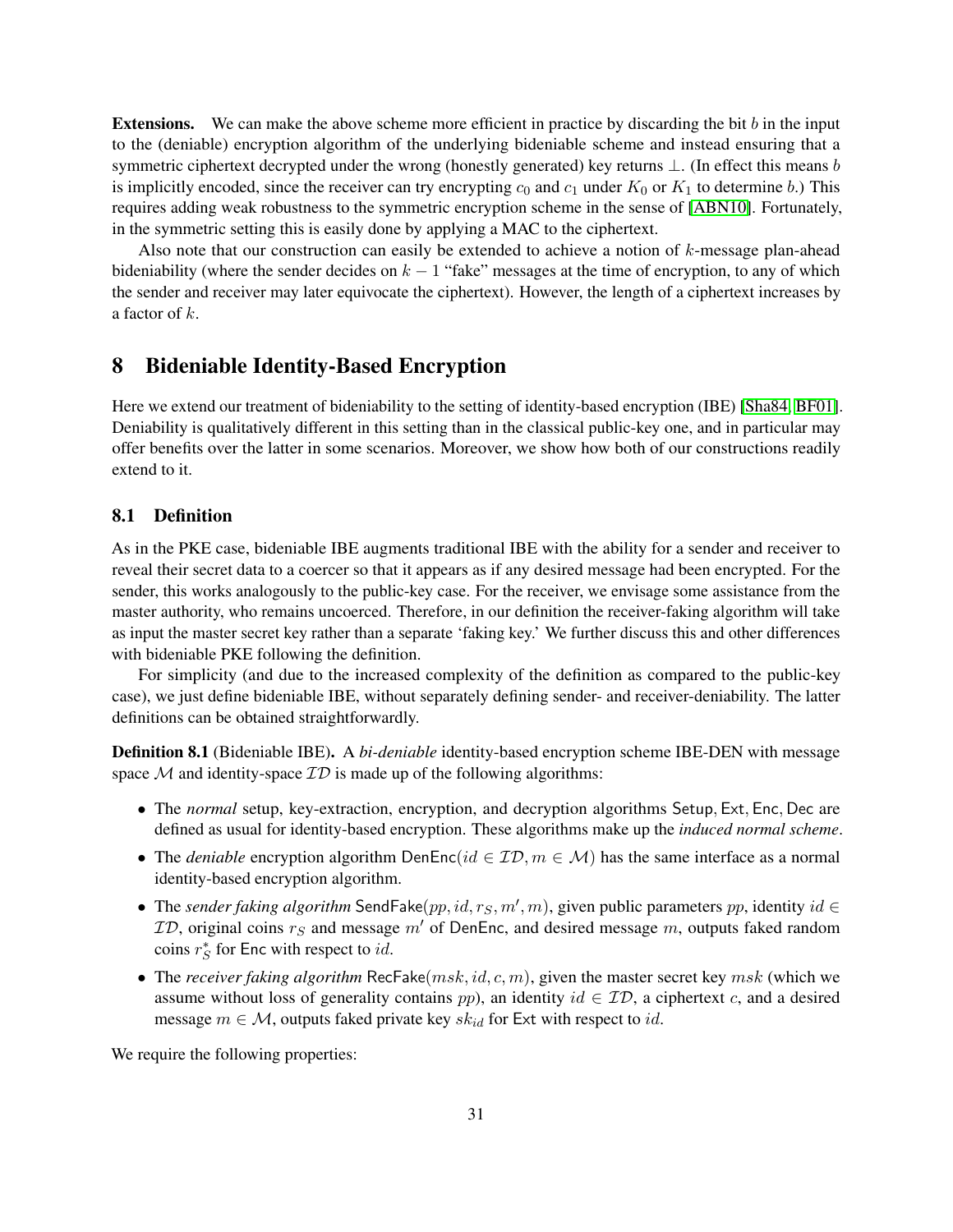- 1. *Correctness.* Any triplet (Setup, Ext, E, Dec), where  $E \in \{Enc, DenEnc\}$ , should form a correct identity-based encryption scheme.
- 2. *Multi-distributional bideniability.* We require that for every adversary ("coercer")  $A = (A_1, A_2)$  the output distributions of the following two experiments are computationally indistinguishable:

| $(pp, msk) \leftarrow$ Setup $(1^n)$                                            | $\mid (pp, msk) \leftarrow$ Setup $(1^n)$                                     |
|---------------------------------------------------------------------------------|-------------------------------------------------------------------------------|
| $(id^*, m, m', st) \leftarrow \mathcal{A}_1^{\mathcal{O}_1, \mathcal{O}_2}(pp)$ | $(id, m, m', st) \leftarrow \mathcal{A}_1^{\mathcal{O}_1, \mathcal{O}_2}(pp)$ |
| $(r_S, sk_{id^*}) \leftarrow \mathcal{O}_1(id^*, m', m)$                        | $(r_S^*, sk_{id^*}^*) \leftarrow \mathcal{O}_2(id^*, m', m)$                  |
| Return $\mathcal{A}_2^{\mathcal{O}_1,\mathcal{O}_2}(r_S, sk_{id^*}, st)$        | Return $\mathcal{A}_2^{\mathcal{O}_1,\mathcal{O}_2}(r_S^*, sk_{id^*}^*, st)$  |

where  $\mathcal{O}_1$  and  $\mathcal{O}_2$  are defined as follows:

$$
\begin{array}{l} \mathcal{O}_1(id,m_1,m_2):\\ c\leftarrow \mathsf{Enc}(pp,id,m_2;r)\\ sk_{id}\leftarrow \mathsf{Ext}(msk,id)\\ \mathsf{Return}\ (c,r,sk_{id}) \end{array} \left| \begin{array}{l} \mathcal{O}_2(id,m_1,m_2): \\ c\leftarrow \mathsf{Enc}(pp,id,m_1;r)\\ r^* \leftarrow \mathsf{SendFake}(pp,id,r,m_1,m_2)\\ sk_{id}^* \leftarrow \mathsf{RecTake}(msk,id,c,m_2)\\ \mathsf{Return}\ (c,r^*,sk_{id}^*) \end{array} \right. \right|
$$

In the above experiments, we require that no *id* is queried to *both*  $\mathcal{O}_1$  and  $\mathcal{O}_2$  during the entire course of the experiment; *i.e.*, when counting all the queries made by  $A_1$  and  $A_2$  together. Moreover, we require that meither  $A_1$  nor  $A_2$  query  $id^*$  to either of their oracles.

Note in the above above experiments, the adversary is given access to two oracles — one that 'honestly' generates a sender's coins and a receiver's secret key, and one that generates 'faked' ones of each. (In the first case, the adversary can alternatively generate coins for honest ciphertexts itself; we include them in this oracle's output only for symmetry.) The first oracle in particular captures the usual exposure of the sender's and receiver's coins in the IBE setting, whereas the second models "coercing" a sender and receiver. By a hybrid argument, it is easy to show that the above definition is equivalent to one where the adversary chooses many challenge identities and messages. This means that the definition permits faking by an arbitrary number of senders and receivers, for the same public parameters.

Comparison with bideniable PKE. We contrast our notion of bideniabile IBE with that of bideniable PKE defined in Section [3.](#page-5-0) As we mentioned, the main functional difference is that in bideniable PKE a receiver possesses its own faking key, whereas in the IBE setting the secret key of the master authority functions as the faking key. The interpretation is that the receiver must get assistance (perhaps preemptively) from the master authority to generate a fake secret key. We assume that the master authority cannot be coerced; e.g., because it is outside the jurisdiction of the coercer. The upshot is that in this case there is no longer a need for receiver multi-distributionality, *i.e.*, a receiver need not choose one or the other key-generation algorithm to run.

It is also significant to note that in the IBE setting an interactive encryption protocol is not permitted, since the receiver is not assumed to be registered in the system at the time of encryption. Moreover, the recent impossibility proof of Bendlin *et al.* [\[BNNO11\]](#page-33-6) readily extends to the IBE setting. Therefore, coordination between the master authority and receiver to generate the faking key appears *necessary* in order to combine the benefits of IBE with receiver deniability. (As discussion in the introduction, receiver deniability is arguably more important in practice than sender deniability.)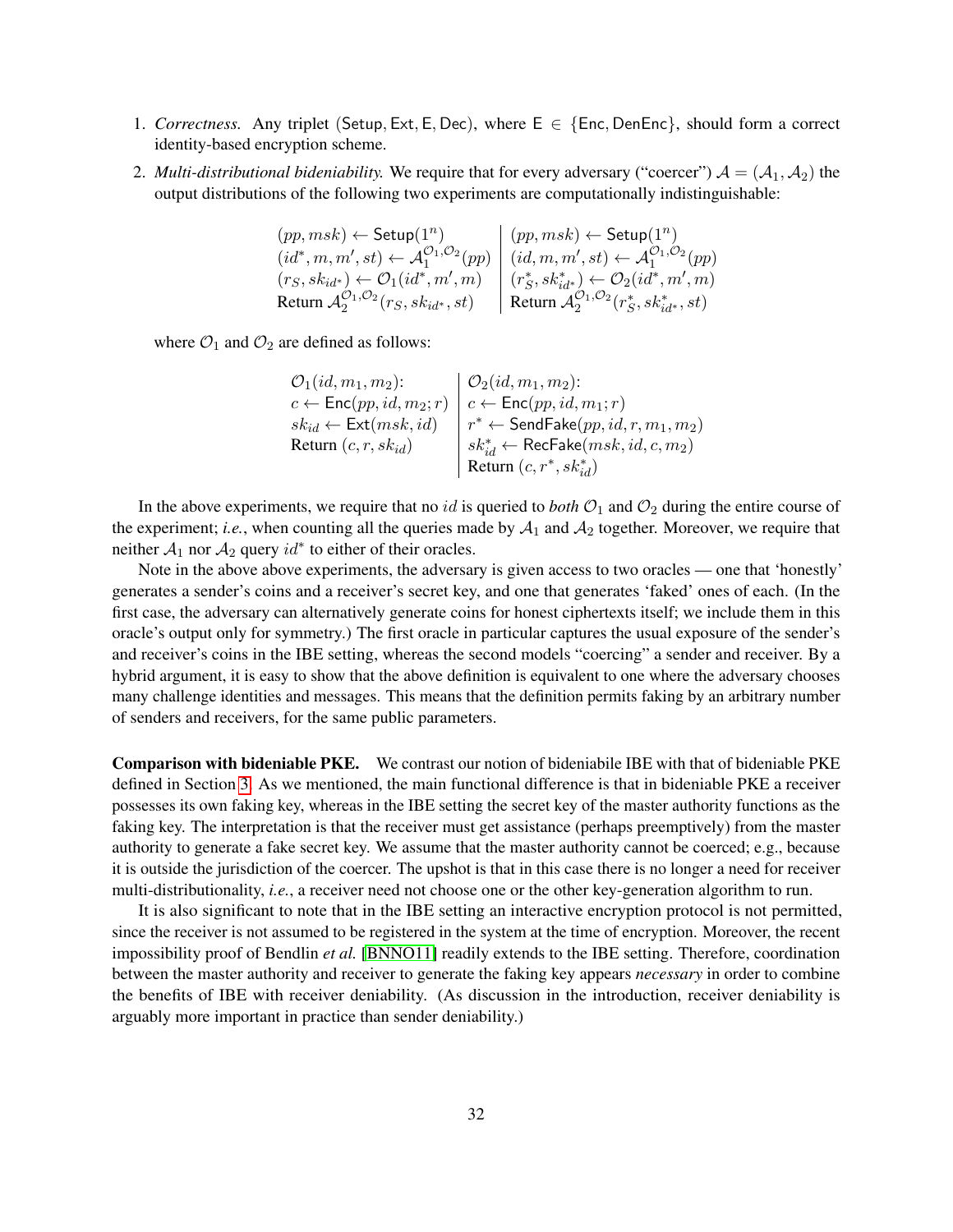### 8.2 Constructions

Our constructions can be readily modified to work in the IBE setting. We briefly describe how this is done for each one.

The simulatable-encryption scheme. In this case, we use parallel instances of a suitable IBE scheme rather than a public-key one. That is, our IBE scheme's public parameters will consist of  $5n$  independently generated public parameters  $pp_1, \ldots, pp_{5n}$  of an underlying IBE scheme and the master secret key consists of the the corresponding  $msk_1, \ldots, msk_{5n}$ . The key derivation, encryption, and decryption algorithms are defined correspondingly, where each identity's secret key consists of secret keys of this identity for a randomly chosen *n*-set of the  $5n$  parallel instances of the underlying IBE scheme.

Roughly, for bideniability the main property require of the underlying IBE scheme is that one can invertibly sample a ciphertext that decrypts to a random bit under a given identity. This property was recently studied by Bellare *et al.* [\[BWY11\]](#page-33-16) (under the name "one-sided openability") in the context of IBE secure under selective-opening attacks (i.e., sender corruptions). They gave constructions achieving it, without random oracles, based on the Decision Linear Assumption in bilinear groups and the Generalized Subgroup Decision Assumption in bilinear groups of composite order. We note that since the master secret key in our security model is never revealed to the coercer, we do not need any such condition on the public parameters of the IBE scheme here. We must however, also require that its key-derivation algorithm be deterministic. This is not really an additional requirement because it can always be achieved by the master authority maintaining state or using a pseudorandom function.

The lattice-based scheme. In this case, we can transform the scheme into a bideniable IBE one exactly in the same way as for the original GPV identity-based encryption scheme [\[GPV08\]](#page-34-6). This involves hashing the identities using a random oracle; thus, we obtain a bideniable IBE scheme under the same assumption in the random oracle model. However, we note that the random oracle is *only* used to make the scheme identity-based and is not in any way used for its deniability properties. Indeed, we have already shown these properties for the public-key version of the scheme without using a random oracle.

## 9 Acknowledgments

We thank Ran Canetti and Cynthia Dwork for suggesting this research topic, and Josh Benaloh and Ari Juels for interesting comments about deniability.

## **References**

<span id="page-32-3"></span><span id="page-32-2"></span><span id="page-32-1"></span><span id="page-32-0"></span>

| [ABN10]    | M. Abdalla, M. Bellare, and G. Neven. Robust encryption. In TCC, pages 480–497. 2010.                                                                                |
|------------|----------------------------------------------------------------------------------------------------------------------------------------------------------------------|
| [AD97]     | M. Ajtai and C. Dwork. A public-key cryptosystem with worst-case/average-case equivalence.<br>In <i>STOC</i> , pages 284–293. 1997.                                  |
| $[ADN+10]$ | J. Alwen, Y. Dodis, M. Naor, G. Segev, S. Walfish, and D. Wichs. Public-key encryption in<br>the bounded-retrieval model. In <i>EUROCRYPT</i> , pages 113–134. 2010. |
| [ADW09]    | J. Alwen, Y. Dodis, and D. Wichs. Survey: Leakage resilience and the bounded retrieval<br>model. In <i>ICITS</i> . 2009.                                             |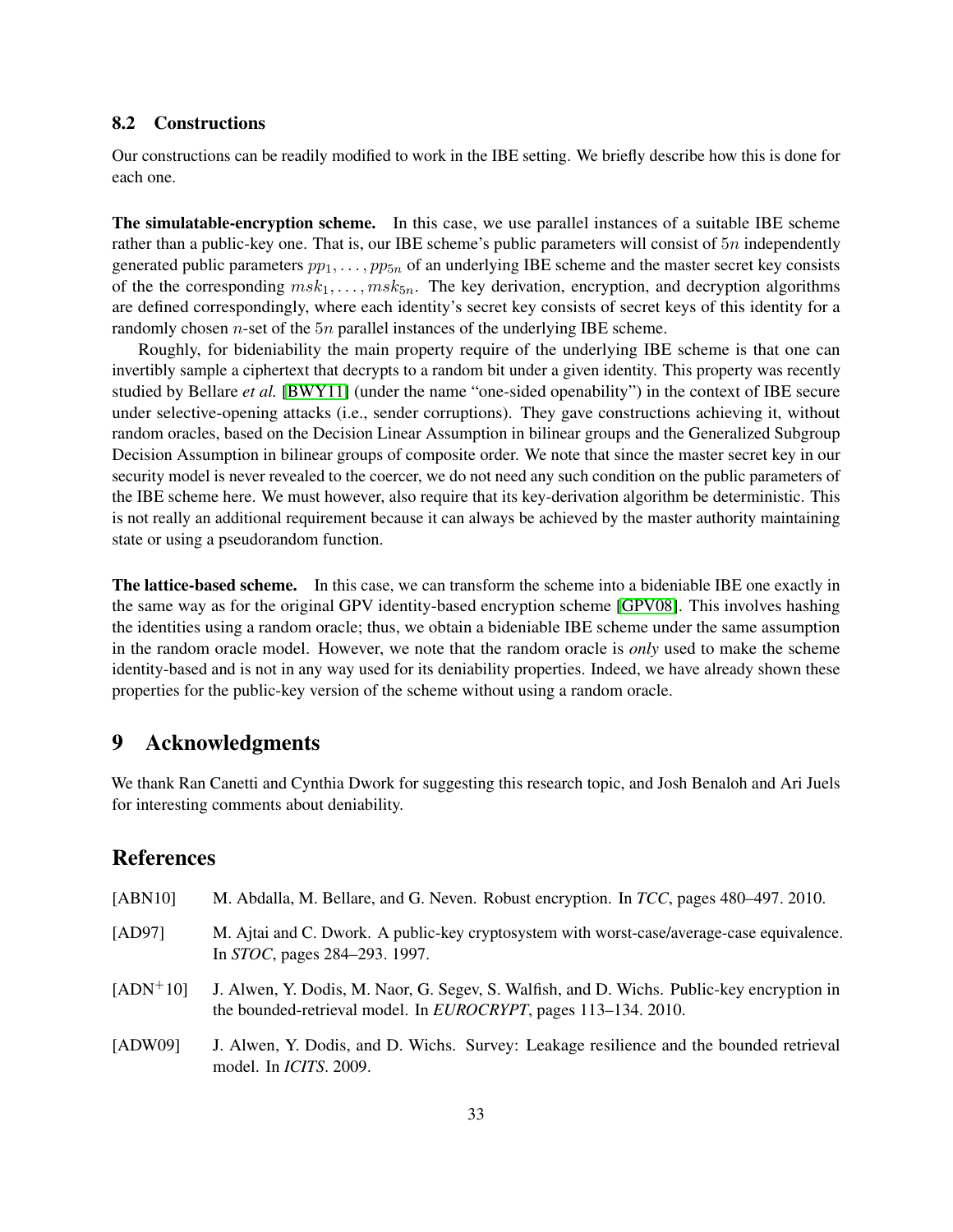<span id="page-33-15"></span><span id="page-33-14"></span><span id="page-33-13"></span><span id="page-33-12"></span><span id="page-33-11"></span><span id="page-33-8"></span><span id="page-33-6"></span><span id="page-33-4"></span><span id="page-33-1"></span>[Ajt96] M. Ajtai. Generating hard instances of lattice problems. *Quaderni di Matematica*, 13:1–32, 2004. Preliminary version in STOC 1996. [Ajt99] M. Ajtai. Generating hard instances of the short basis problem. In *ICALP*, pages 1–9. 1999. [AP09] J. Alwen and C. Peikert. Generating shorter bases for hard random lattices. In *STACS*, pages 75–86. 2009. [BDJR97] M. Bellare, A. Desai, E. Jokipii, and P. Rogaway. A concrete security treatment of symmetric encryption. In *FOCS*, pages 394–403. 1997. [BF01] D. Boneh and M. K. Franklin. Identity-based encryption from the weil pairing. *SIAM J. Comput.*, 32(3):586–615, 2003. Preliminary version in CRYPTO 2001. [BHY09] M. Bellare, D. Hofheinz, and S. Yilek. Possibility and impossibility results for encryption and commitment secure under selective opening. In *EUROCRYPT*, pages 1–35. 2009. [BM99] M. Bellare and S. K. Miner. A forward-secure digital signature scheme. In *CRYPTO*, pages 431–448. 1999. [BNNO11] R. Bendlin, J. B. Nielsen, P. S. Nordholt, and C. Orlandi. Receiver-deniable public-key encryption is impossible. Cryptology ePrint Archive, Report 2011/046, 2011. [http://](http://eprint.iacr.org/) [eprint.iacr.org/](http://eprint.iacr.org/). [BT94] J. Benaloh and D. Tuinstra. Uncoercible communication. Technical Report TR-MCS-94-1, Clarkson University, March 1994. [BWY11] M. Bellare, B. Waters, and S. Yilek. Identity-based encryption secure against selective opening attack. In *TCC*, pages 235–252. 2011. [CDNO97] R. Canetti, C. Dwork, M. Naor, and R. Ostrovsky. Deniable encryption. In *CRYPTO*, pages 90–104. 1997. [CDSMW09] S. G. Choi, D. Dachman-Soled, T. Malkin, and H. Wee. Improved non-committing encryption with applications to adaptively secure protocols. In *ASIACRYPT*, pages 287–302. 2009. [CFGN96] R. Canetti, U. Feige, O. Goldreich, and M. Naor. Adaptively secure multi-party computation. In *STOC*, pages 639–648. 1996. [CG96] R. Canetti and R. Gennaro. Incoercible multiparty computation (extended abstract). In *FOCS*, pages 504–513. 1996. [CHK03] R. Canetti, S. Halevi, and J. Katz. A forward-secure public-key encryption scheme. *J. Cryptology*, 20(3):265–294, 2007. Preliminary version in EUROCRYPT 2003. [Chv79] V. Chvátal. The tail of the hypergeometric distribution. *Discrete Math.*, 25:285–287, 1979. [DF11a] M. Duermuth and D. M. Freeman. Deniable encryption with negligible detection probability: An interactive construction. Cryptology ePrint Archive, Report 2011/066, 2011. [http:](http://eprint.iacr.org/)

<span id="page-33-16"></span><span id="page-33-10"></span><span id="page-33-9"></span><span id="page-33-7"></span><span id="page-33-5"></span><span id="page-33-3"></span><span id="page-33-2"></span><span id="page-33-0"></span>[//eprint.iacr.org/](http://eprint.iacr.org/).